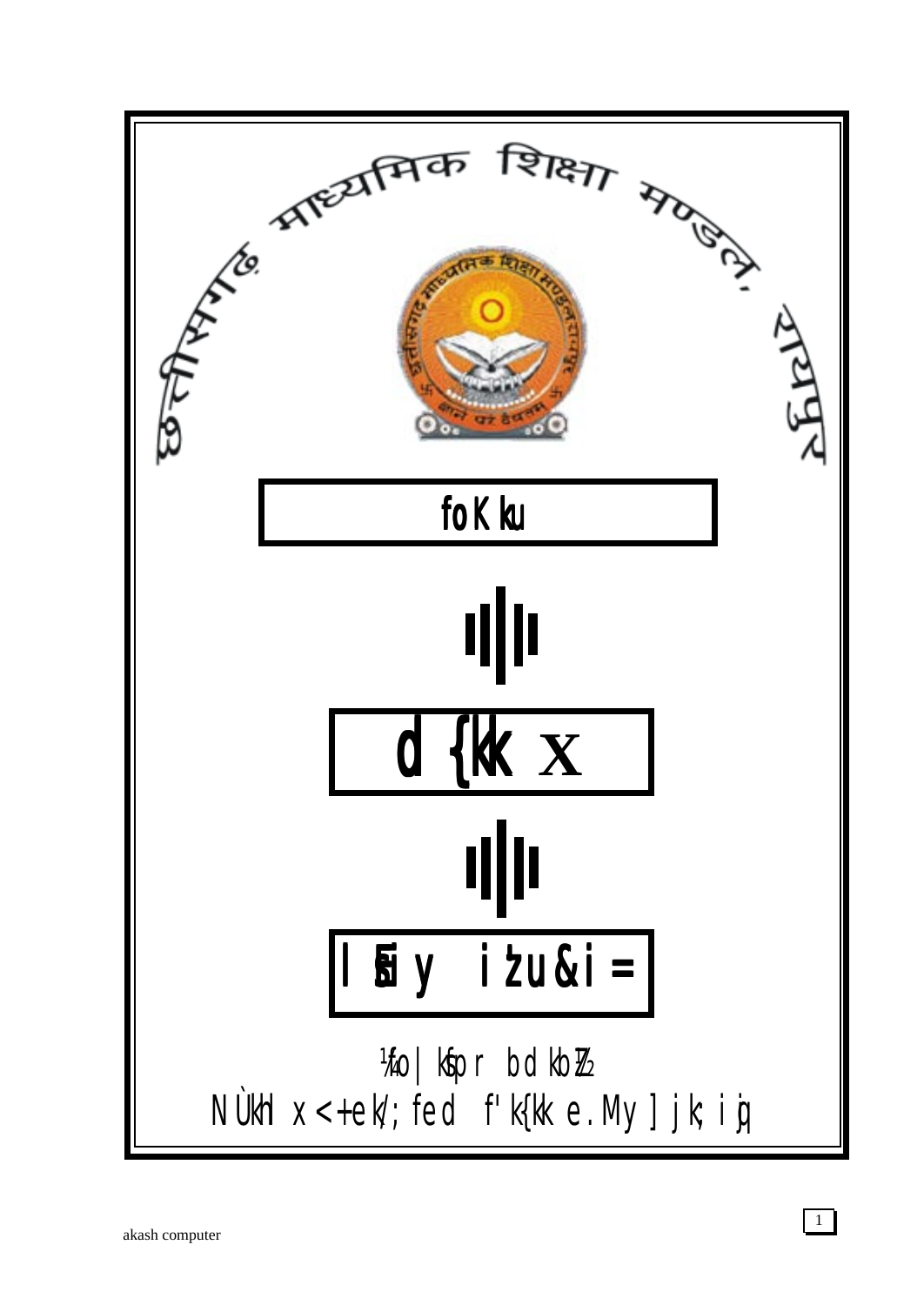# $itu$  &  $i=$  dh; kstuk **Scheme of Question Paper**

fo"k;  $%$  foKku iw.kk $\geq$  fokku

le; % 3 ?kaVs

ijh{kk % gkbl Ldw

## ¼v½ 'kS{kf.kd mn~ns'; ds vuqlkj eku ¼v½ 'kS{kf.kd mn~ns'; ds vuqlkj eku

### **(A) Weightage as per Educational objective:**

| $\overline{\mathsf{I}\mathsf{I}}$ 0<br>Ø0 | mnns;                                      | vd | ifr'kr  |
|-------------------------------------------|--------------------------------------------|----|---------|
| $1 -$                                     | <b>Kku</b> (Knowledge)                     | 28 | $37-4%$ |
| $2 -$                                     | <b>vocksk</b><br>(Understanding)           | 32 | 42-6%   |
| $\sqrt{3}$                                | Vuiz $kx$ , or disky (Application & Skill) | 15 | $20\%$  |
|                                           | ; kx                                       | 50 | 100%    |

# **Xc½ bdkbbkj vadks dk eku**

| $\overline{1000}$        | bdkbl dk uke                                 |    | bdkbl i j vkciVr vid | $ilu&i = ds$ it: i vuo kj |
|--------------------------|----------------------------------------------|----|----------------------|---------------------------|
|                          |                                              |    |                      | vkcíVrvd                  |
| $\overline{\phantom{a}}$ | jkl k; fud $\vee$ fHkf $\emptyset$ ; ka , oa | 09 |                      | 09a                       |
|                          | egRoiwkliklk; fud; kfixd                     |    |                      |                           |
| $\overline{2}$           | ikNfrd I a kku                               | 15 |                      | 15                        |
| $\overline{3}$           | $m$ t $k$ dsJ $kr$                           | 04 |                      | 04                        |
| $\overline{4}$           | idk'k& fo   r&plicdRo                        | 22 |                      | 22                        |
| $-5-$                    | $t$ b if $\emptyset$ ; k, j                  | 21 |                      | 21                        |
| $6 -$                    | gekjk i ; kbj.k                              | 04 |                      | 04                        |
| $\sqrt{7}$               |                                              |    |                      |                           |
| $8 -$                    |                                              |    |                      |                           |
| $\overline{9}$           |                                              |    |                      |                           |
| $-10-$                   |                                              |    |                      |                           |
| $11 -$                   |                                              |    |                      |                           |

12-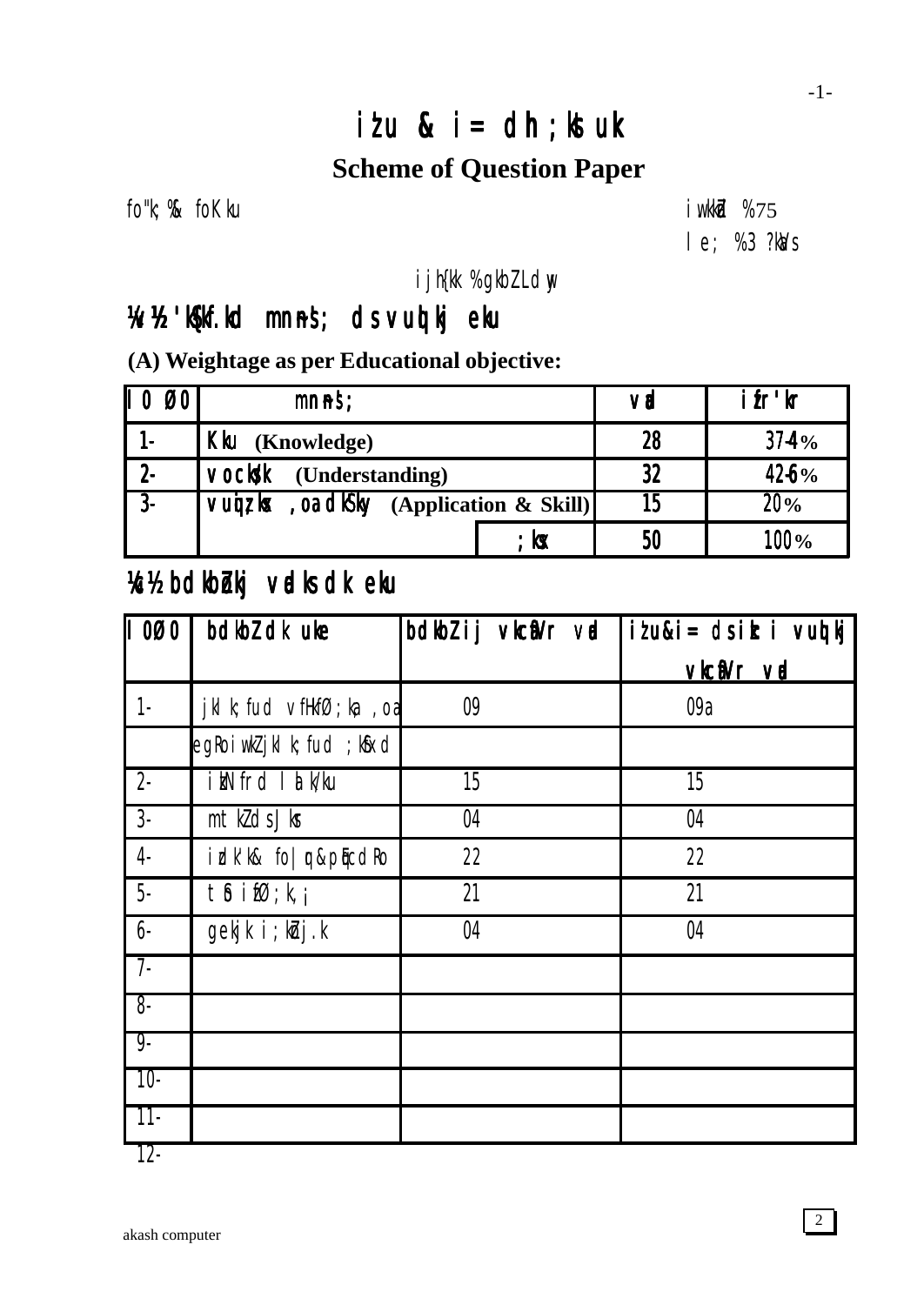### **14 ½ dfBukbI Lrj** (Difficulty Level)

| II 0<br>Ø0 | mnns;                  |                 | <b>vd</b> | ifr'kr  |
|------------|------------------------|-----------------|-----------|---------|
| ı-         | (Easy)                 |                 | 28        | $37-4%$ |
| $2 -$      | <b>VIS</b> r (Average) |                 | 32        | 42-6%   |
| $3 -$      | dfBu (Difficult)       |                 | 15        | $20-0%$ |
|            |                        | ; k $\mathbf x$ | 75        | 100%    |

## $\n *Y*n% i $\ell$ ui = fn'lk funkk ,oa fodYi ;ktuk %$

### **(Instruction's & Scheme of Option for Question Paper)**

- oLrtju"B itu ea)05½ cgtjodYih; itu rFkk )05½ fjDr LFkku dh itirZ@mfpr tkMh cuk, dk itu fn;k tkosk vk $\mathfrak{s}$ ; g ilt; d l V ealtu Øekad 1 gksk A
- $i\mathbb{R}$ ; d l  $\mathbb{V}$  ea 1] 2 , oa 3 vadka ds iz uka ea fHkUurk jg $x$ h A l eLr 04 vad ;k blls vf/kd vadks ds y?kanÙkjh; rFkk nh?ktnÙkjh; it uka ea fodYi fn;k tkuk gSA fodYi izu mlh bdkbZ ls rFkk leku mnnst; ka ds jgaxs A 04 vad ; k blls vf/kd vadks ds  $i \ell u$  i $k$ ;  $d \ell v$  es, d leku jgs $k s A$

| $\bullet$ | vf/kdre mùkj I hek | $Vf \Gamma V?$ kmÙkjh; | $\mathcal{R}$ vd@30 'kCn½ $\mathcal{R}$ vd@50 'kCn½ |
|-----------|--------------------|------------------------|-----------------------------------------------------|
|           |                    | $\vee$ ?kmÙkj h;       | 14 vd@75 'kin1215 vd@150 'kin12                     |
|           |                    | nh?kInUkj h;           | $%$ vd ; k vf/kd@250 'k $n$ h                       |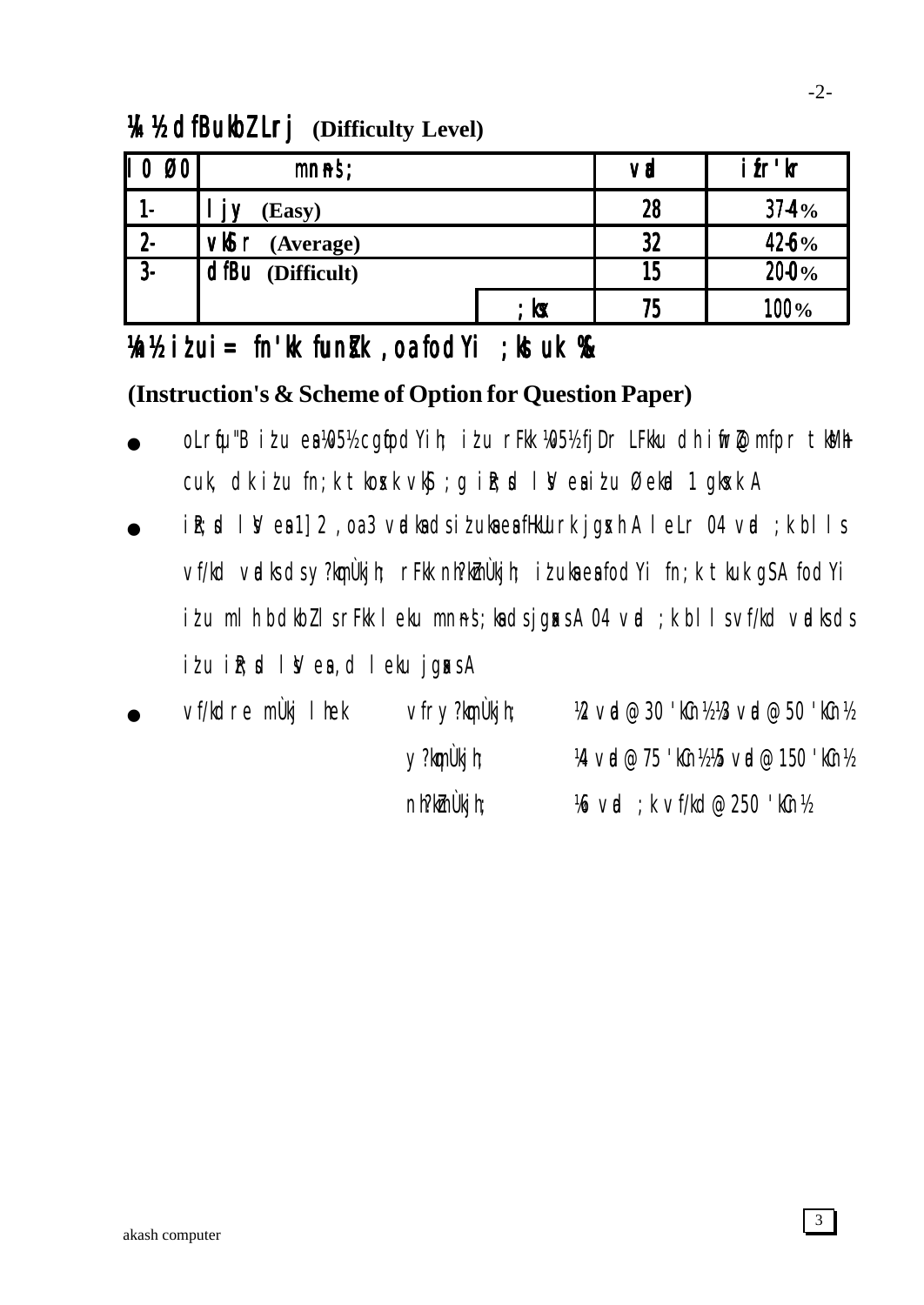$\overline{4}$ 

# $i$  tu &  $i$  = dk Cyfii bV **Blue Print of Question Paper**

fo"k; % foKku

**i** wkkid %75

 $1 e; %3 ?kNs$ 

### i jh{kk %gkbLdw

| bdkbl<br>$\overline{\phantom{a}}$ . | bdkbl                                                                            | bdkbl i j<br>vkciVr vid |    | vidokj itu |    |    |                | dy<br>itu                                                                                       |                                  |          |
|-------------------------------------|----------------------------------------------------------------------------------|-------------------------|----|------------|----|----|----------------|-------------------------------------------------------------------------------------------------|----------------------------------|----------|
|                                     |                                                                                  |                         |    |            |    |    |                | $1 \text{ val}$ 2 $\text{ val}$ 3 $\text{ val}$ 4 $\text{ val}$ 5 $\text{ val}$ 6 $\text{ val}$ | $6$ vo<br>$; k$ bl $ s$<br>vf/kd |          |
| $\mathbf{1}$                        | jkl k; fud $\vee$ fHkf $\emptyset$ ; k, a<br>, oaegRoiwkZ jkl k-<br>$;$ k $f$ xd | 09                      | 02 | &          | 01 | 01 | &              | &                                                                                               | &                                | $2$ \$4  |
| $\overline{2}$                      | ikÑfrd I a k/ku                                                                  | 15                      | 01 | 01         | 01 | 01 | 01             | &                                                                                               | &                                | $1$ \$4  |
| $\overline{3}$                      | mtklds Jkr                                                                       | 04                      | 01 | &          | 01 | &  | &              | &                                                                                               | &                                | $1$ \$ 1 |
| 4                                   | i dk'k&fo   r&plicdRo                                                            | 22                      | 03 | 02         | &  | 01 | 01             | 01                                                                                              | &                                | $3$ \$ 5 |
| 5                                   | tb ifØ;ka                                                                        | 21                      | 02 | 02         | &  | 01 | 01             | 01                                                                                              | &                                | $2$ \$ 5 |
| 6                                   | gekjk i; kbj.k                                                                   | 04                      | 01 | &          | 01 | &  | &              | &                                                                                               | &                                | $1$ \$ 1 |
| $\overline{1}$                      |                                                                                  |                         |    |            |    |    |                |                                                                                                 |                                  |          |
| 8                                   |                                                                                  |                         |    |            |    |    |                |                                                                                                 |                                  |          |
| 9                                   |                                                                                  |                         |    |            |    |    |                |                                                                                                 |                                  |          |
| 10                                  |                                                                                  |                         |    |            |    |    |                |                                                                                                 |                                  |          |
| 11                                  |                                                                                  |                         |    |            |    |    |                |                                                                                                 |                                  |          |
| 12                                  |                                                                                  |                         |    |            |    |    |                |                                                                                                 |                                  |          |
|                                     | ; kx                                                                             | 75                      | 10 | 5          | 4  | 4  | $\overline{3}$ | $\overline{2}$                                                                                  | &                                | 10\$18   |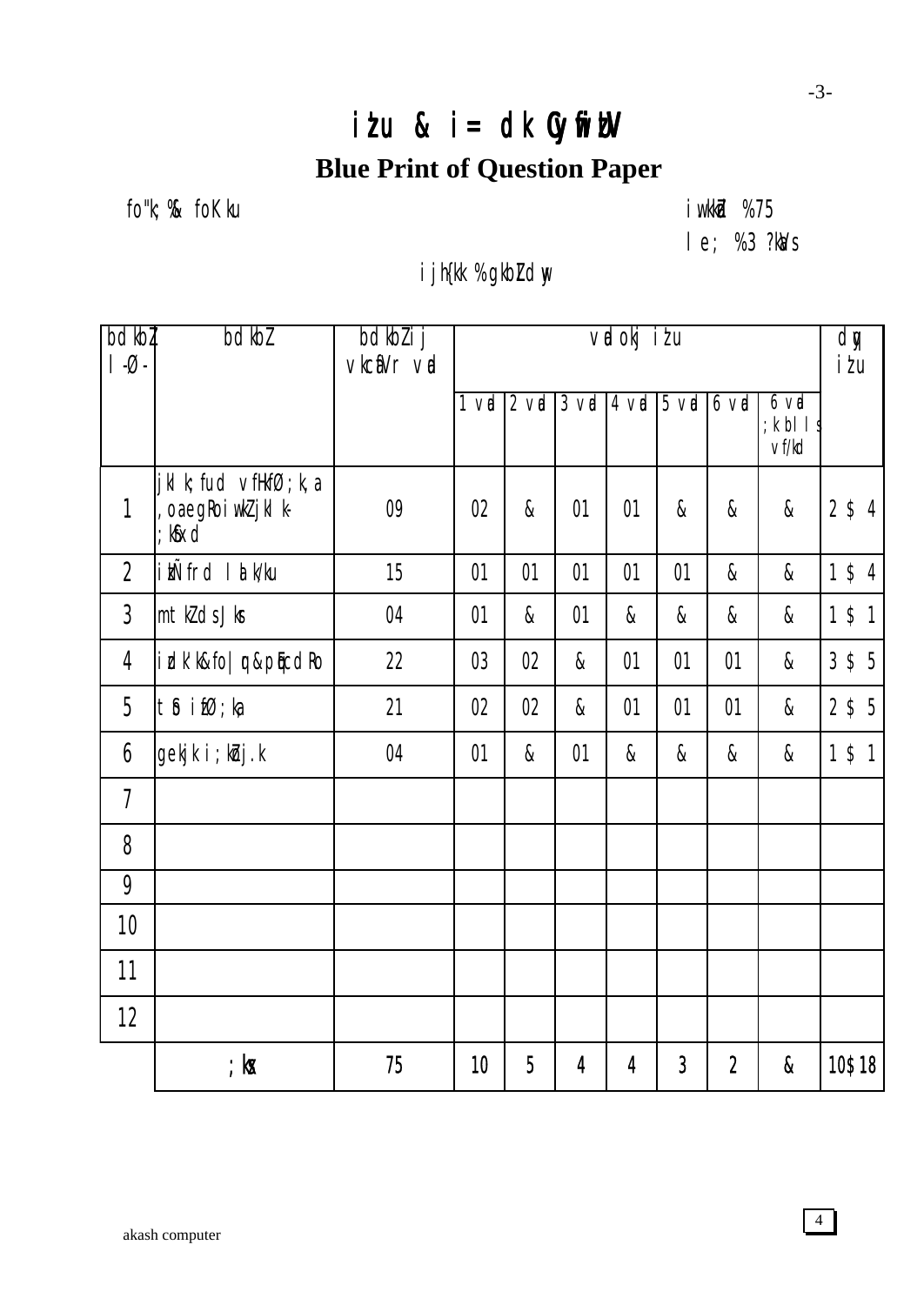## $Set - A$

# gkbl Ldw I fVIQdV i jh(k **High School Certificate Examination** lfiy&itu i=

**SAMPLE PAPER** 

fork; % (Subject) - fokku

 $d$ {k %  $(Class)$  - n  $0$  m

 $le; 3$   $\mathcal{R}.\mathsf{W}$  (Time- 3 Hrs)  $i$  wkid 75  $(M.M.)$ 

## (Instruction) & Kunk

- I Hkh itu qy djuk vfuok; lgSA  $1 -$ Attempt all the Question
- itu Øekad 01 ea 10 vad fu/kktir g\$A nksmi [k.M g\$A [k.M ~v\* ea 05  $2$ cqfodYih; itu rFkk [k.M "c\*\* ea 05 fjDr LFkkuka dh ifrl vFkok mfpr l cak tkm, A i R; cd i t u dsfy, 1 v cd vkciVr qSA

Q. No. 01 Carries 10 Marks. There are two sub-section, Section A is Multiple choice carries 05 marks and section B is fill in the blanks or match the column carries 05 marks.

- $3$ itu Øekod 02 lsitu Øekod 06 rd vfr y?konRrih; itu qSA iR; ditu ij 02 vrd vkciNr g\$A mRrj dh vf/kdre 'kCn I hek 30 'kCn A Q. No. 2 to 06 are very short answer type question  $\&$  it carries 02 marks each. Word limit is maximum 30.
- itu Øekod 07 lsitu Øekod 10 rd y?komRrjh; itu q\$A iR; ditu ij 03  $\overline{4}$ vid vkci Vr gs Amri dh vf/kdre 'kin I hek 50 'kin A O. No. 07 to 10 are short answer type question  $\&$  it carries 03 marks each. Word limit is maximum 50.
- $5$ itu Øekod 11 Isitu Øekod 14 rd y?kon Rrjh; itu q\$A ik; ditu ea vkrfjd fod Yi q S v k \$ i R; sd i z u i j 04 v rd v k c a Y r q S A m R r j dh v f/k d r e 'kCn I hek 75 'kCn A

Q. No. 11 to 14 are short answer type question  $\&$  it carries 04 marks each. Each question has internal choice. Word limit is maximum 75.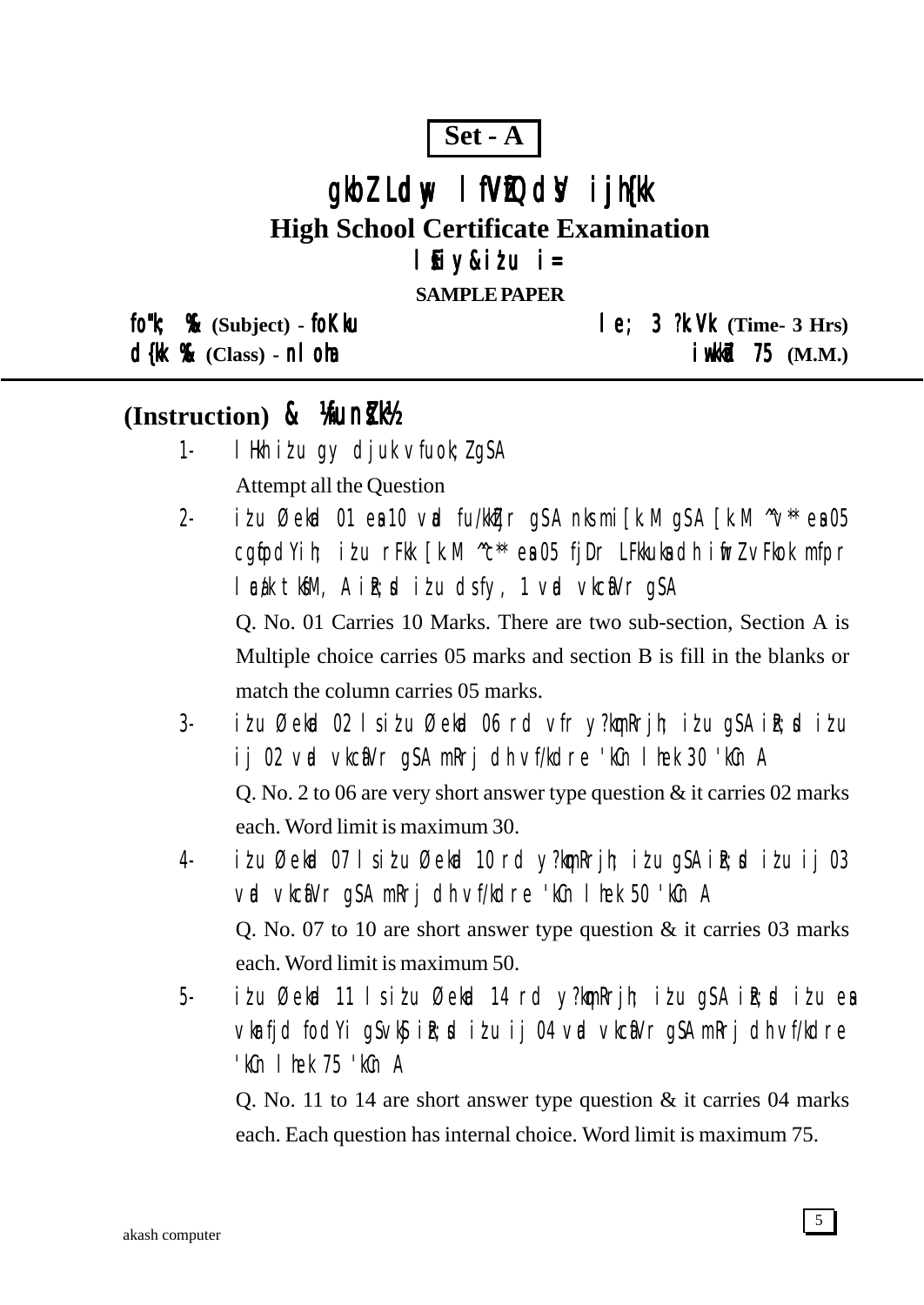- 6- i $i$ u Øekad 15 ls i $i$ u Øekad 17 rd nh?k $\Delta$ mRrjh; i $i$ u g $\Delta$  i $\Omega$ ; di $i$ u esa vkarfjd fod Yigs vk $\mathfrak{g}$  ik; ditu ij 05 vad vkca $V$ r g $S$  A mRrj dh vf/kdre 'kCn lhek 100 'kCn A Q. No. 15 to 17 are long answer type question & it carries 05 marks each. Each question has internal choice. Word limit is maximum 100.
- 7- i $i$ u Øekad 18 ls i $i$ u Øekad 19 rd nh?k $\delta$ mRrjh; i $i$ u gSA i $\delta$ ;sd i $i$ u esa vkrfjd fodYi gSvk\$ ik; ditu ij 06 vrd vkcaVr gSA mRrj dh vf/kdre 'kCn lhek 150 'kCn A

Q. No. 18 to 19 are long answer type question & it carries 06 marks each. Each question has internal choice. Word limit is maximum 150.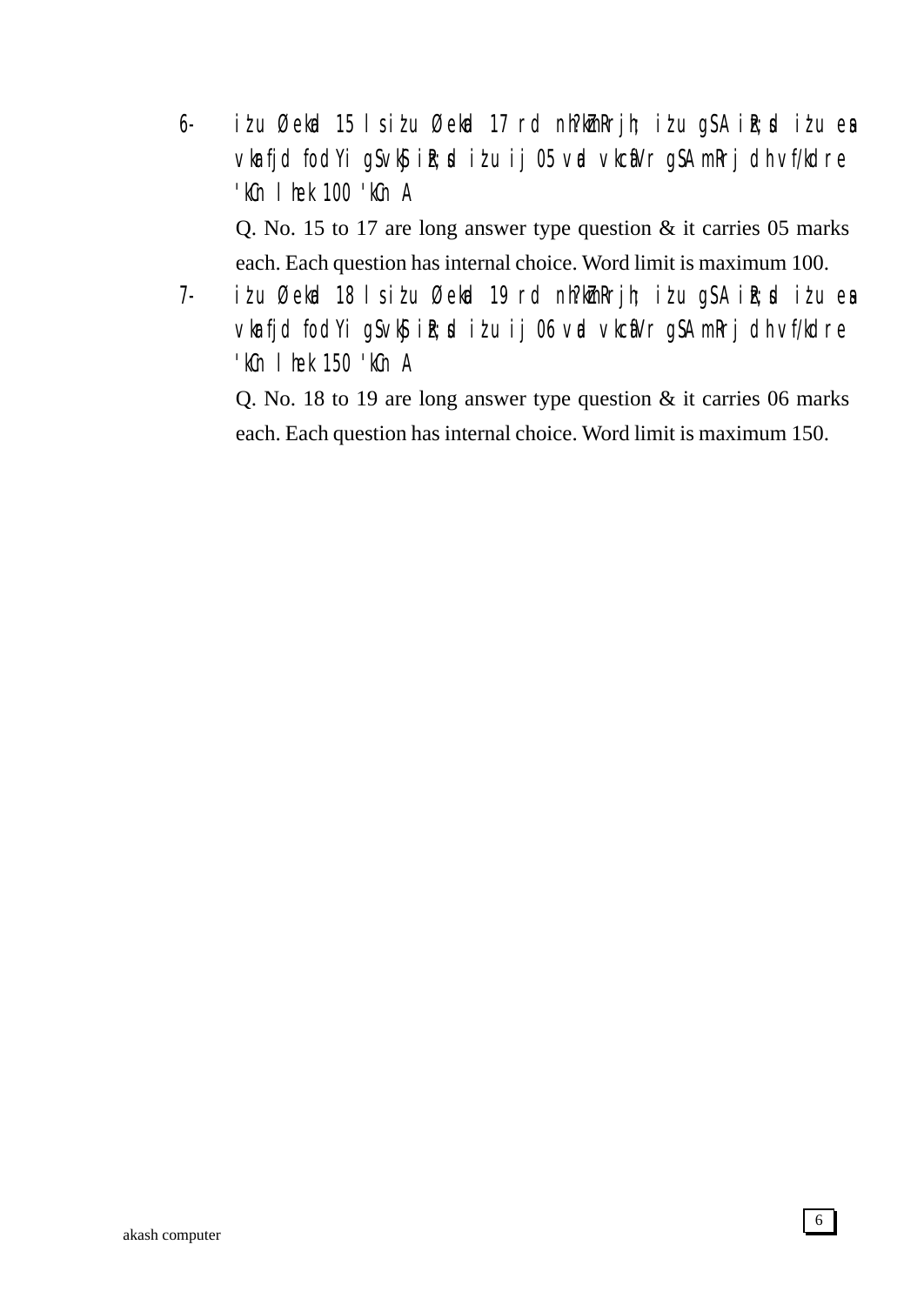Iki Uk&1 ¼/½ Lkgh fûkdYlk Pkitkdj fYkf[k, & lkR, kd dsfYk, 1 vad  $1\times 5=5$ 

| (i) | XkgjsUkhYksja< dk dkPk CkUkkUksdsfYk, fdLk kKBXkd dk mlk kkKk fd kk TkkRkk g&                                             |  |
|-----|---------------------------------------------------------------------------------------------------------------------------|--|
|     | (a) $D_s$ kiki wkili kbM<br>(b) EKXKUKhTK vKDLKKbM                                                                        |  |
|     | (c) <b>CIMFEK, KEK</b> LKYQKbM<br>(d) CHERRYV VKDLKKbM                                                                    |  |
|     | (ii) $\frac{N}{1000}$ HCl f0kYk, kUk cJk pH EkkUk gkRkk g&                                                                |  |
|     | $(a)$ 1<br>$(b)$ 2                                                                                                        |  |
|     | (c) 3<br>(d) 4                                                                                                            |  |
|     | (iii), d RkROk dk bYkDVkfUkd fOkU kkLk 2]8]1 g\$ kg RkROk gkXkk &                                                         |  |
|     | $(a)$ {kkjh,k /kkRkq<br>(b) {kkjh,k Ek`nk /kkRkq                                                                          |  |
|     | $(c)$ p&CYkkd RkROk<br>(d) d&CYkkd RkROk                                                                                  |  |
|     | $(iv)$ j $\left[\right]$ kh, k vk $\left \right $ k/k $\left \right $ k dg $\left \right $ kk $\left \right $ kkkk g $\&$ |  |
|     | OkLRkq dh Yk&kkbZ<br>Ikfrikfûkeck dh Ykêkkbz<br>(b)<br>(a)                                                                |  |
|     | IkfrkfCkECk clh Yk@kkbZ<br>OkLRkg dh Yk&kkbZ                                                                              |  |
|     | , d IktRkfCkECk dh Yk <b>û</b> kkbZ<br>mikj kDRk Eka Lks dkbl Ukgha<br>(d)<br>(c)                                         |  |
|     | niki js Ikfrkf Ckeik ch Ykeikkb Z                                                                                         |  |
| (v) | LKKS ÅTKKI fUKEUK fYKf[KRK EKa LKs follkols olkj. Kg&                                                                     |  |

- (a)  $Lk2'k_kkUk \sqrt{fHkf}\mathcal{O}_kkk$ (a)  $f0k$ [kanuk  $\vee$ fHkf $\emptyset$ ,kk
- (c) (a),  $0$ ka (b) nkbkka  $\nabla$ fHkf $\emptyset$ <sub>s</sub>kk (d) mlkj kDRk Eka Lks clkbZ UkghA

 $\overline{7}$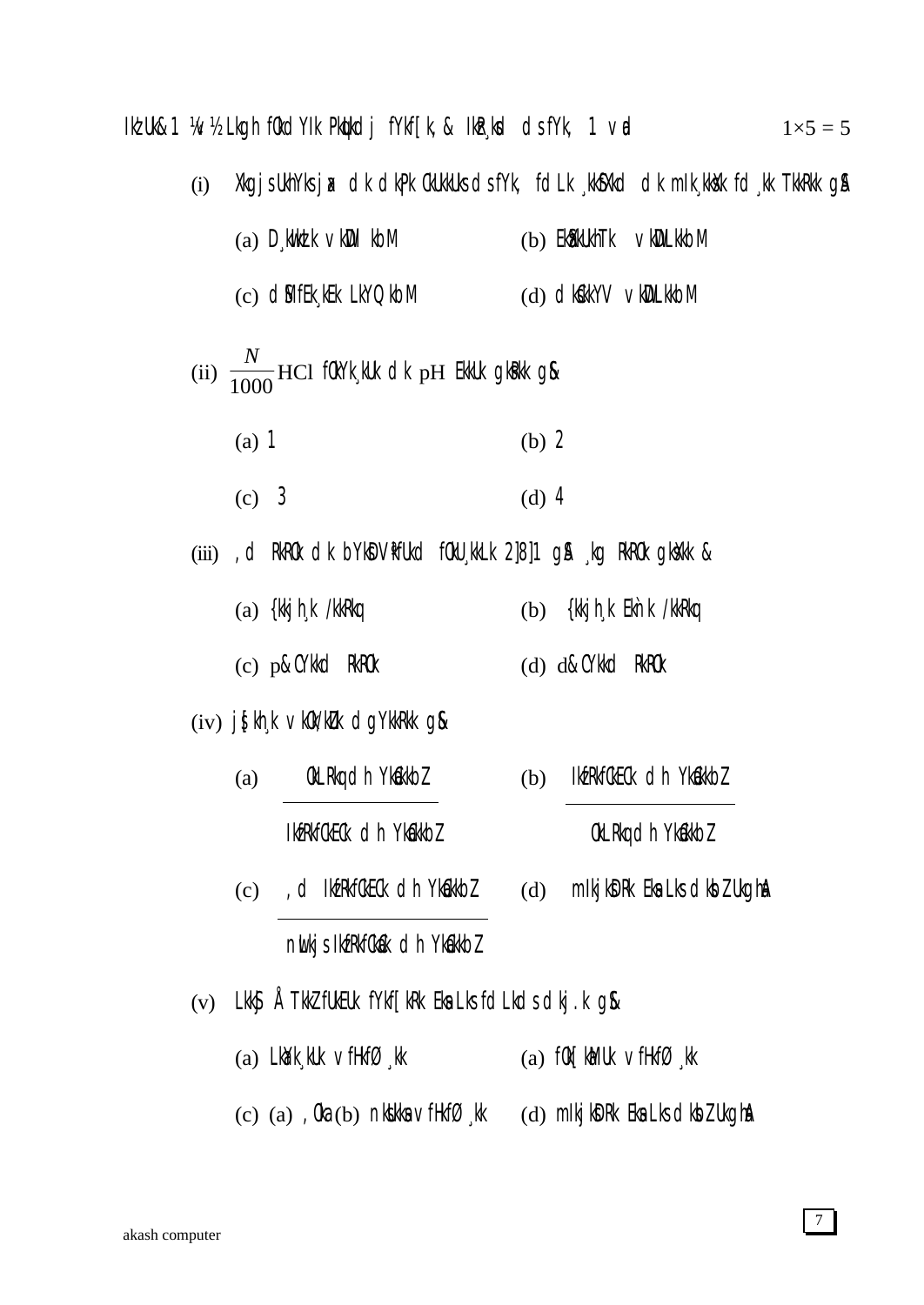Que1 (A) Choose the correct option and answer. Each question carries 1 marks.

| (i)   |                                                     | Which compound is used for providing dark blue colour to glass-         |  |  |  |  |  |
|-------|-----------------------------------------------------|-------------------------------------------------------------------------|--|--|--|--|--|
|       | (a) Cuprous oxide                                   | (b) Manganes oxide                                                      |  |  |  |  |  |
|       | (c) Cadmium sulphide                                | (d) Cobalt oxide                                                        |  |  |  |  |  |
| (ii)  | The pH value of $\frac{N}{1000}$ HCl solution is -  |                                                                         |  |  |  |  |  |
|       | $(a)$ 1                                             | (b) 2                                                                   |  |  |  |  |  |
|       | $(c)$ 3                                             | $(d)$ 4                                                                 |  |  |  |  |  |
| (iii) |                                                     | The electronic configuration of an element is 2, 8, 1. The element is - |  |  |  |  |  |
|       | (a) alkaline metal                                  | (b) alkaline earth metal                                                |  |  |  |  |  |
|       | (c) p-block element                                 | (d) d-block element                                                     |  |  |  |  |  |
|       | (iv) Linear magnification is                        |                                                                         |  |  |  |  |  |
|       | Length of object<br>(a)<br>Length of image          | Length of image<br>(b)<br>Length of object                              |  |  |  |  |  |
|       | Length of one image<br>(c)<br>Length of other image | (d)<br>None of the above                                                |  |  |  |  |  |
| (v)   | The source of energy in the sun is due to -         |                                                                         |  |  |  |  |  |

(a) fusion reaction (a) fission reaction (c) (a) and (b) both (d) None of the above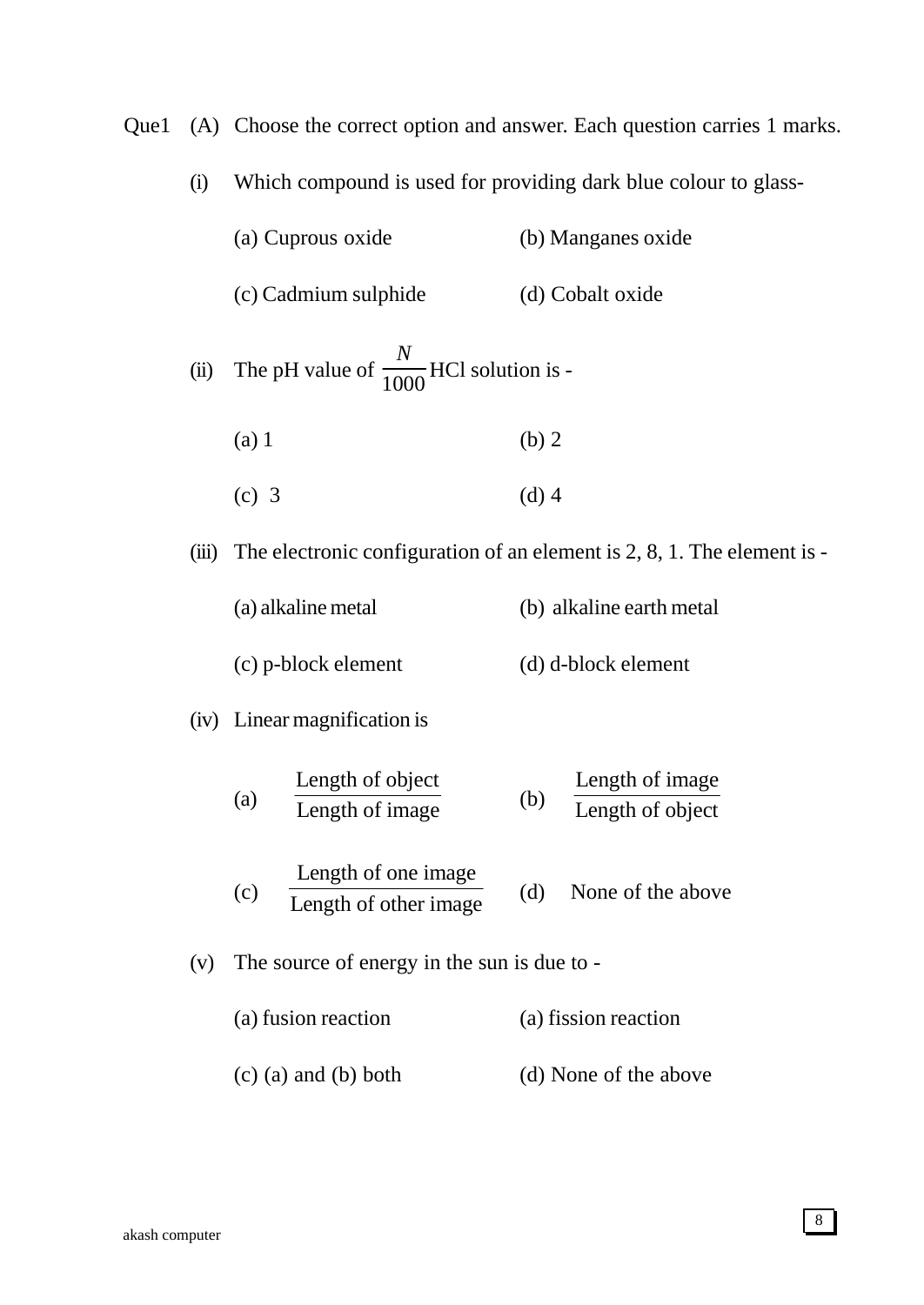- $\frac{1}{2}$  fiDRk LFkkUkka dh IkmrkZ dhfTk, &IkR kid ds fYk, & 1 vad
	- (i) fdLkh PkkYkd Rkkj Eka fûk|Qk /kkjk IkûkkfgRk djUks Ikj mLkds UkTknhd &&&& mRIkUUk gkkkk g&
	- (ii) , d PkhtCkd ds RkhUk VrdMs djUks Ikj IkR<sub>s</sub>kd VrdMs Eka &&&&&mIkfLFkRk jgRks g**\$**A
	- $(iii)$  EkkUkOk Eka $m$ IkfLFkRk kÑRk LkCkLks CkMh IkkPk $d$  Xkaffk  $a$ S $f$ TkLk $d$ k Ok $T$ kUk &&&&  $d$ kRkk g&
	- $(iv)$  jkf«k Eka i Mha }kjk 'OkLkUk Eka NkMh XkbZ &&&&dk mIk¸kk) kkdk'k Lka'Yksk.k Eka Ukgha gks IkkRkk g&
	- (v) Oks IknkFkZ ¸kk dkjd fTkUkds dkj.k Ikznw"k.k gksRkk gS&&&&&dgYkkRks gSaA
	- (B) Fill in the blanks (Each one carries one marks)
	- (i) When current passes through a conducting wire ............. is produced near it.
	- (ii) When a magnet is broken into three pieces, every piece contains ...........
	- (iii) Liver, the largest digestive gland present in a human being weighs .......
	- (iv) At night the ................ released by trees during respiration is not utilised in photosynthesis.
	- (v) The materials or factors which cause pollution are called ................. .
- Ikz'Uk&2 HkTkZUk dks IkfjHkkf"kRk dhfTk, A 2 vad Define Roasing. Ikz'Uk&3 IkjkOkRkZUk ds nks fUk¸kEk fYkf[k,A 1\$1 vad

Write the two laws of reflection.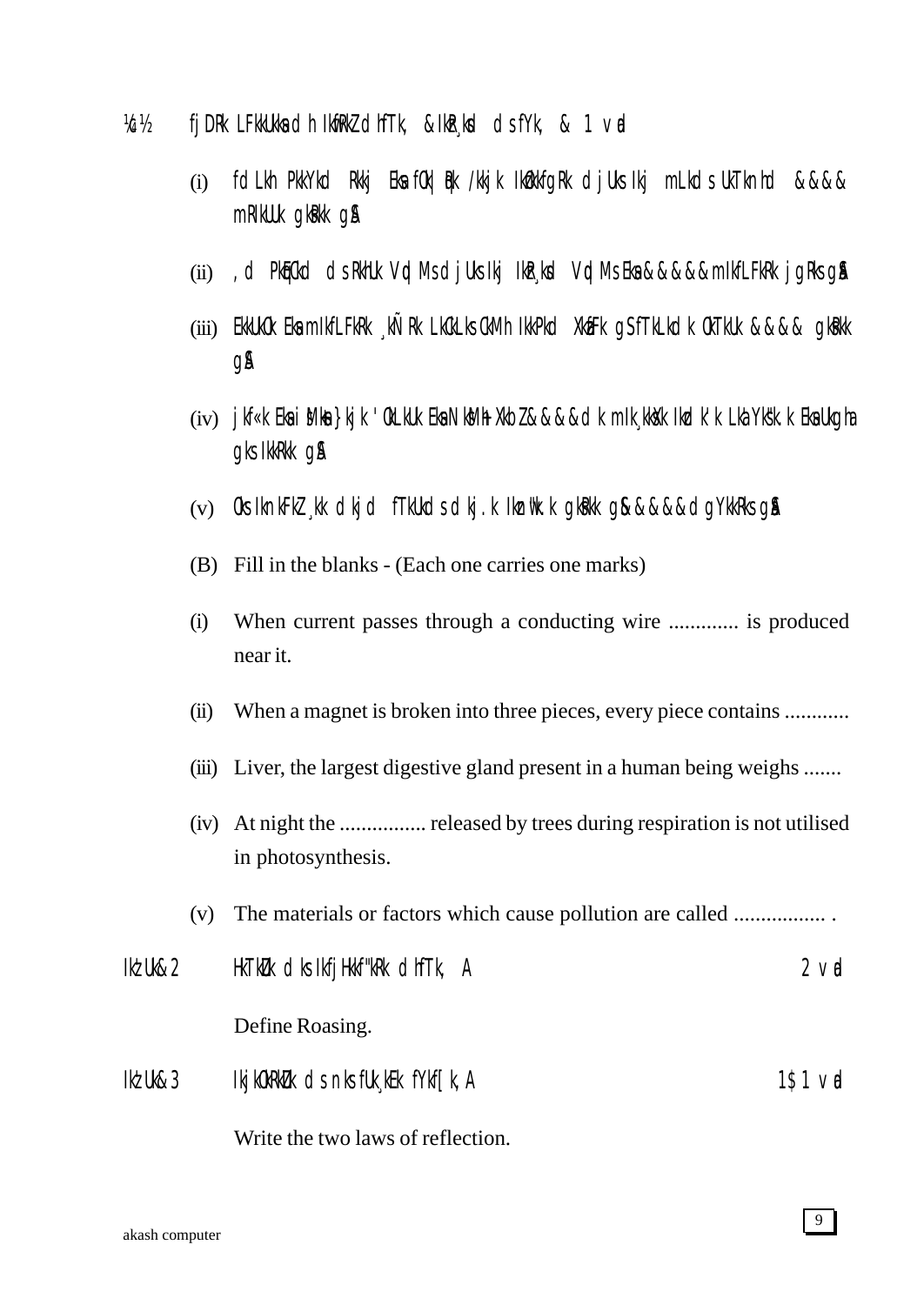| lki Uk&4            |      | $Qkfg''d$ j.k dks $IkfjHkkf''kRk$ dhf $Tk, A$<br>$2v$ d                                                                                                           |           |  |  |  |  |
|---------------------|------|-------------------------------------------------------------------------------------------------------------------------------------------------------------------|-----------|--|--|--|--|
|                     |      | Define egestion.                                                                                                                                                  |           |  |  |  |  |
| lki Uk&5            |      | $10_{\Omega}$ ds 5 IktRkjkskka dks LkkEkkURkj ØEk Eka Tkk&NUks Ikj mRIKUUk Ikfj. kkEkh IktRkjksk<br>$Lkwk& 1 \vee d$ Xk. kukk & 1 $\vee d$<br>dh Xk.kukk dhfTk, A |           |  |  |  |  |
|                     |      | If five resistances each of resistance 10 ohm in series, find out the result-<br>ant resistance.                                                                  |           |  |  |  |  |
| Iki Uk&6            |      | RûkPkh k 'ûkLkuk diks Lik"V difitik, A                                                                                                                            | $2V$ d    |  |  |  |  |
|                     |      | Explain cutaneous respiration.                                                                                                                                    |           |  |  |  |  |
| <b>Ikt Uk&amp;7</b> |      | /0kUkh Ikniik.k ds RkhUk dkj.k fYkf[k, A                                                                                                                          | M\$1\$1½  |  |  |  |  |
|                     |      | Give three causes of sound pollution.                                                                                                                             |           |  |  |  |  |
| Iki Uk&8            |      | D, kk g kirkk g S T k Ckfd & Yd Siky k j k Lkk, k f Ukd Lk Ekhdj. k fyl f [k, YA                                                                                  | 14\$1\$11 |  |  |  |  |
|                     | (i)  | Na /kkRkq BMs TkYk Lks f $\varnothing$ , kk dj Rkh gSA                                                                                                            |           |  |  |  |  |
|                     | (ii) | $CaCO3$ dks XkEkZ fd kk TkkRkk g\$                                                                                                                                |           |  |  |  |  |
|                     |      | (iii) $N_2 \vee k\mathfrak{f} H_2$ ch $\vee$ flkf $\emptyset$ , kk gkkkh g \$                                                                                     |           |  |  |  |  |
|                     |      | What happens when - (Give only chemical equation)                                                                                                                 |           |  |  |  |  |
|                     | (i)  | Na metal reacts with cold water.                                                                                                                                  |           |  |  |  |  |
|                     | (ii) | $CaCO3$ is heated.                                                                                                                                                |           |  |  |  |  |
|                     |      | (iii) $N_2$ and H <sub>2</sub> react with each other.                                                                                                             |           |  |  |  |  |
| Iki Uk&9            |      | ∨kLd ∨k\$ [kfUkTk Eka RkhUk ∨Rkj fYkf[k, A                                                                                                                        | 14515112  |  |  |  |  |
|                     |      | Write three differences between ore and minerals.                                                                                                                 |           |  |  |  |  |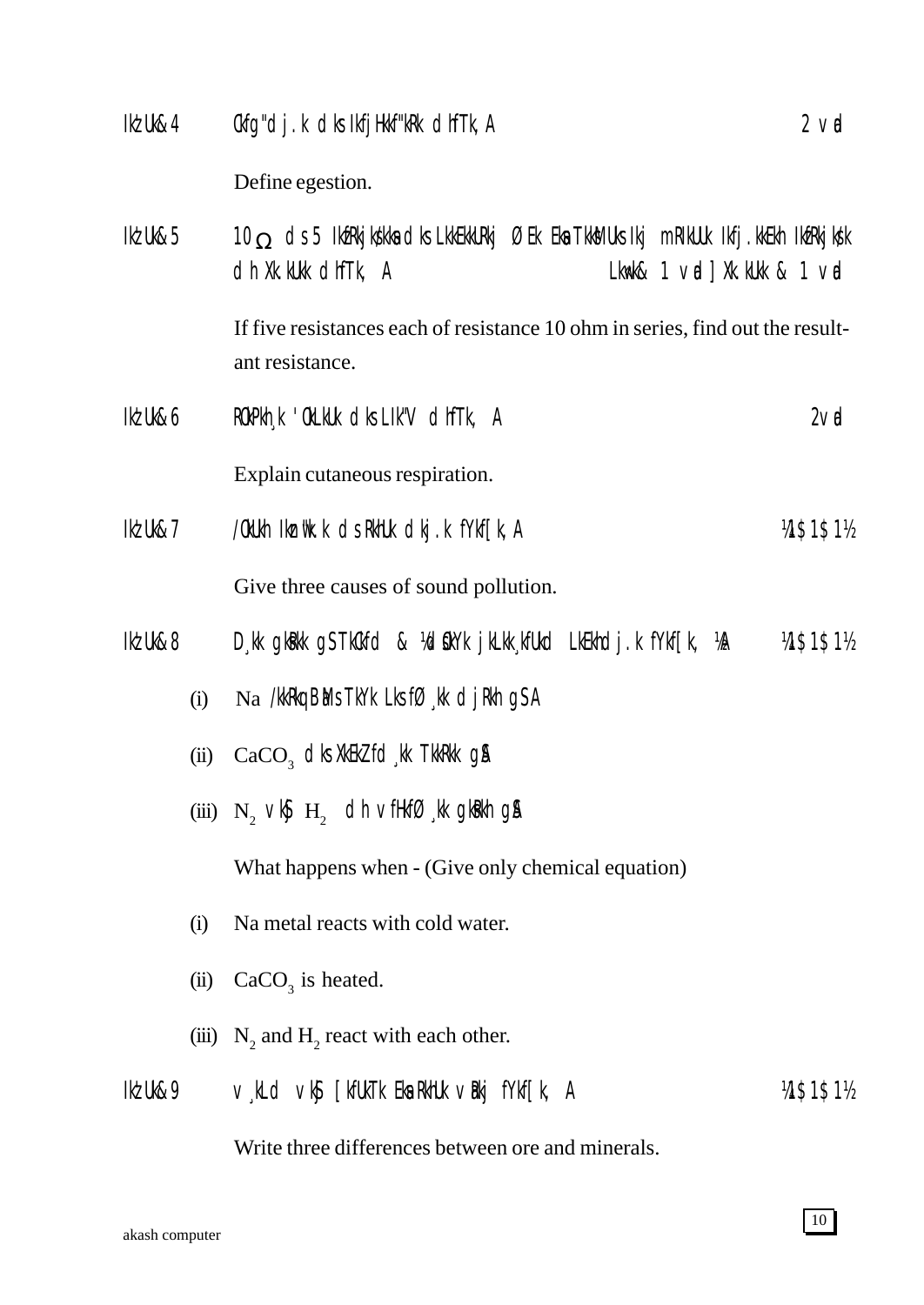- $I$ k $I$ Uk&10 LkkšYkj LkšYk IkBkYk dk diškyk Ukkekkádrk fPk«k CkUkkb, ka  $\frac{1}{4}$  % 1½  $\frac{1}{2}$  % 1½  $\frac{1}{2}$ Draw a labelled diagram of solar cell panel.
- Iki Uk&11 vfHkfØkk nj dks IkitkhfOkRk djUks OkkYks Pkkj dkjdka dkso.kU dhft, A ¼1\$1\$1\$1½ Give four factors that affect the rate of reaction.

¼vFkOkk½

jkLkk kfUkd LkkE k ds Pkkj IkEkq[k Yk{k.k fYkf[k, A ¼1\$1\$1\$1½

Give four main characteristics of chemcial equilibrium.

- Ikz'Uk&12 , fLkfVd vEYk fUkEkkZ.k dh 'kh?kz fLkjdk f0kf/k dk fUkEUkkfidRk 'kh"kidka Eka 0k.kiDk dhfTk,A
	- (i)  $\vee$ fHkfØ̯kk dk jkLkk̯kfUkd LkEkhdj.kA 1 vad
	- $(i)$  Ikz kkak fokf/k Lkafkak Eka A  $(ii)$  Ikz kkak  $f(x)$  and  $2 \vee x$
	- (iii) , fLkfVd vEYk dh  $NH_{4}OH$  Lks vfHkf $\emptyset$ , kk dk dskYk LkEkhdj.kA 1 vad

Describe the quick Vinegar process of manufacture of acetic acid on the headings given below.

- (i) Chemical equation of the reaction.
- (ii) Laboratory method in brief.
- (iii) Chemical equation for the reaction of acetic acid with  $NH<sub>4</sub>OH$ .

#### ¼vFkOkk½

,fFkYk ,YdksgkWYk fUkEkkZ.k dh fd.oUk fOkf/k dk Ok.kZUk fUkEUkkafdRk 'kh"kZdksa ds  $\vee$ RkXkRk dhfTk, A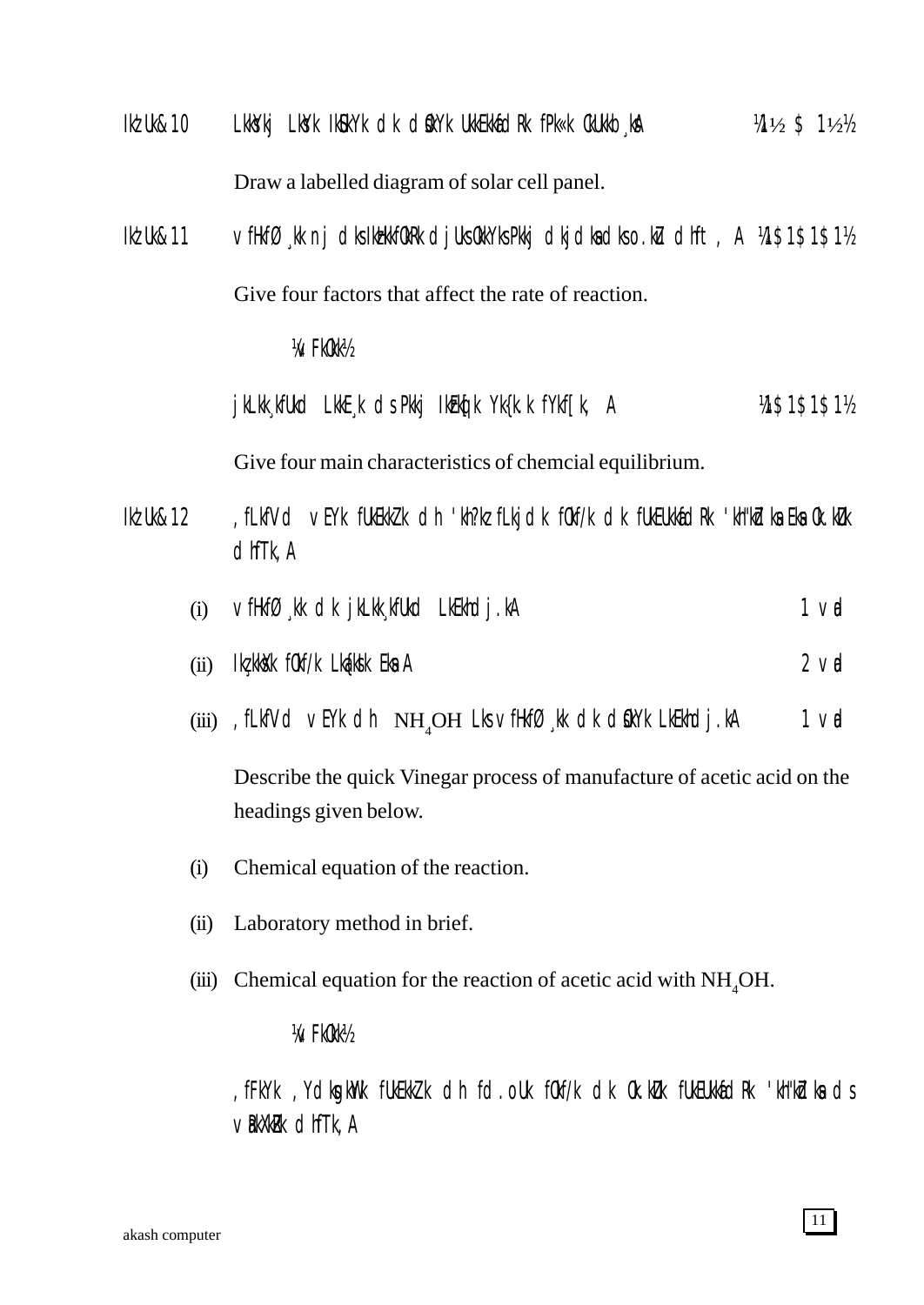- $1<sub>vd</sub>$ vfHkfØkk dk jkLkkkfUkd LkEkhdj.k &  $(i)$
- fûkf/k cik Lkarkisk Eka ûk. külk &  $2$  vd  $(ii)$
- (iii) , fFkYk, YcksgkWk clh Na /kkRkq Lks vfHkfØ kk clk LkEkhclj .k A  $1<sub>v</sub>$

Describe the fermentation method for the manufcture of ethyl alcohol under the following headings.

- Chemical equation of the reaction.  $(i)$
- (ii) Brief description of the process.
- (iii) Chemical equation for the reaction of ethyl alcohol and Na Metal.

PKECkdROk dsfYk, diVkkEk dk 0 kRØEk OkXkZ dk fUk kEk fYk [kdj , dkad /kBk dks **Ikt Uk&13** LkEkÖkkb ks A **18\$11/2** 

> Write the Coulomb's inverse square law of magnetism and explain unit pole.

**VA/FkOkkV2** 

| fLk) dhfTk, $\&$ $V = H \tan \theta$       |                                         | V2\$2½ |
|--------------------------------------------|-----------------------------------------|--------|
|                                            | $I^2 = H^2 + V^2$                       |        |
| Tkgki $\theta$ <sup>3</sup> /4 UkEk.k dksk |                                         |        |
|                                            | $I$ $3/4$ IkFOkh c1h LkakwkZ RkhOkRkk   |        |
|                                            | $H$ 34 IkFOkh dh {k\$RkTk ?kVd          |        |
| $V3$ 4 m/0kk $\ell$ kj ?kVd g\$            |                                         |        |
| Prove that :-                              | $V = H \tan \theta$ $\mathcal{W}$ \$2\% |        |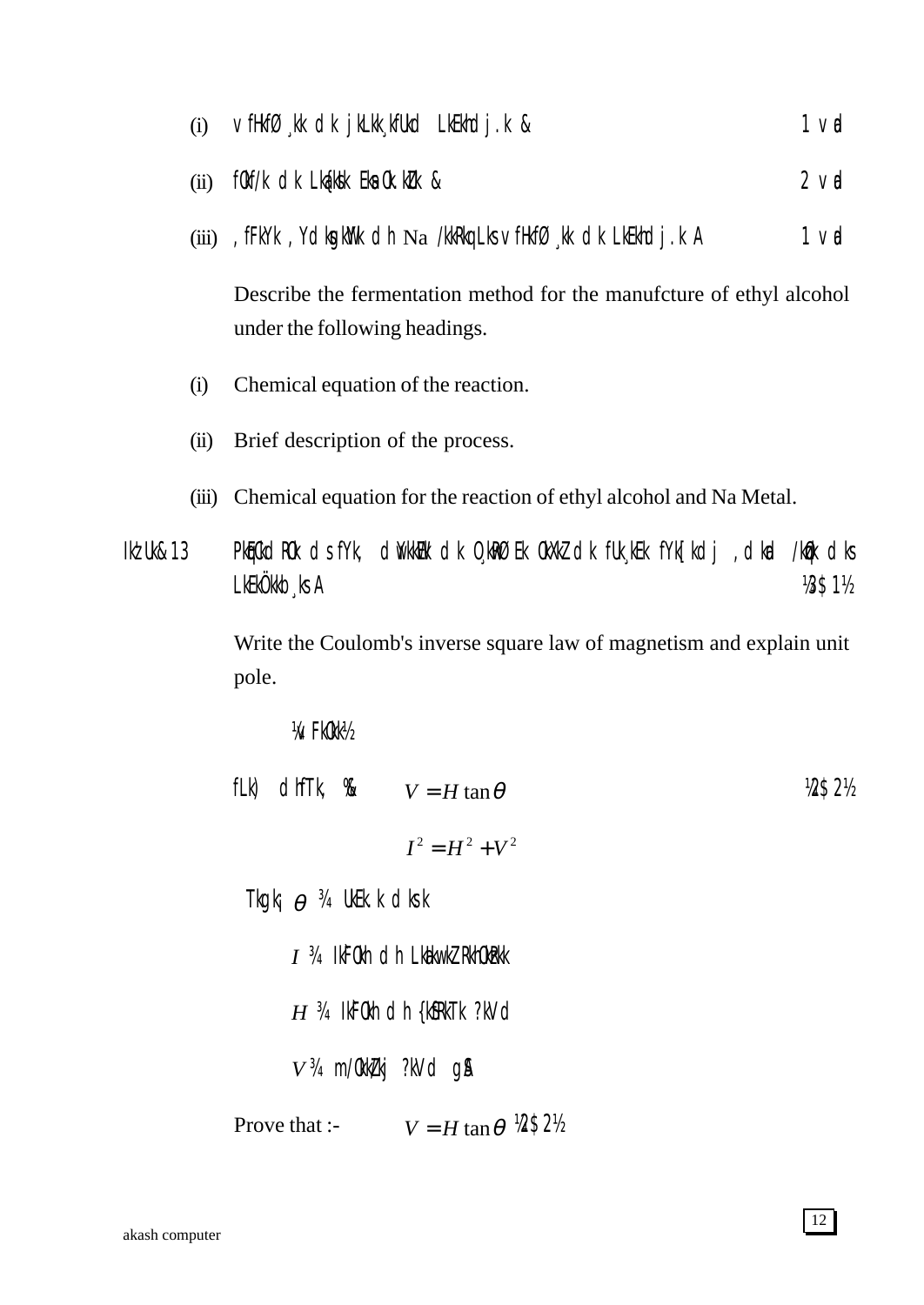|           |                              | $I^2 = H^2 + V^2$                                                                |                 |
|-----------|------------------------------|----------------------------------------------------------------------------------|-----------------|
|           | Where                        | $\theta$ = Angle of declination.                                                 |                 |
|           |                              | $I = \text{Total intensity of earth's magnetic field}$                           |                 |
|           |                              | $H =$ Horizontal component of earth's magnetic field                             |                 |
|           |                              | $V =$ Vertical component.                                                        |                 |
| lk! Uk&14 |                              | : f/kj ds fdllgha Pkkj dk, kk} dk 0k. kuk dhfTk, A                               | 14\$1\$1\$11    |
|           |                              | Describe any four functions of blood.                                            |                 |
|           | <b>VA/FkOkkV<sub>2</sub></b> |                                                                                  |                 |
|           |                              | YkLkhdk ds fdligha Pkkj dk kkj dk 0k kulk dhfTk, A                               | 14\$1\$1\$11    |
|           |                              | Describe any four functions of lymph.                                            |                 |
| lk! Uk&15 | LKEKÖKKb kA                  | Ckgirlkd follis dgirls g\$ lktÑfRkd, Okalka Ykf"kRk Ckgirlkd dsnk&nksmnkgj.k ndj | 14\$1\$1\$1\$1% |
|           | synthetic polymers.          | What are polymers? Explain giving two examples for each natural and              |                 |
|           | <b>VA/FkOkkV<sub>2</sub></b> |                                                                                  |                 |
|           |                              | P.V.C. OK Ikijk Ukkek vkj Lkuk fyk[ko] blkos Rkhuk Xkqk fykf[k, A                |                 |
|           |                              | Write the full name and formula of P.V.C. and give three properties of it.       |                 |
| lk! Uk&16 |                              | ∨kDLkh'OkLkUk , Oka ∨UkkDLkh 'OkLkUk Eka IkkBk ∨Bkj fYkf[k, A                    | 14\$1\$1\$1\$1% |
|           |                              | Give five differences between aerobic and anaerobic respiration.                 |                 |
|           | <b>VA/FkOkkV<sub>2</sub></b> |                                                                                  |                 |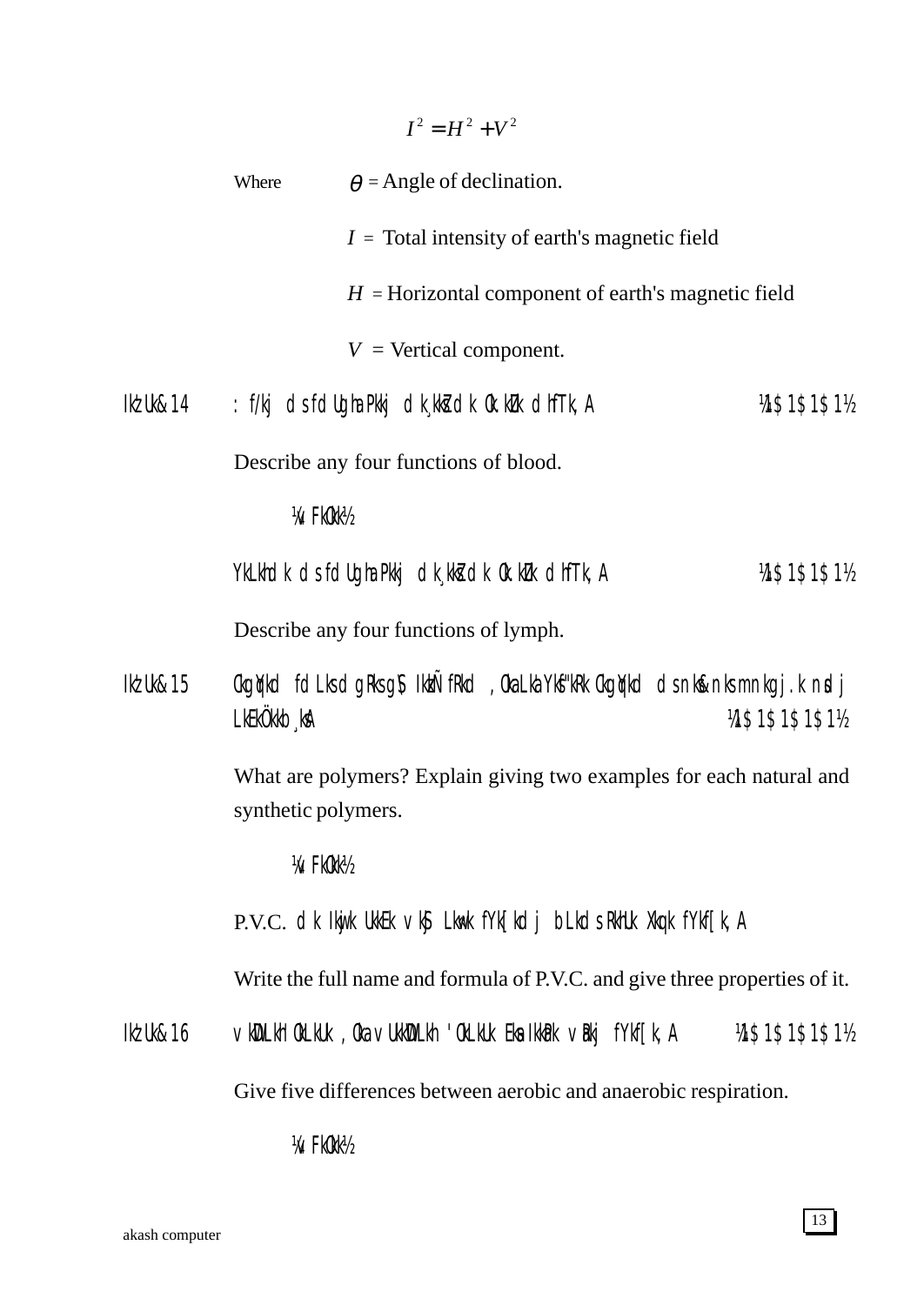Give five differences between breathing and respiration.

Ikz'Uk&17 Ikz¸kksXk 'kkYkk Eksa vOkRkYk nIkZ.k dh Qksdl nwjh KkRk djUksa dh ,oa fIkUk fOkf/k dh Ikz kk**s**K dk Ok. kük fükEUkkfidRk 'kh"kidka ds virkXkir dhfTk, A

(i)  $f Lk$ )k $Rk$  (ii) UkkEkk $f$ ic $Rk$  j $\int$ kk $f$ Pk«k (iii)  $\vee$ OkYkksdUk Lkk $f$ j.khA ¼1\$2\$2½

Describe the single pin method to find out the focal length of a concave mirror on the following headings -

(i) Theory (ii) Labelled diagram (iii) Observation table.

¼vFkOkk½

Ikz¸kksXk'kkYkk Eksa dkaPk ds vk¸kRkkdkj XkqVdsa dk vIkOkRkZUkkad KkRk djUks ds Ikz¸kksXk dk Ok.kZUk fUkEUkkafdRk 'kh"kZdksa ds vURkZXkRk dhfTk,A ¼1\$2\$2½

(i)  $f(k)$ k $k$ k $i$ i) Ukk $E$ kka $f$ d $R$ k j $\int$ kkf $P$ k«k (iii)  $\vee$ Ok $Y$ kk $f$ Uk Lkk $f$ j.kh

Explain the determination of refractive index of a glass slab in the laboratory on the following prints -

(i) Principle (ii) Labelled diagram (iii) Observation table.

Ikz Uk&18 fOk | Buk IkfjilkFk Eka mik¸kkak gkaks OkkYks fUkEUkkadRk LkadRkka ds UkkEk fYkf[k, A & Write the names of the following symbols used in an electric circuit.

 $I$ k $R$ , ksd  $I$ kj 1 vad

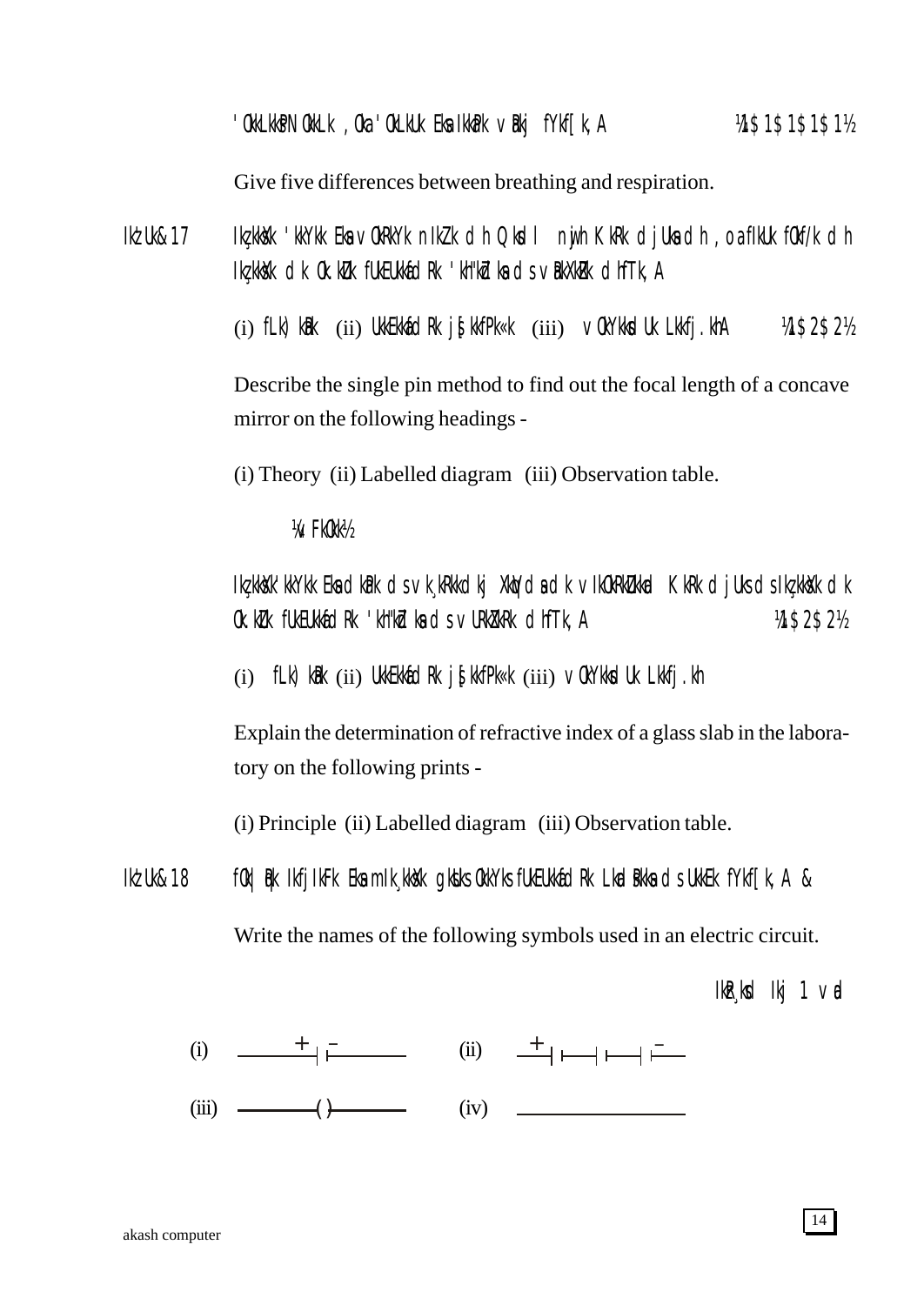

Write the names of the following symbols used in an electric circuit.

 $I kR_s kC I kj 1 vC J$ 



Ikz'Uk&19 EkkUkOk Eka mRLkTkØk Rkack cJk LkfPk«k Ok.kØk cJhfTk,  $\%$ \$2\$2½

Explain the excretory system of a man with a labelled diagram.

¼vFkOkk½

EkkUkOk Eka Ekwk fUkEkkZ k dh IkfØkk dk LkfPk«k 0k.kUk dhfTk, A

Explain the process formation of urine with a labelled diagram.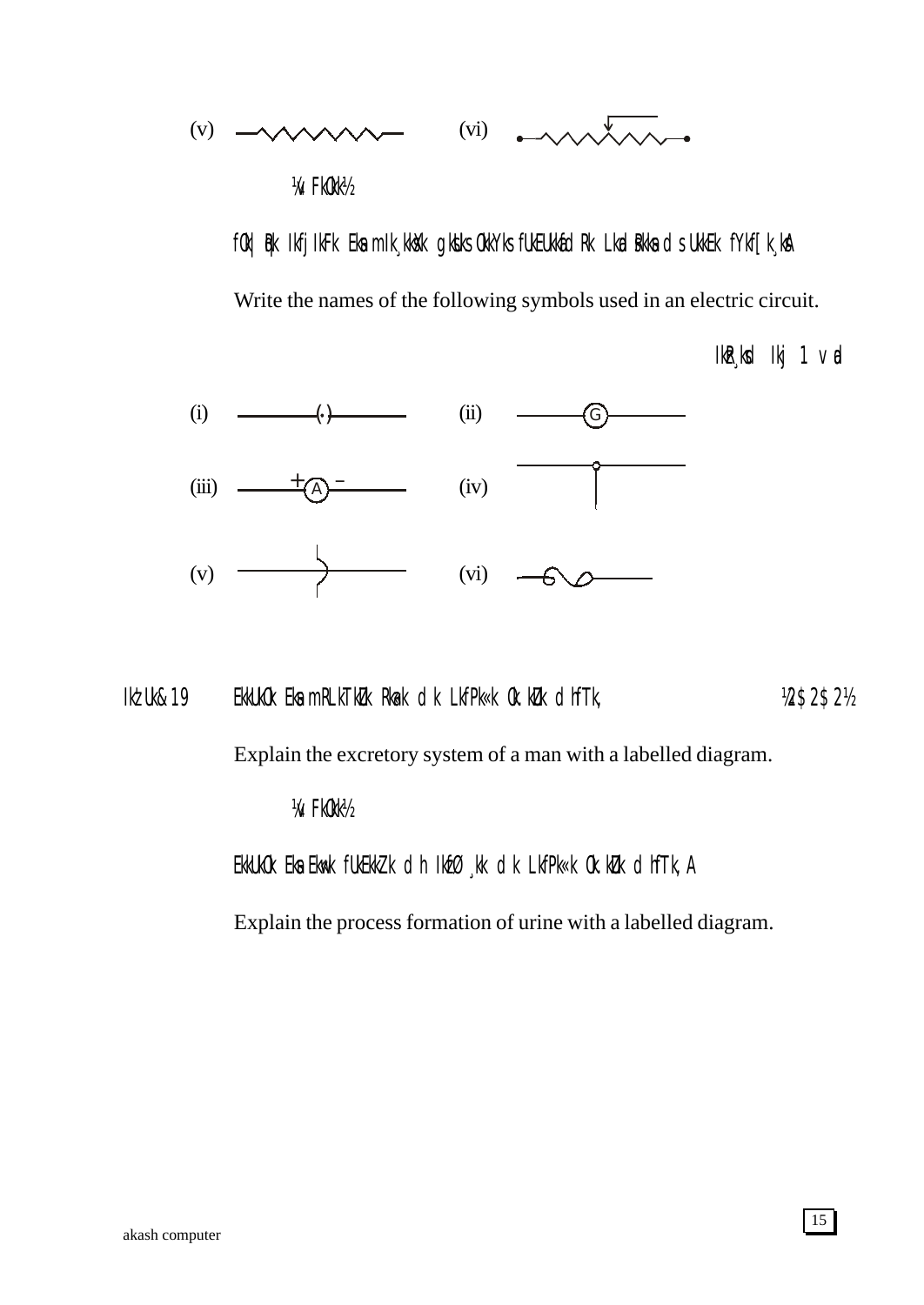#### " $V$ kn' $V$  m $R$ rj" |  $V$ &,

|  |  |  | $m\ddot{U}$ kj 1 ¼ $\nu$ ½ (i) (d) clk $k$ kYV $\nu$ kDLkkbM | ik; dij 1 ∨rd |
|--|--|--|--------------------------------------------------------------|---------------|
|  |  |  |                                                              |               |

- $\mathfrak{Z}$  $(ii)$  $(c)$
- {kkj h k /kkRkq  $(iii)$  $(a)$
- IkfRkfCkECk cIh Yk&kkbZ  $(iv)$  $(b)$

OkLRkg cJh Yk&kkbZ

- $Lk$ a $'$ k kuk  $V$ f $Hk$ f $O$  kk  $(v)$  $(a)$
- mÙkj 1 ¼ $x$ ½ PkQCkdh k {ksk  $ik;$ d ij 1 vd  $(i)$ 
	- nkblkka /kdk  $(ii)$
	- YkXkHkXk 1-5 fd-Xkk- $(iii)$
	- $CO<sub>2</sub>$  $(iv)$
	- **Ikntkd**  $(v)$
- $m\ddot{\theta}$ kj 2 LkkfiæRk  $\vee$ , kLd dks Okk, kg $\odot$ , dh mikfLFkfRk EkamLkds XkYkUkkad ds UkhPks XkEkZ dj Ukk HkTkUk dgYkkRkk g&  $2$  vol
- $m\dot{\mathsf{U}}$ kj 3 IkjkûkRkülk ds nks fük kEk &
	- vkikRkuk diksik , 0ka ikjik0kRkuk diksik Likn&k CikjikCikj gikRiks g\$A  $1<sub>v</sub>$  $(ii)$
	- VKIKFRKRK fdj.k Ikjk0kfRkRk fdj.k , 0ka VkIkRkUk fCkmq lkj VfHkYk&k RkhUkka , d  $(ii)$ gh RkYk Ikj gkRks g&
- mÙkj 4 ∨IkfPkRk HkkTkUk Tkks gEkkjs 'kjhj dsfYk, mlk kkXkh Ukgha gkRks mUga 'kjhj Lks Ckkgj fukdkYkuks dh fØ, kk 0kfg"dj. k dgYkkRkh g\$  $2$  vd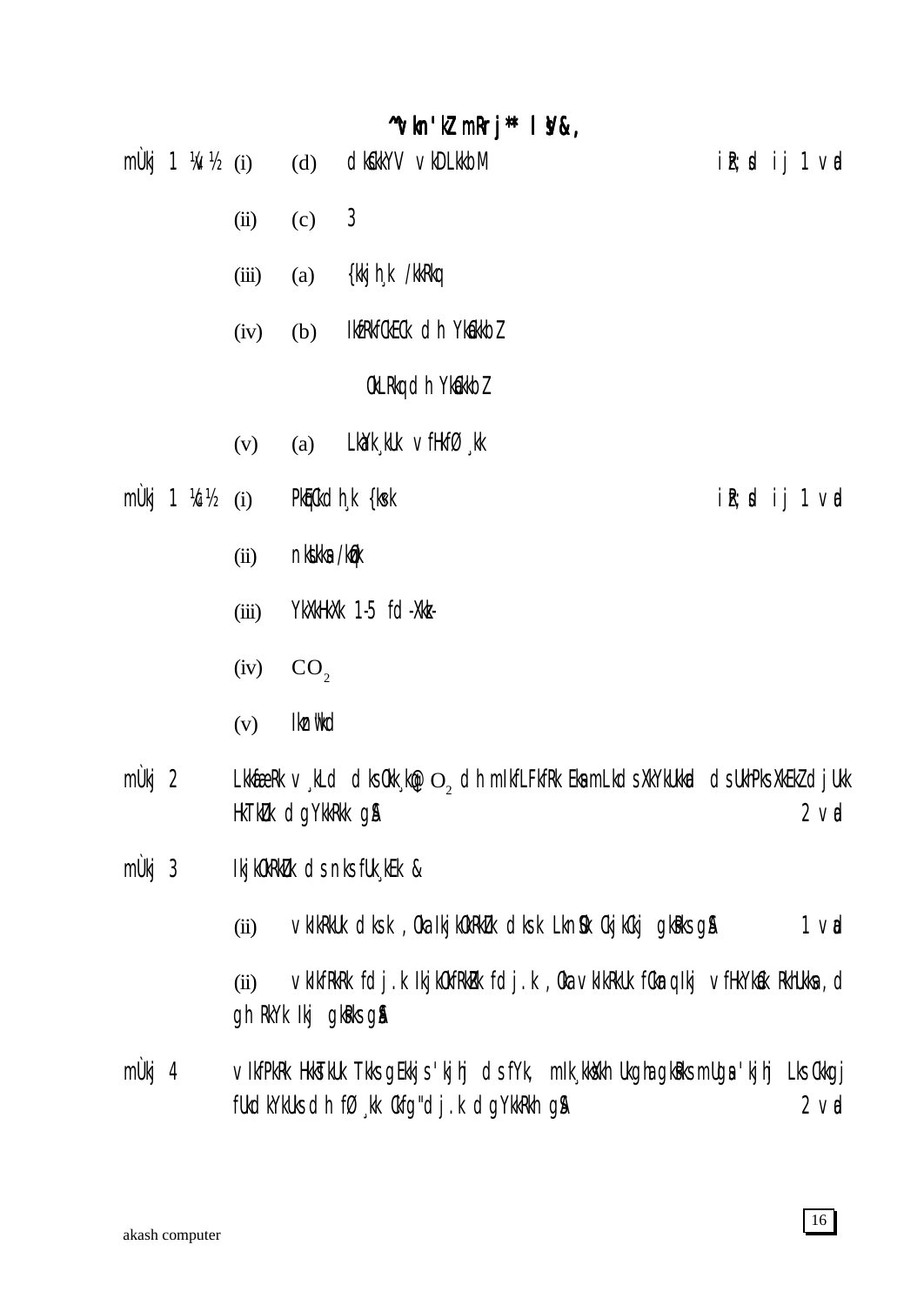mÜkj 5 
$$
\frac{1}{R} = \frac{1}{R_1} + \frac{1}{R_2} + \frac{1}{R_3} + \frac{1}{R_4} + \frac{1}{R_5}
$$

$$
\frac{1}{R} = \frac{1}{10} + \frac{1}{10} + \frac{1}{10} + \frac{1}{10} + \frac{1}{10}
$$
l# 1 v**d**  

$$
\frac{1}{R} = \frac{5}{10} = \frac{1}{2}
$$
g  

$$
R = 2\Omega
$$

mÙkj 6 ROkPkh」k 'OkLkUk diPkQkk] Tkkad] UkgihTk IkgikIkksM」kk vkfn Ckgqdksikdh」k TkURkq Eka Ikk」kk TkkRkk gSA 'kj hj ch UkEk ROkPkk  $\mathbf{CO}_2$  cls Lkh/ks Lkhkcl Z Eka gkRkh gS Tkks  $\mathbf{O}_2$  cls Xkg. k RkFkk  $\text{CO}_2$  dks Ckkgj djUks dk dk, kZ djRkh g\$

- [kUkUk dk k] dj Rks LkEk k f0kLQkVdka ds lkz kkXk Lks A  $1 -$
- $2 -$ Xk&k fLkYks Mj cJs QVUks Lks

Lkg {kk mlkdj.kkadsfoLQkV LksbLkh lkdkj vU¸k dkj.k fYk[kUkslkj lkR¸kd  $3$  $dsfYk$ ,

- mÙkj 8  $1<sub>v</sub>$  $2Na + 2H_2O \rightarrow 2NaOH + H_2$  $(i)$ 
	- (ii)  $CaCO_3 \xrightarrow{\Delta} CaO + CO_2$  $1<sub>v</sub>$
	- (iii)  $N_2 + 3H_2 \rightarrow 2NH_3 + \text{\AA} \text{tk}$  $1<sub>v</sub>$
- mÙkj 9 v,kLcl ∨k§ [kfUkTk Eka RkhUk ∨Rkj M\$1\$1%

### v kld&

#### **TkfUkTk&**

Oks [kfUkTk fTkUkLks /kkRkq fUk"cl"kZk 1- $1 -$ [kkUkka Lks [kUkUk }kjk IkkIRk /kkRkq/ka ds f0kfHkUUk ,kk\$Xkd **dek [kPkZ Eka LktjOk/kkTkUkd ,Oka** vf/kd Ekk«kk Ekafd kk Tkk Lkds **FkfUkTk dgYkkRks g&**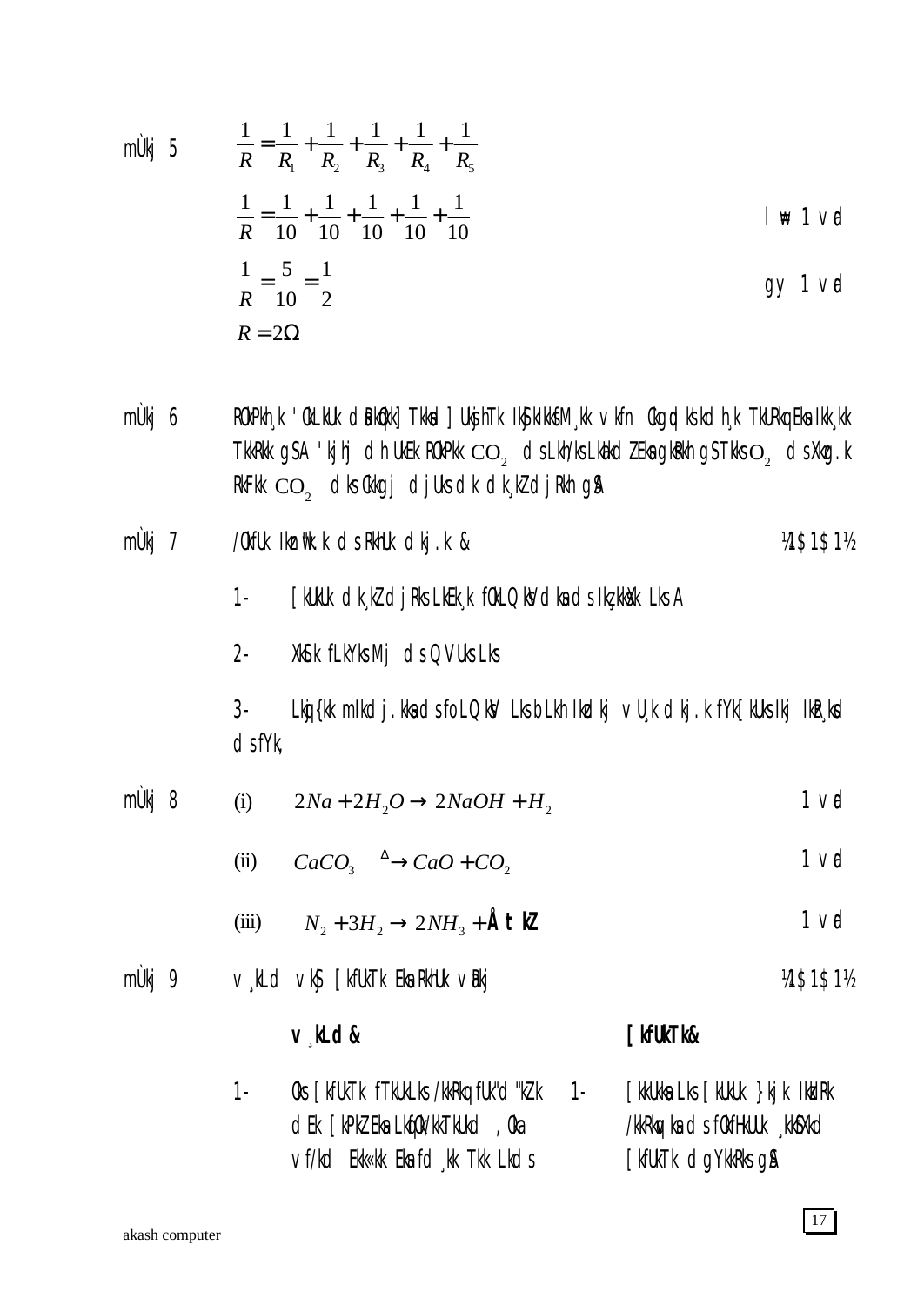- $2$  $f\oslash f$  kkf'kYk $\vee$ 'kt $f$ ) kkj Uk $g$ ha Ikk kh  $2 -$ TkkRkh q&
- $3 -$ LkHkh v kLdka dks /kkRkq fUk"d"kZ k  $3$ ds fYk, lkzkkak fdzk Tkk LkdRkk g&
- $f\oslash$  kk' khYk  $\vee$ ' kt $\infty$  kka Hkh Ikk kh TkkRkh q&
- LkHkh **[kfUkTkkadks/kkRkqfUk"d"kZ k** dsfyk, ligkkik fd kk Tkk Lkdrkk **g&**

**Ukkš/&** vU, k vURkj fYk[kUks Ikj IkR, ksd cJs fYk, 1 væl IknkUk fcl, ks TkkOk**a** 



fPk«k & Lkkykj Lkyk IkBky

 $1 \times 4$  3/4 4 mÙkj 11 vfHkfØ, kk nj dks IkHkkf0kRk djUks 0kkYks dkjd&

Vi R; cl dk o.kU/2

- vfHkdkj dka dk Lkkae.k  $1 -$
- $2 \vee$ fHkfØ<sub>kk</sub> dk Rkklk
- mRIkj d dh mIkfLFkfRk  $3-$
- $VfHkfØ_kk$  dk nk $@k$  $4-$
- Ik"B dk {kskQYk 5-

Vhik& cikbz Pkkj cikj ci fYk[kuks ikj Hkh 4 vrd iknkuk fd ks Tkk ka

mÙkj 10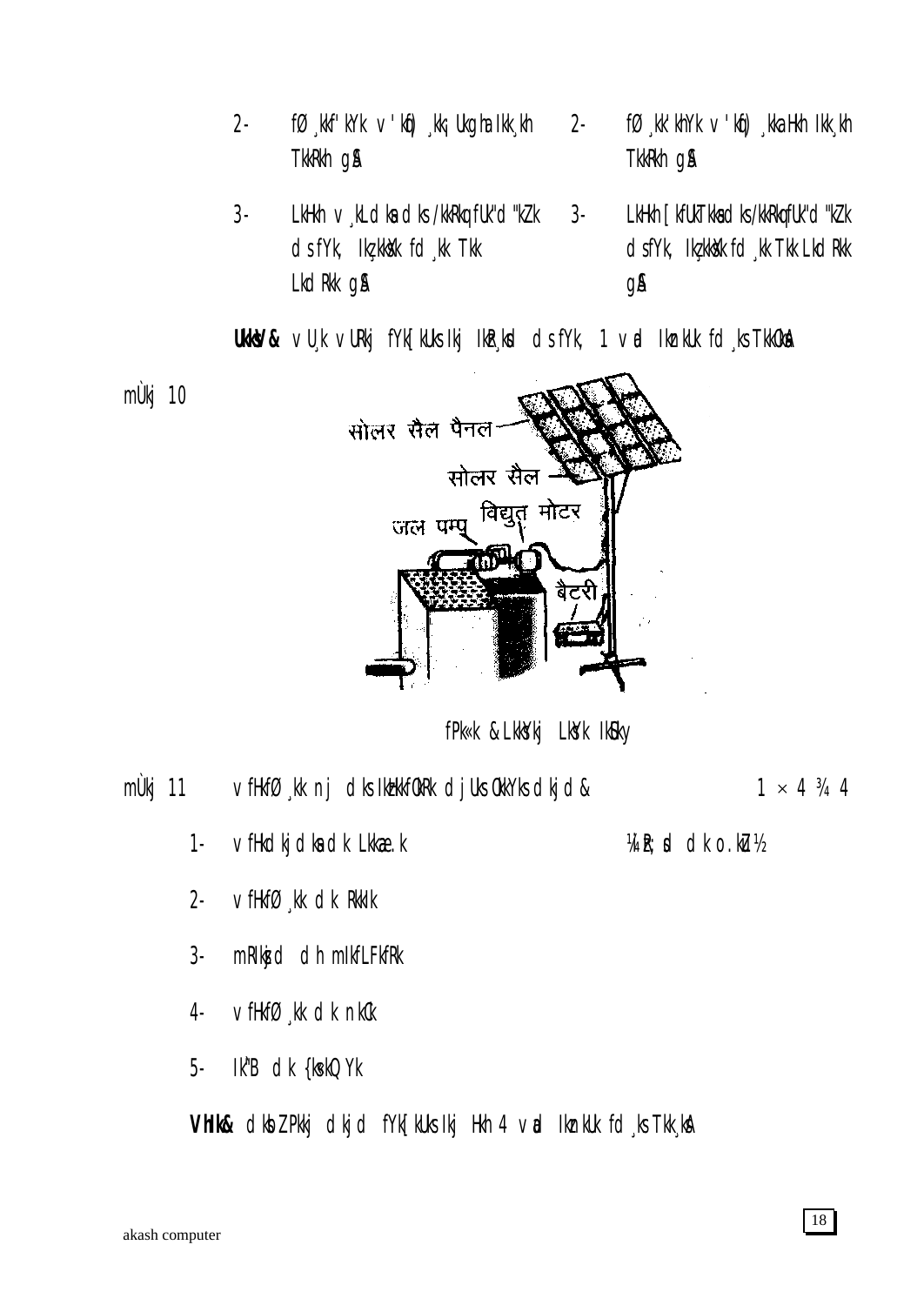#### **VAZFKOKKV2**

#### j kLkk kfUkd LkkE k ds Pkkj IkEkq k Yk{k. k

- nkbikka fn' kkvka Eka gkbiks ûkkyks Ikøekka dh XkfRk CkjkCkj YkfdUk fûklkfjRk gkikih gja  $1 -$
- $2$ vfHkfØkk fdLkh Hkh fn'kk EkalkwkRkk IkkIRk UkghadjRkh g\$
- vfHkdkjdks RkFkk mRIkknka dh Ekk«kk, ; LkkE k fEkJ k Eka fLFkj jqRkh q\$  $3 -$
- Rkklk] nkCk vFkOkk LkkUæ.k ds lkfjOkRkØk Lks LkkE\_kOkLFkk Eka Hkh lkfjOkRkØk gkRkk g\$  $\mathbf{4}$
- müki  $12(i)$ vfHkfØkk dk jkLkkktUkd LkEkhdj.k &  $1<sub>v</sub>$

 $C_2H_5OH + O_2 \xrightarrow{\text{rH/Ws(WV)}} CH_3COOH + H_2O$ 

(ii) **fOkf/k &** , fFkYk, YcksqkWk clk vkDLkhclj.k, LkhVks CkDVj clh mlkfLFkfRk Eka cljUks Ikj RkUkq , fLkfVcI vEYk IkkIRk gkRkk g& bLk f0kf/k Eka CkkYVhUk&kk Ikk«k Eka IkgikUks fLkjda Lks HkhXkh YkdMh dk NhYkUk Hkjdj FkkMh Ekk«kk Eka ( $NH_a$ ),SO, fEkYkkdj mikj Lks, fFkYk, YcikgkWk, Oka UkhPks Lks Okk kq IkûkkfgRk fcl kk TkkRkk gS fTkLkEka vfHkfØk k qkbks Ikj CkkYVhUkhkk Ikk«k ds UkhPks RkUkq, fLkfVd vEYk IkkIRk qkRkh q\$

 $2$  vol

(iii) 
$$
CH_3COOH + NH_4OH \rightarrow CH_3COONH_4 + H_2O
$$
 1  $Vd$ 

**VAZFKOKKV2** 

(i) 1- 
$$
C_{12}H_{22}O_{11} + H_2O \xrightarrow{\text{TKbElst}} C_6H_{12}O_6 + C_6H_{12}O_6
$$
 1 v**et**

- $C_6H_{12}O_6 \xrightarrow{\text{biloVst}} 2C_2H_5OH + 2CO_2$  $2 -$
- RkUkqdj.k&'khjscks8&10 lkfRk'kRk RkUkqfd.kk TkkRkk q\$  $(ii)$  for  $f$   $k\&$  1.  $2$  vo
	- VKEKKSUK KK LKYQY&fEKYKKRKS QS TKKS KhLV CIK HKKSTKUK QSA  $2 -$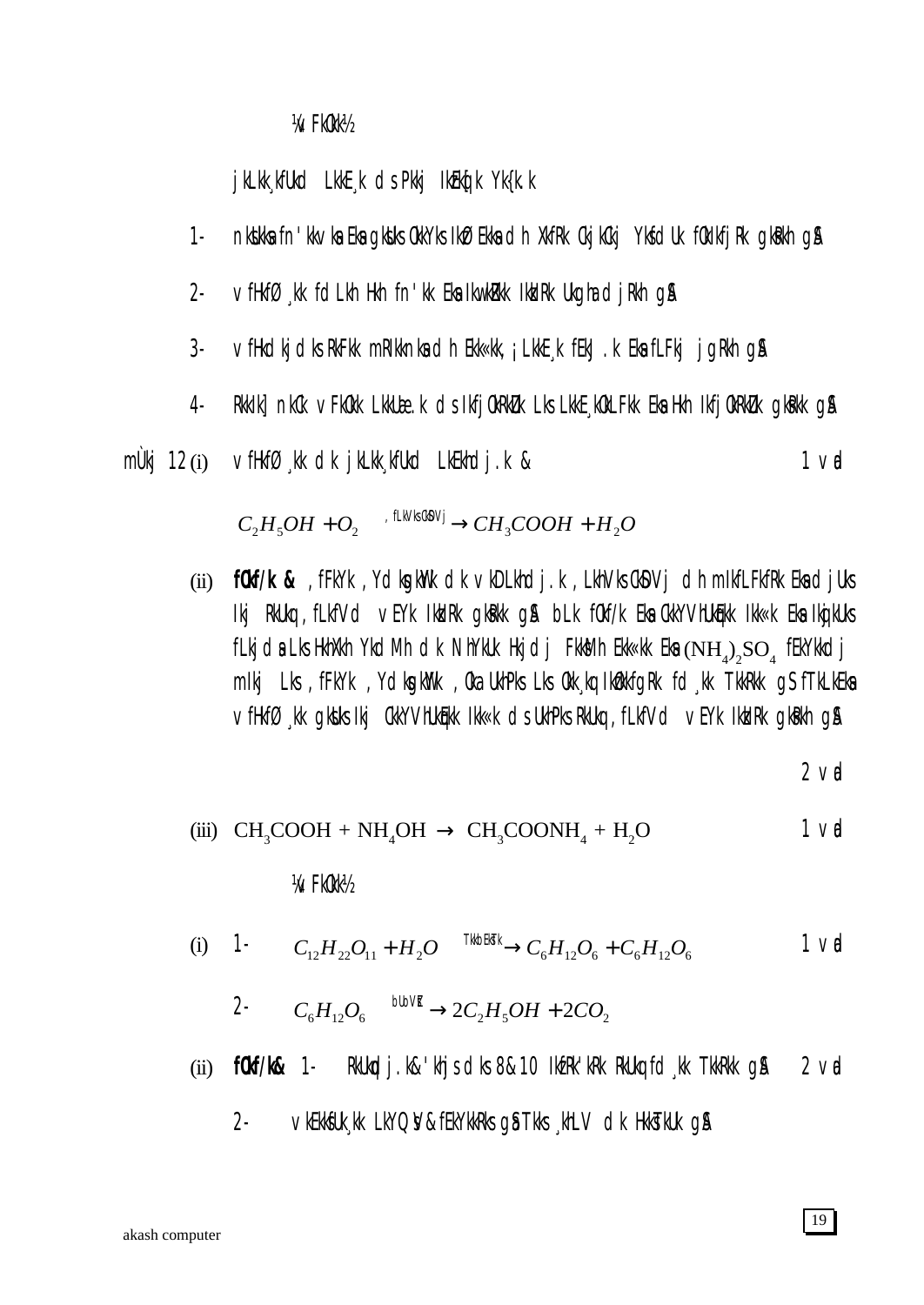- $3 H$ <sub>2</sub>SO<sub>4</sub> fEkYkkRks gS fTkLkLks 'khjs Eka mIkfLFkRk TkhOkk. kq Uk"V gks TkkRks g**\$**
- vů blkéka 5 lktřk kře khlv fekykkch 2&3 fnuk chstyk, j [k fn kk Tkkřkk  $4$ g\$vfHkfØ, kk ds Ik'PkkRk 10 IkfRk'kRk, YdkgkWk IkkIRk gkRkk Tkks Okk'k dgYkkRkk g&
- Okk'k dk vkLkOkUk djUksikj 90 IktRk'kRk , fFkYk , YdkspkWk IkkIRk gkRkk g& 5-

(iii) 
$$
2C_2H_2OH + 2Na \rightarrow 2C_2H_2ONa + H_2
$$
 1 v**d**

mÙkj 13 **O kRØEK OKXKZ CIK fUk KEK& "fclugha nks PkECkclh k /kBkka cIs CkhPk YkXkUks OkkYks** Vkd"kZ k CkYk ¸kk lkfRkd"kZ k CkYk mUkdh /kfk lkfkYkRkkVkads Xkq kUkQYk ds LkEkkUktkkRkh /kakka ds CkhPk dh nyih ds OkXkZ ds O kap@EkkUkakkRkh gkakk g\$\\*\* RkFkk  $1<sub>v</sub>$ 



$$
F \propto m_1 m_2 \quad \text{RkFK} \quad F \propto \frac{1}{d^2}
$$

$$
\text{f} \quad F \sim \frac{m_1 m_2}{d^2} \quad \text{f} \quad F = K \frac{m_1 m_2}{d^2} \tag{1.1}
$$

Tkgkj  $K$ , d vlktkkfrkd flk krkkad gs

, **cikad /kdk &** cil/kkiik cis Lkwk Eka

 $m_1 = m_2 = m, d = 1, F = 10^{-7}$  U, kWUk] j [kUks Ikj  $K = 10^{-7}$  gblkj h@EkhVj

$$
10^{-7} = \frac{10^{-7} \, \text{mm}}{1^2} \, \frac{3}{4} \, 10^{-7} \, \text{1 V}
$$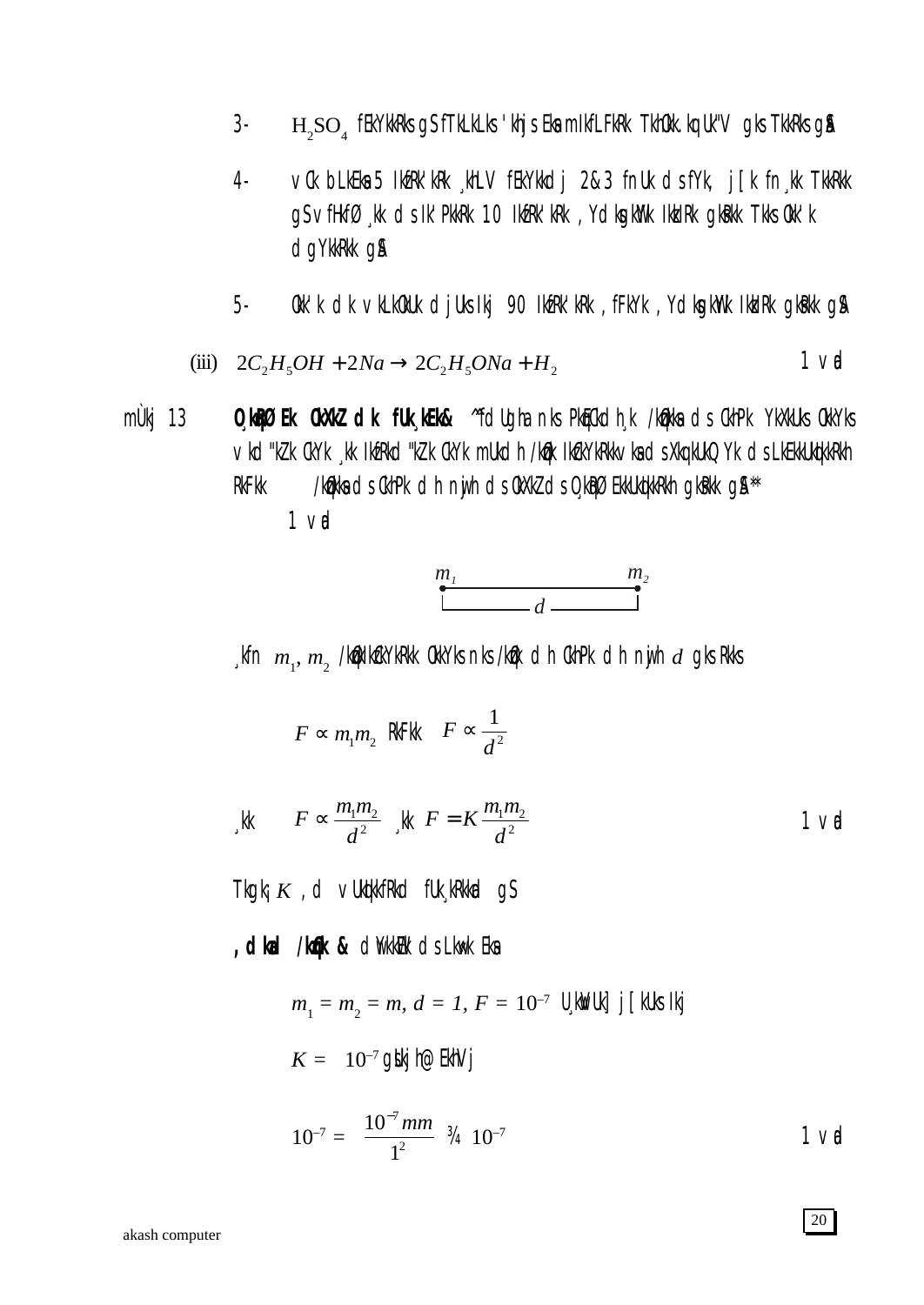"VRK%, dkad /kok Okq /kok q\$TkksfUk\_kkak Eka 1 EkhVj dh nijih Ikj j [ks LkEkkUk /kok dks 10 U kWUk ds CkYk Lks IkfRkdf"kRk dj Rkk g\$\*\*  $1<sub>v</sub>$ 

 $\overline{B}$ 

**VA/FkOkkV<sub>2</sub>** 

fPk«k Ekh PkECkch, k {ksk ch RkhOkRkk /  $dk$  OB fn' $k$  Eka  $\{kRkTk$  ? $kVd$   $H$  dks OA fn'kk Ekam/OkkZkj ?kVd v dks OC fn'kk Eka RkFkk UkEkUk dksk  $\theta$  dks  $\angle$  AOB Lks Iknf kkk fd, kk Xk, kk g&

LkEkdksk  $\triangle$ OAB Eka

$$
\cos \theta = \frac{OA}{OB} \text{ RkFK} \sin \theta = \frac{AB}{OB}
$$

$$
OA = OB \cos \theta
$$
 RIFkk  $AB = OB \sin \theta$   
fp= e $\parallel OA = H$ ,  $AB = OC = V$ ,  $OB = I$ 

$$
\therefore H = I \cos \theta \quad \dots \dots \dots (i) \quad RkFkk
$$
\n
$$
V = I \sin \theta \quad \dots \dots \dots (ii)
$$
\nLkEkhdj.k (ii) dks l eh (i) l sHkkx nus ij

\n
$$
\frac{V}{H} = \frac{I \sin \theta}{I \cos \theta} = \tan \theta
$$
\n
$$
V = H \tan \theta
$$

VKDLKhTKUk dk Ikfj0kgUk & ghEkkXYkkfCkUk '0kLkUk }kjk Ykh XkbZ vkDLkhTkUk Lks  $1 -$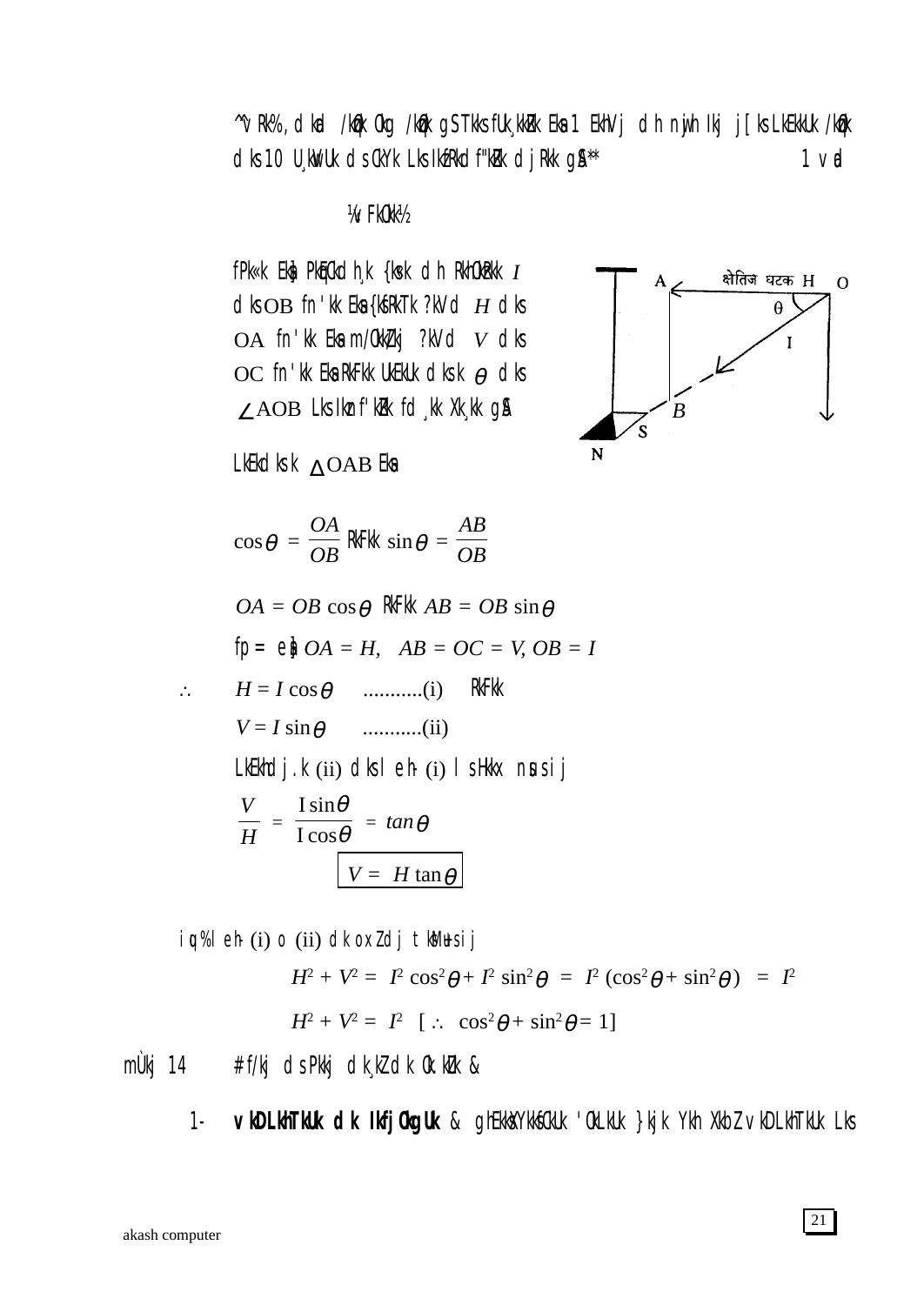LkakDRk aksdi vkDLkh faEkkXYkk\$CkUk CkUkkRkk aSfTkLkdk IkfiOkaUk Ikiis'kihi EkaakRkk dA

- $\alpha$ kCkWk Mkb $\vee$ kDLkkbM cIk Ikfj0kqUk& #f/kj IYkkTEkk ,0ka qhEkkXYkkSCkUk }kjk  $\cos$  $2$ dk Ikfj0kqUk qkRkk q&
- $3-$ Ikkskd IknkFkk& dk Ikfj0kqUk & IkfPkRk ,0ka v0k'kk\$"kRk Ikkskd IknkFkZ Tk£ks XYkvdk5Tk] VEKhUKks VEYK] OKLKK VEYK OK IKfj OkqUk qKRKK q&

blkh Ikdkj vu k dk ki dk (k ki djuks Ikj Hkh 1 vrd Iknkuk fd ks Tkk ka

**VA/FkOkkV2** 

YkLkhdk ds Pkkj dk kki dks LkEkÖkkUkk&

- YkLkhdk gkfUkdkjd TkhOkkvkadksUk"V dj gkfUkdkjd IknkFkk&dks'kjhj LksEkDRk  $1$ djkh q&
- IkPks qq 0kLkk dk v0k'kksk.k dj 'kjhj ds f0kfHkUUk HkkXkka Eka IkqBkkRkh qS, 0ka  $2$ vkûk' kdRkkukû kki Lkapkrk di Uks Eka Lkgk krkk di Rkh g\$
- $3$ kihi Eka PkkY YkXkUks Iki ?kkOk HkiUks Eka iDRk , Oka 'kihi Lks EkDRk diUks Eka Lkgk kRkk' djkh q&
- mÙkj 15 Lkj Yk v. kg/kads LkakksTkUk Lks CkUksmPPkRkj vk. kf0kd Hkkj 0kkYks kk\$Xkdkadks CkgqYkd dgRks g&
	- **IkkÑfRkd Ckgirkd &**  $1$ bukeka Lks cikbz nks f $Yk$ [kuks lkj &2  $\nabla$ ad (a)  $I$ kk $\tilde{N}$ fRkd  $j$ (k)  $(i)$   $I$ kk $j$ huk (c)  $U$ <sub>k</sub> $j$ fDYkd  $V$ EYk (d)  $I$ kk $j$ Wk $L$ k $i$ d $j$ k $i$ bM
	- Lka Yk**s"**kRk Ckgd**y**kd&  $2$ bukeka Lks ckbz nks f $Yk$ [kuks lkj &2  $\vee$ ad

(a)  $i$ \$kkuk (b) Ukk kYkkuk (c) V $j$ hYkhuk (d) CksdYkkbV

(e) Vks/Ykkuk (f) Lka Yks"kRk j Ckj

22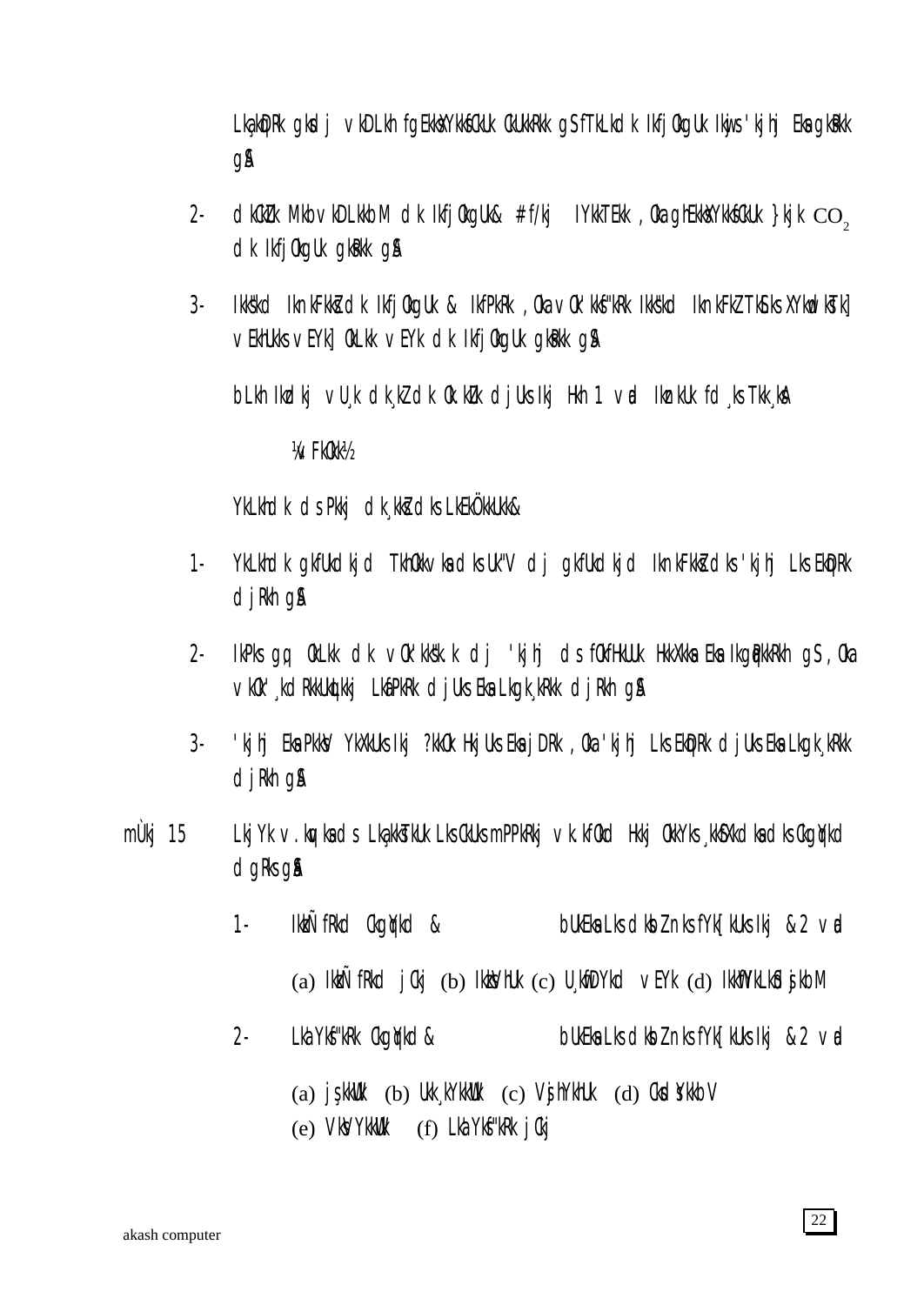**VA/FkOkkV<sub>2</sub>** 

| (i)   | P.V.C. CIK Ikijik Ukkek &IkkWkh OkkbfUkYk DYkkjikbM & 1 vad                                                            |       |                                                                                                                  |
|-------|------------------------------------------------------------------------------------------------------------------------|-------|------------------------------------------------------------------------------------------------------------------|
| (ii)  | $\begin{bmatrix} CH_2-CH-\\  \\ Cl \end{bmatrix}$                                                                      |       | 1 <sub>vd</sub>                                                                                                  |
| (iii) |                                                                                                                        |       |                                                                                                                  |
|       | 2- $kg$ for $R$ and $R$ denotes $q$ and $q$                                                                            |       |                                                                                                                  |
|       | 3- kg TkYk IkfRkjkgkh gS                                                                                               |       |                                                                                                                  |
|       | 4 kg m"Ekk 0k j Lkk kukka Lks v Ikukkf0kRk j g Rkk g &                                                                 |       |                                                                                                                  |
|       | ∨kDLkh 'OkLkUk , Oka ∨UkkDLkh 'OkLkUk Eka IkkBk ∨Rkj &                                                                 |       | $(1\times5)$                                                                                                     |
|       | vkDLkh' OkLkUk                                                                                                         |       | VUKKIDLKH 'OKLKUK                                                                                                |
| $1 -$ | kg fØkk $\vee$ kDLkhTkUk dh<br>mikfLFkfRk Eka gkRkh g&                                                                 | $1 -$ | $\overline{A}$ kg f $\emptyset$ , kk vkDLkhTkUk dh<br>VUKOKFLFKFRK Eka gkRkh g\$                                 |
| $2 -$ | bUkEka Hkksī k lknkFkkš dk lkwkZ              2-         bLkEka Hkksī k lknkFkkš dk ∨lkwkZ<br>vkDLkhdj.k gkRkk g&      |       | vkDLkhdj.k gkRkk g&                                                                                              |
| 3-    | blk fØkk dk vækek mrikkn<br>$CO, VkJ$ TkYk gA                                                                          |       | 3- bLk $f\emptyset$ , kk dk virkels mrikkn<br>$\mathrm{CO}_{2}$ , Oka, YckspkWk k YksDVcl<br>∨EYk q <b>&amp;</b> |
| 4-    | $bLk$ f $\emptyset$ kk Eka 1 $\vee$ kq XYkudksTk Lks 4-<br>38 $ATP$ ds $\vee$ . kg Ikkirk gkirks gia                   |       | $bLk$ f $\emptyset$ kk Eka 1 $\vee$ kq XYkuchks k<br>Lks $2$ ATP $ds \vee$ . kg IkkiRk gkRks<br>gA               |
| 5-    | $\vee$ f/k $\triangleleft$ ka k $\wedge$ Tkhûkka Eka $\downarrow$ k $\Box$ f $\oslash \downarrow$ kk<br>gkkkh jgkkh g& | $5 -$ | $\Box$ kg f $\varnothing$ kk $\complement$ kgRk dEk Tkh $\complement$ kka Eka<br>gkkkh g&                        |

mÙkj 16-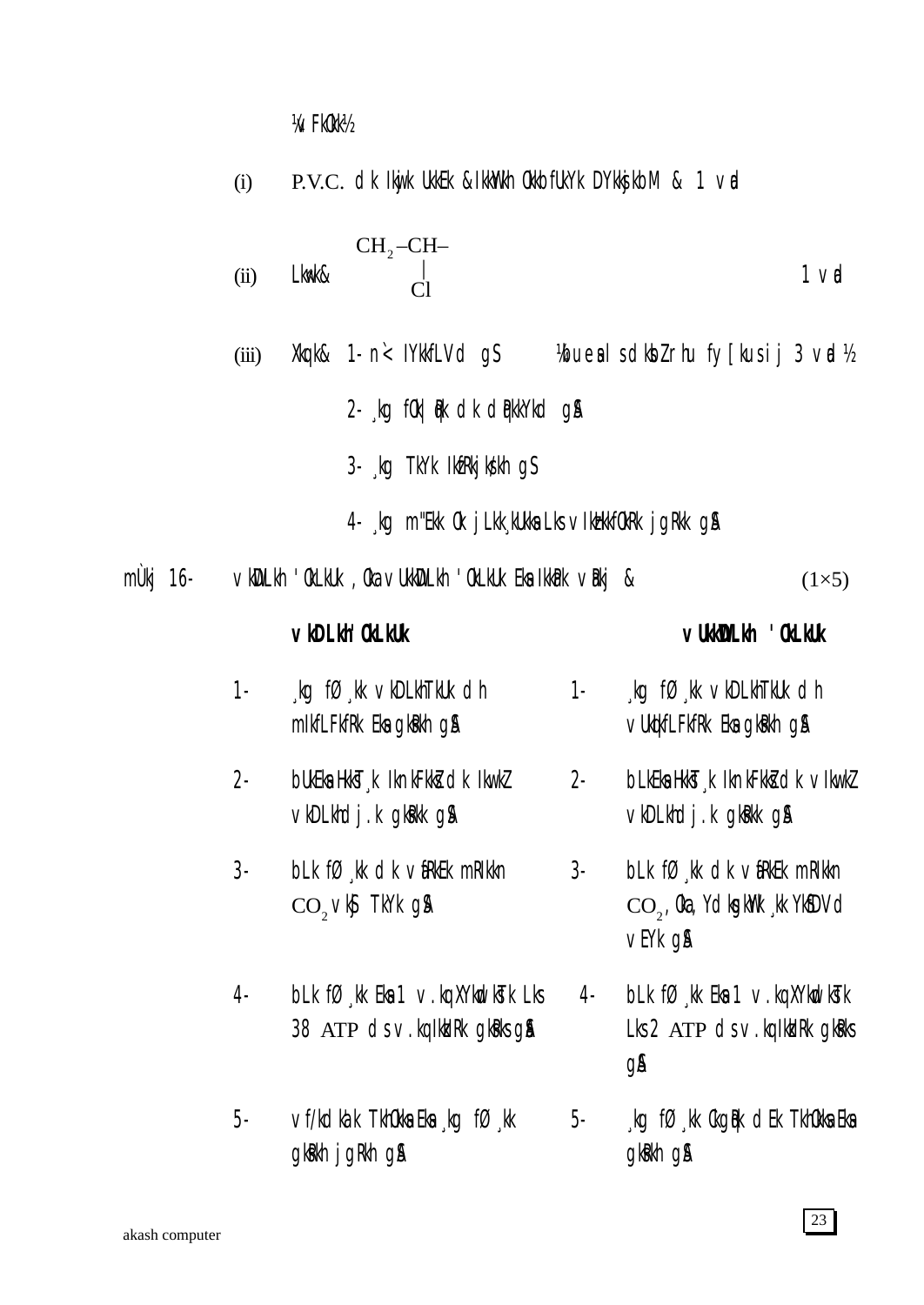**Vhik&** VU k VURKi fYk Fikuks iki Hikh ikiR kid ds fYk, 1 vid fn ks Tikk kikka

**VA/FkOkkV<sub>2</sub>** 

kg dkf'kdkvka ds Ckkgj

 $bLk$  f $O$ <sub>kk</sub> Eka, UTkkbEk clh

vkûk' kd Rkk Ukqha q k Rkh q A

kg d kkiikkd fØkk g&

 $bLk$  f $O$ <sub>k</sub>k Eka mTkkI Ukqha qkRkh

 $b$ Lk $ds$  vækxkæk  $O_2$  , kprk okk, kg

cks 'kjhj cls vnj RkFkk  $CO$ ,

'kjhj Lks Ckkgj fd kk TkkRkk g&

### **' OkLkkPNOkkLk**

gkkkh g&

 $1 -$ 

 $2 -$ 

 $3 -$ 

 $4-$ 

 $5-$ 

#### ' OkLkUk

 $3 -$ 

- $1$ kg fØkk dkf'kdkvkadsHkhRkj gkkkh g&
- bLk fØ kk Eka, UTkkbEk dh  $2$ vkûk' kdrkk akakh an
	- $\log$ , d TkSk jkLkk kfUkd f $\varnothing$  kk **q&**
- **bLk fØkk EkamTkkZEkDRk gkRkh**  $4$ **g&**
- 5**bLkds vURKXKRK HKKT K IKnKFKKZ** dk vkDLkhdj.k fd kk TkkRkk **g&**
- mÙki 17 VOKRKYK nIKZK dh QksdLk nijh

gA

- fLk) kRk & kfn dkbl OkLRkgnIkl k ds OkØRkk dælkj gks RkksmLkdk IkfRkfCkECk OkØRkk  $1$ dælkj gh CkUkRkk gSvRk%OkØRkk dædh fLFkfRk KkRk djdsOkØRkk f«kT kk fUkdkYk dj vk/kk djuks Ikj nlk/k dh QkdLk nijh KkRk gks TkkRkh g&  $1<sub>v</sub>$
- $2 -$ **UkkEkkáciRk fPk«k**

 $\mathbf M$ ifrfcEc vory nilk  $B'$  $\overline{P}$  $\overline{C}$ oLrqfi u  $\overline{A}$ 



 $2$  vid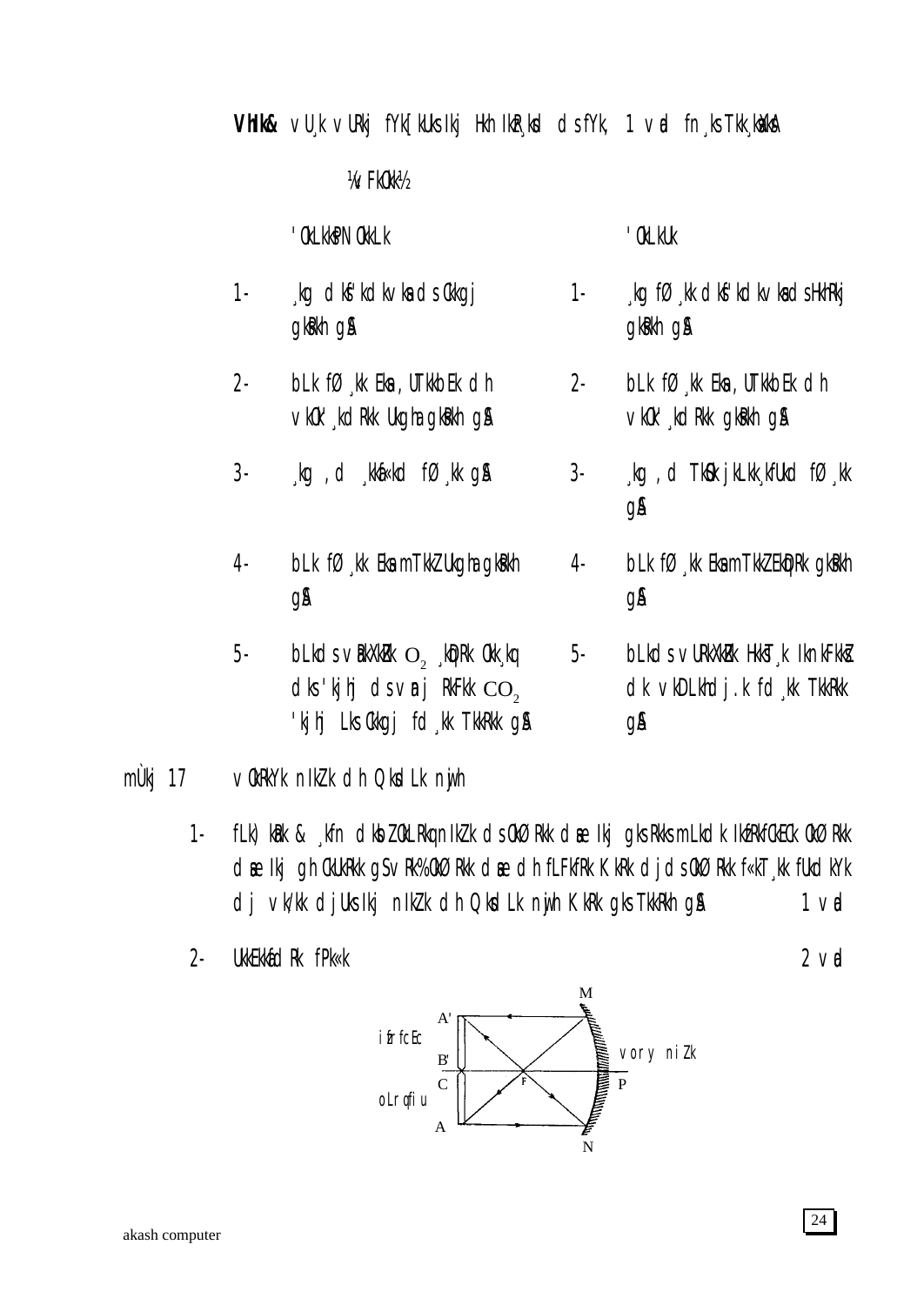∨OkYkksdUk Lkkj.kh &  $3-$ 

| ØEkkad | nikk dh<br><b>fLFkfRk</b> | <b>fLFkfRk</b> | OkLRkq fikUk cih   OkØRkk f«kT_kk   QksdLk nyjh |  |
|--------|---------------------------|----------------|-------------------------------------------------|--|
|        |                           |                |                                                 |  |
|        |                           |                |                                                 |  |
|        |                           |                |                                                 |  |

**VA/FkOkkV**2

**FLk) kRK** (i) LUKYk ds flk,kEk Lks 
$$
\mu = \frac{\sin i}{\sin r}
$$
  
\n
$$
\sin i = \frac{XE}{OX}, \quad \sin r = \frac{YF}{OY}
$$
\n
$$
\text{eku } j \text{ [kus i j]} \quad \mu = \frac{XE/OX}{YF/OY} \qquad \text{pfid } OY = OX
$$
\n
$$
\mu = \frac{XE}{YF}
$$

 $(ii)$ 

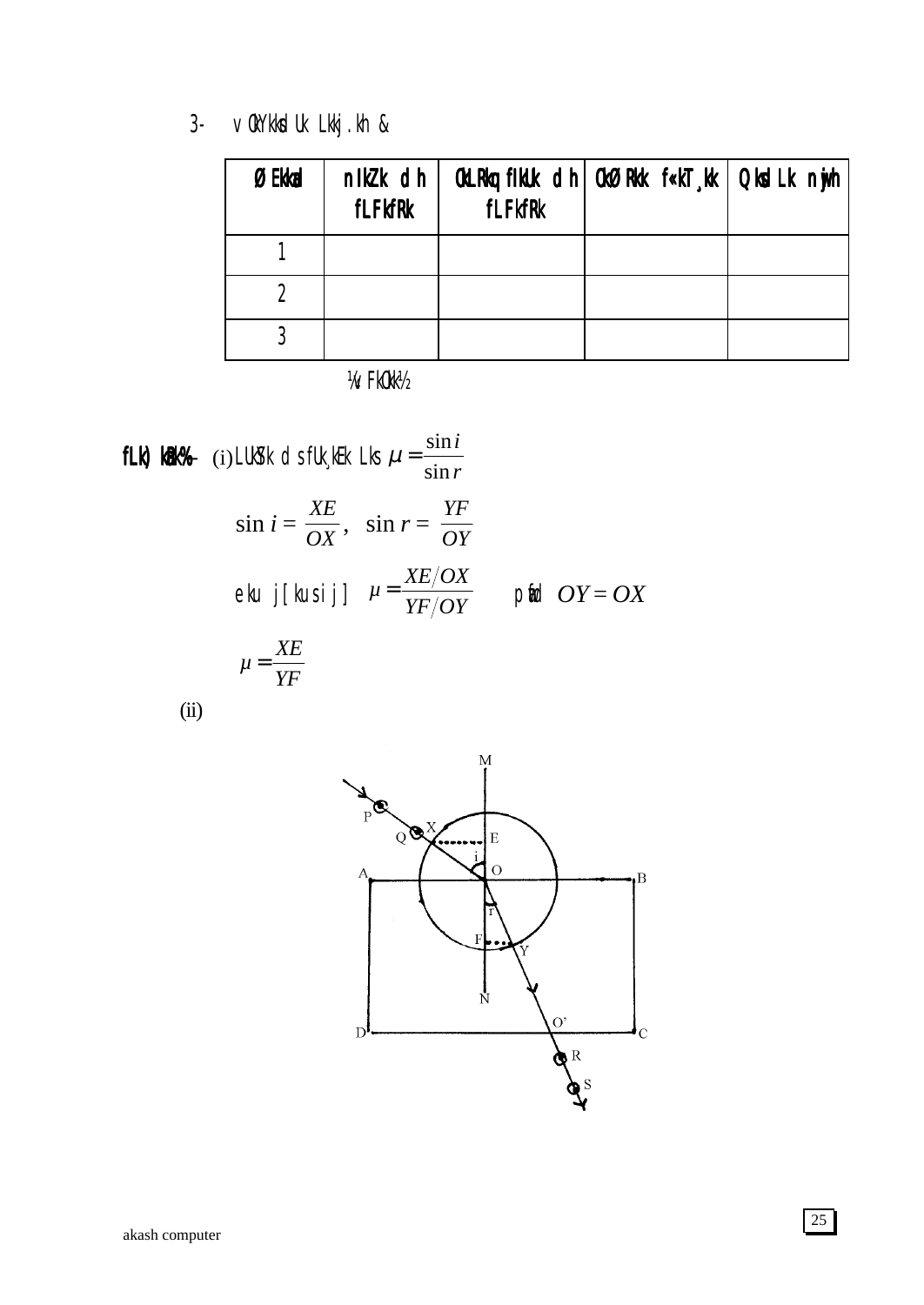#### (iii) voykdu rkfydk

| <b>3Ekkacl</b> | $XE$ dh Yk@kkbl | $YF$ dh Ykûkkbl |  |
|----------------|-----------------|-----------------|--|
|                |                 |                 |  |

(i) LkYk (ii) CkYjh (iii) [kYkh clqTkh (iv) LkgkkTkcl Rkkj (v) lkfRkjkSk (vi) /kkjk mÙkj 18fUk kakd

#### **VA/FkOkkV2**

(i) Ckm clqTkh (ii) /kkjkEkkIkh (iii) vEkhVj (iv) Lkfi/k Rkkj (v) fCkUkk Lkfi/k Rkkj ØkfLkXk (vi) ¶, kTk A

mÙkj 19



EkkUkOk mRLkTkUk dk UkkEkkádRk fPk«k

(i) fPk«k CkUkkUks Ikj 2 vad (ii) UkkEkkand Rk cljUks Ikj 2 vad (iii) Ok. kUk cljUks Ikj 2 vad A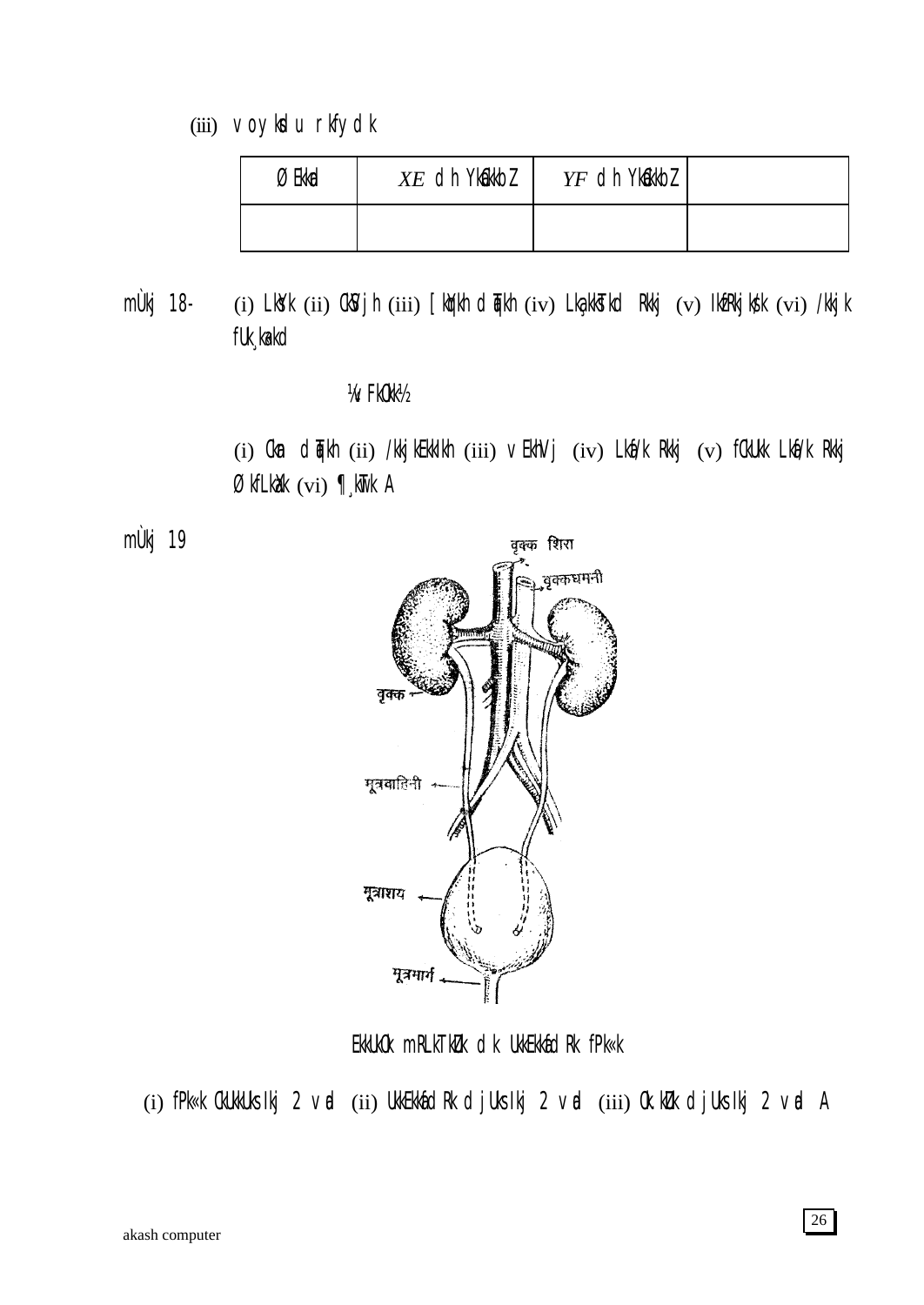- $@kDd$  & EkkUkOk 'kjhj dk IkEkd'k mRLkTkhZ valk qSTkksmRLkTkhZIknkFkkzdksvYkXk dj nakk qS kg Xkgjs YkkYk jikk dk, d TkkMh ik kk TkkRkk g\$
- Ekwkûkkfqukh & Ikr ksd Ekwk ûkkfqukh kkj 20 Lks 30 LksEkh YkECkh qkrkh q\$ vk\$ Ekwkk'k k Eka Tkkdj [kiykRkh g&
- Ekwkk'k k& , ci FkS'kh cis LkEkkuk gkRkk gS fTkLkEka Ekwk LkXkfgRk gkRkk g\$
- Ekwkk'k,k, d Lkadjh UkYkh }kjk Ckkgj [kq'kRkk gSfTkLks EkwkEkkXkZ dgRks g\$ EkwkEkkXkZ &

### **VA/FkOkkV2**



### Ok.kUk

vfRk LkyEk NUkUk& kg fØkk CkkEkUk Lkakiv Eka gkikih g\$vfHkOkkgh , Oka vIk Okkgh  $(i)$ /kEkfUkdk }kjk fUkfEkRk d\$'kdk Xk@n }kjk NUkUk dh IkfØkk qkRkh q& bUkEka Ikks/hUk Lks #f/kj NUkRkk q\$ vk\$ CkkEkUk Lkakw Eka bdëk qkRkk q\$ bUkEka IkksVhUk ds CkMs v.kq Ukgha NUk IkkRks g $S \vee K\$  NkVs  $\vee$ . kg NUk TkkRks g $S$  bLk f $\emptyset$  kk dks Mk kfYkfLkLk dgRks g $\emptyset$ blk Ikcikj Ukšýkuk Mkbfykflklk Fkšyks os Lkekkuk otk kž otjirkh q\$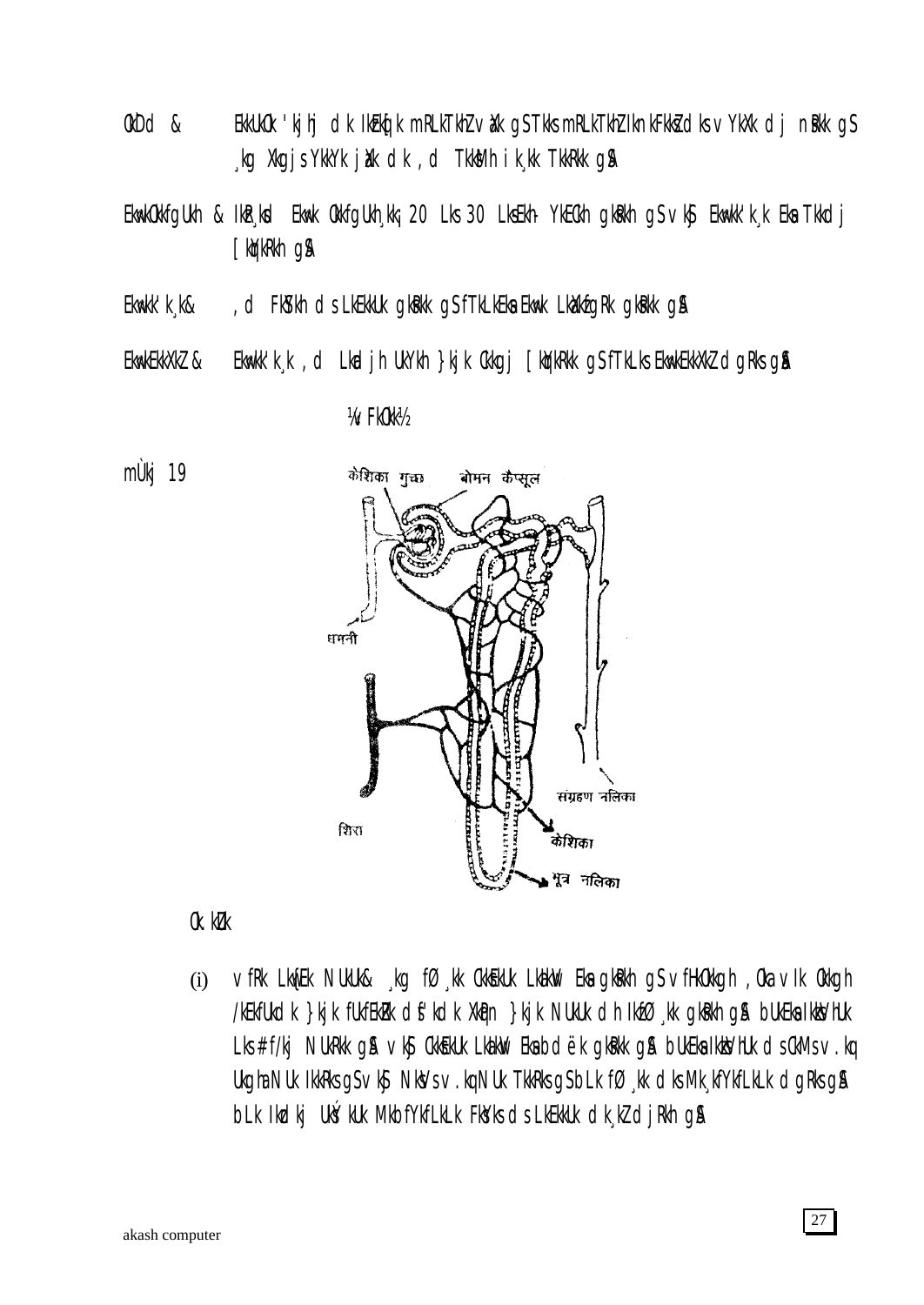- 0kj.kkREkd ∨0k'kk\$k.k& 0kDd UkfYkdk Eka XYkvdkJkTk] [kfUkTk TkYk , 0ka ∨U¸k mIk¸kkXkh  $(i)$ IknkFkki dk v0k' kksk. k gks TkkRkk gS vks vUkqk kkikh IknkFk2 dk v0k' kksk. k Ukgha gkikkk gA
- UkYkdh, k L«kkûk. k & ûkDd UkfYkdkvkadh #f/kj dkf'kdkvka}kj k vUk¢k, kkikh IknkFkki  $(i)$ clk L«kkûk.k gkekk g\$ kg Lkakg UkfYkclk Eka , clf«kRk gksdj Ekwkk'k k Eka Ikgffk TkkRkk gS bLk LkXkfgRk æ0k clks Ekwk clgRks g\$

WPk«k Ikj 2 vad ] UkkEkkadUk Ikj 2 vad ] 0k. kulk Ikj 2 vad½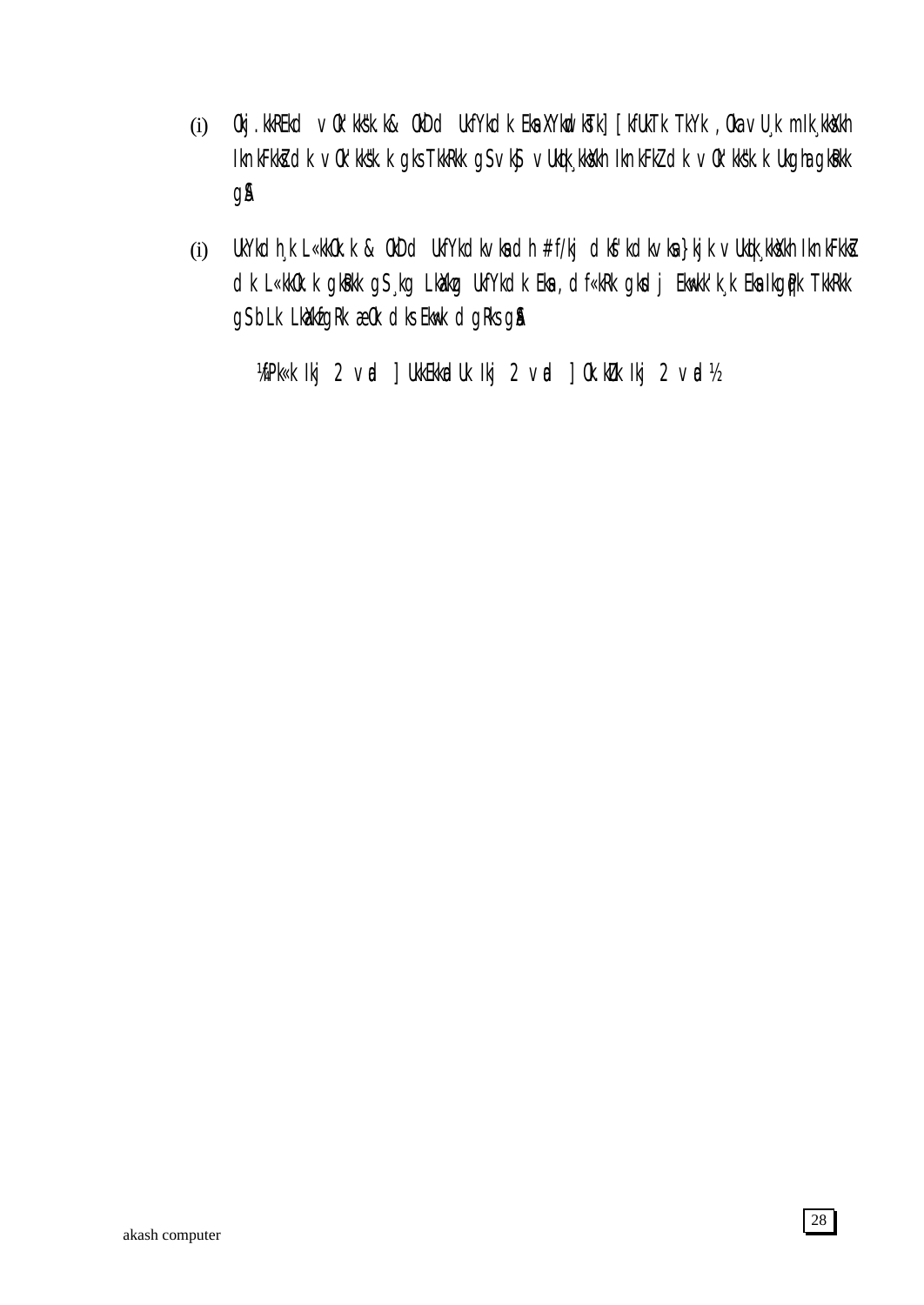### $Set - B$

# gkbl Ldw I fVIQdV i jh(k **High School Certificate Examination** Ifiy&itu i=

**SAMPLE PAPER** 

fork; % (Subject) - fokku

 $d$ {k %  $(Class)$  - n  $0$  m

 $le; 3$   $\mathcal{R}.\mathsf{W}$  (Time- 3 Hrs)  $i$  wkkb $175$  (M.M.)

## (Instruction) & Kunk

- I Hkh itu qy djuk vfuok; lgSA  $1 -$ Attempt all the Question
- itu Øekad 01 ea 10 vad fu/kktir g\$A nksmi [k.M g\$A [k.M ~v\* ea 05  $2$ cqfodYih; itu rFkk [k.M "c\*\* ea 05 fjDr LFkkuka dh ifrl vFkok mfpr l cak tkm, A i R; cd i t u dsfy, 1 v cd vkciVr qSA

Q. No. 01 Carries 10 Marks. There are two sub-section, Section A is Multiple choice carries 05 marks and section B is fill in the blanks or match the column carries 05 marks.

- $3$ itu Øekod 02 lsitu Øekod 06 rd vfr y?konRrih; itu qSA iR; ditu ij 02 vrd vkciNr g\$A mRrj dh vf/kdre 'kCn I hek 30 'kCn A Q. No. 2 to 06 are very short answer type question  $\&$  it carries 02 marks each. Word limit is maximum 30.
- itu Øekod 07 lsitu Øekod 10 rd y?komRrjh; itu q\$A iR; ditu ij 03  $\overline{4}$ vid vkci Vr gs Amri dh vf/kdre 'kin I hek 50 'kin A O. No. 07 to 10 are short answer type question  $\&$  it carries 03 marks each. Word limit is maximum 50.
- $5$ itu Øekod 11 Isitu Øekod 14 rd y?kon Rrjh; itu q\$A ik; ditu ea vkrfjd fod Yi q S v k \$i k; solid u i j 04 v rol v k c \$V r q S A m k r j dh v f/k d r e 'kCn I hek 75 'kCn A

Q. No. 11 to 14 are short answer type question  $&$  it carries 04 marks each. Each question has internal choice. Word limit is maximum 75.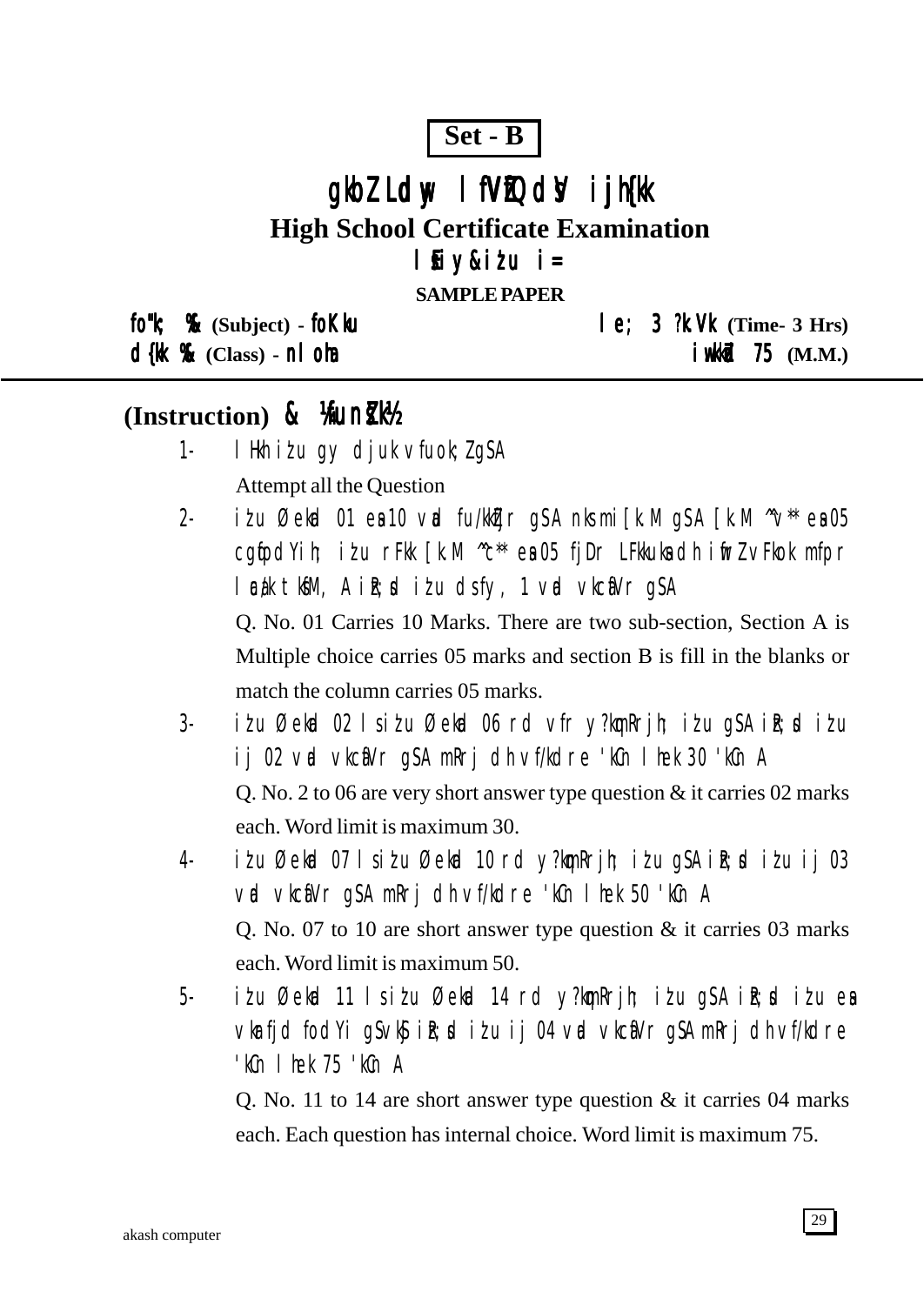- 6- i $i$ u Øekad 15 ls i $i$ u Øekad 17 rd nh?k $\Delta$ mRrjh; i $i$ u g $\Delta$  i $\Omega$ ; di $i$ u esa vkarfjd fod Yigs vk $\mathfrak{g}$  ik; ditu ij 05 vad vkca $V$ r g $S$  A mRrj dh vf/kdre 'kCn lhek 100 'kCn A Q. No. 15 to 17 are long answer type question & it carries 05 marks each. Each question has internal choice. Word limit is maximum 100.
- 7- i $i$ u Øekad 18 ls i $i$ u Øekad 19 rd nh?k $\delta$ mRrjh; i $i$ u gSA i $\delta$ ;sd i $i$ u esa vkrfjd fodYi gSvk\$ ik; ditu ij 06 vrd vkcaVr gSA mRrj dh vf/kdre 'kCn lhek 150 'kCn A

Q. No. 18 to 19 are long answer type question & it carries 06 marks each. Each question has internal choice. Word limit is maximum 150.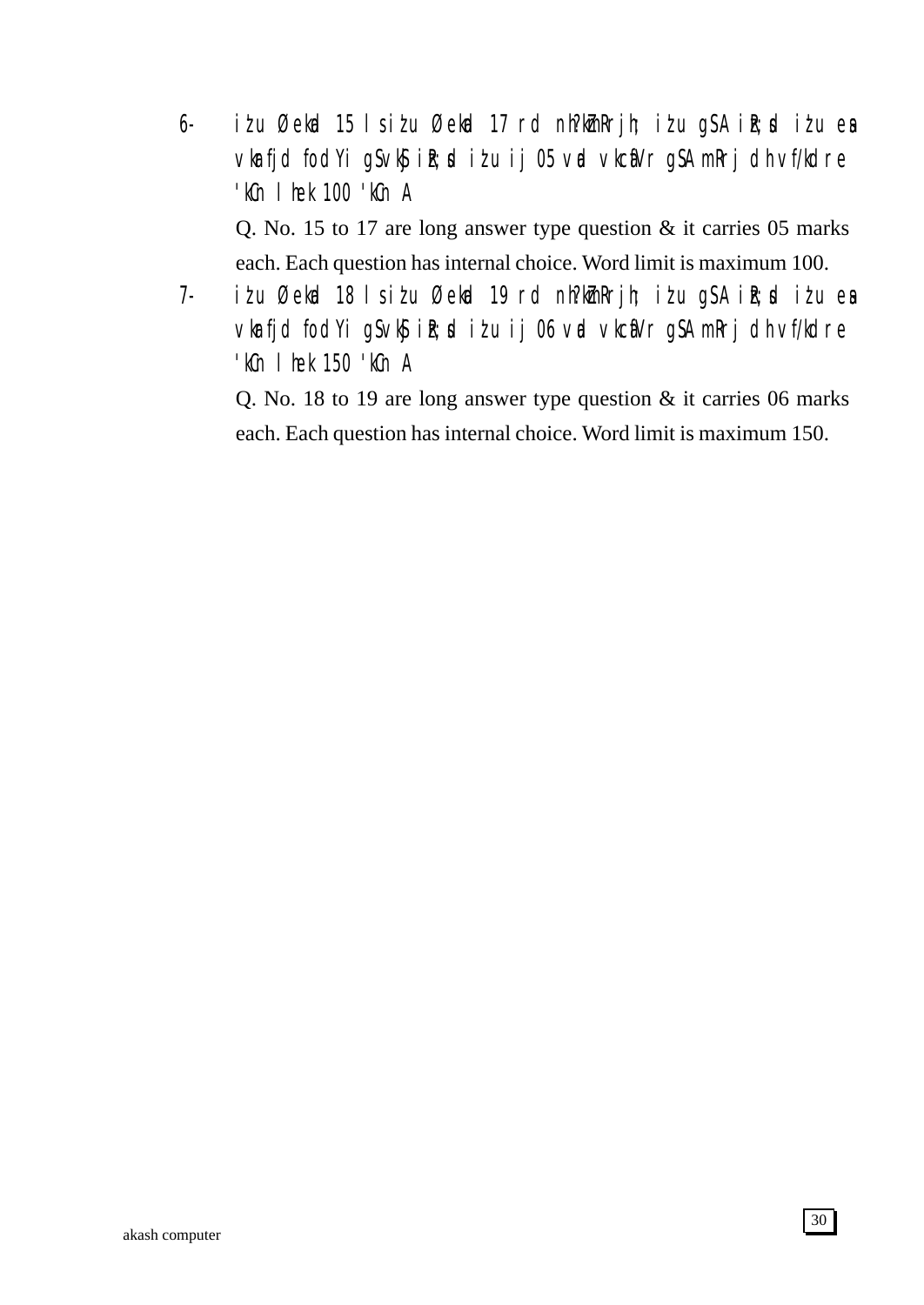Iki Uk 1- 14/1/2 Lkgh fûkd Ylk dk Pkukkûk di dsmLks vikukh mRRki Ikul Rkdk Eka fykf [k ks & Ikr kd Iki]  $1$  vid  $A$ 

- IYkkLVj vkQ IkfjLk dk jkLkk kfUkd Lkwk qS  $(a)$ 
	- (a)  $CaSO<sub>4</sub>$ .H<sub>2</sub>O (b)  $CaSO<sub>4</sub>$  $\frac{1}{2}H<sub>2</sub>O$
	- (d)  $CaSO<sub>4</sub>$ . 3/4H<sub>2</sub>O (c)  $CaSO_4.2H_2O$
- (b) fdLk f0kYk\_kUk ds pH dk EkkUk 7 Lks dEk gkXkk&
	- $(a)$  pus dk i kuh (b) LkkCktk clk ?kkyk
	- $(c)$  flkjdk (d) /kk0kUk Lkk\$/lk cJk TkYkh k f0kYk kUkA

(c) , d RkROk dk bYkDVkfUkd fOkU kkLk 2 8 2 gS kg RkROk gkXkk&

- $(a)$  s&CYkkd RkROk  $(b)$  p- CYKKd RKROK
- (c) d&CYkkcl RkR0k  $(d)$  f CYKkd RKROK A

(d) VOKRKYK nIKZK dh Okollk nijh gkRkh g&

- (b)  $\frac{\text{d} \text{K} \text{R} \text{R} \text{k}}{2}$ (a)  $2 \times$  OKØRKK f«kT kk
- (c)  $\frac{2}{\sqrt{(k)Q}Rkk}$  f«kT kk (d) mlkj kDRk Eka Lks clkbl Ukgha A
- (e) Ukkflikdh k fj kDVj Eka kij fUk kEk dks NMs dk kZ dj Rkh g&
	- (a)  $fUk_k$  kakd  $ds:lk$  Eka  $(b)$  b  $k$ Uk  $ds:lk$  Eka
	- $(c)$  'khRkYkd ds : Ik Eka (d)  $lkfjj{kcl}$  ds :  $lk$  Eka A

Quel (A) Answer the following question choosing the right option-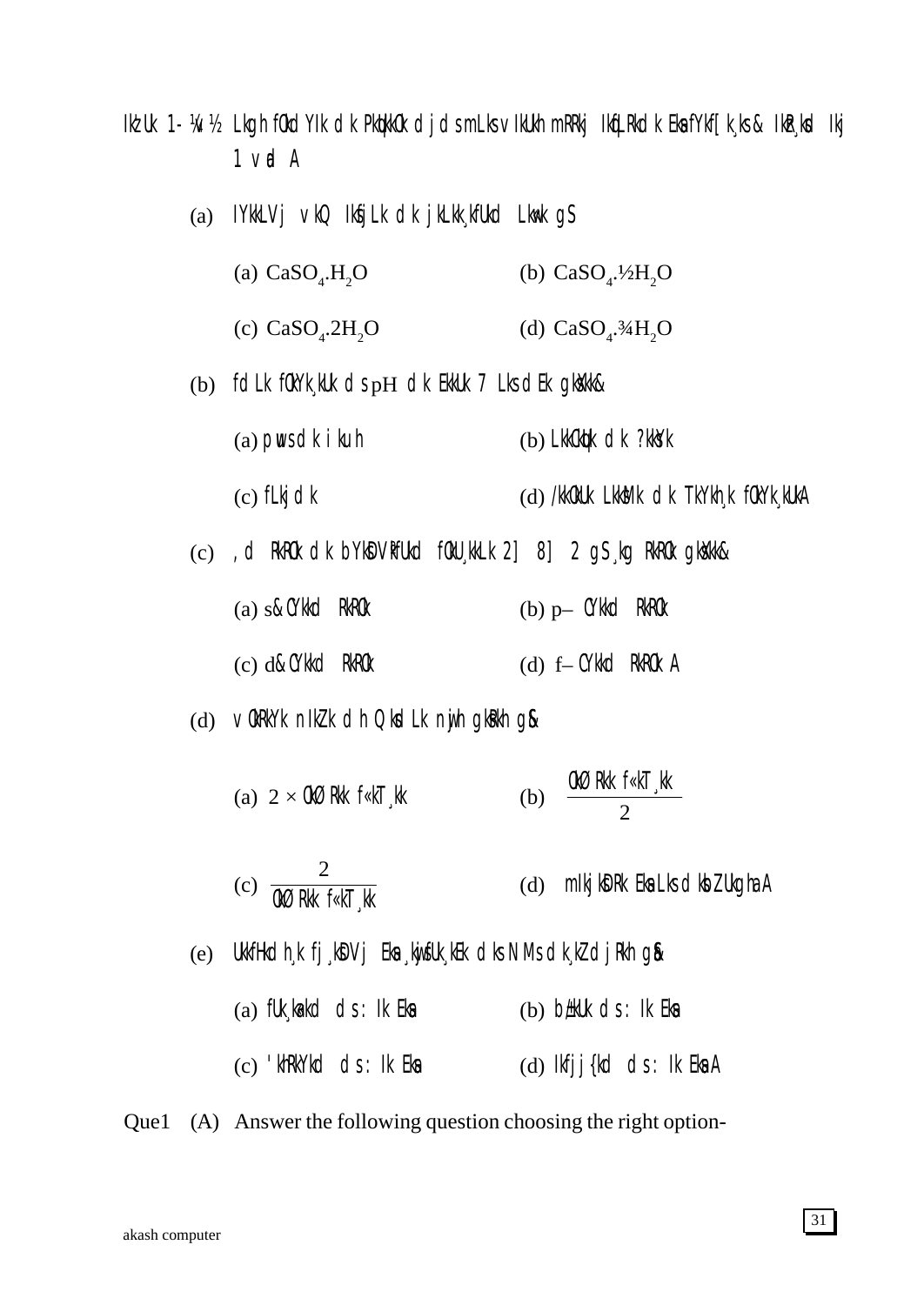(i) The chemical formula of plaster of paris is -

| (a) $CaSO4$ .H <sub>2</sub> O  | (b) $CaSOa$ . $\frac{1}{2}H2O$       |
|--------------------------------|--------------------------------------|
| (c) $CaSO4$ .2H <sub>2</sub> O | (d) $CaSO_{4}$ . 3/4H <sub>2</sub> O |

- (ii) Which of the following solutions has pH value less than 7
	- (a) lime water (b) soap dissolved in water
	- (c) acetic acid (d) water solution of washing soda.
- (iii) Electronic configuration of an element is  $2, 8, 2$ . This element is -
	- (a) s-block element (b) p–block element
	- (c) d-block element (d) f–block element.
- (iv) The focal length of a concave mirror is
	- (a)  $2 \times$ radius of curvature radious of curvature 2
	- (c) 2  $\frac{1}{\text{radius of curvature}}$  (d) None of the above.
- (v) In a nuclear reactor uranium rods function as
	- (a) controller (b) fuel

(c) coolant (d) protector

- $W_k$ k $\sharp$  fj $D$ Rk LFkkUkka dh Ikm $R$ k $\sharp$  dhfTk,  $\&$
- (a) kfn dkbZ IktRkjksk dbZ IktRkjkskka ds Lka̯kksTkUk dks bLk Ikdkj IktRkLFkkfIkRk dj na fd IkfjIkFk Eksa /kkjk dk EkkUk vIkfjOkfRkZRk jgs Rkks bLk vdsYks IkzfRkjks/k dks &&&&&&&&&&&IkfRkjkkk dgRksg&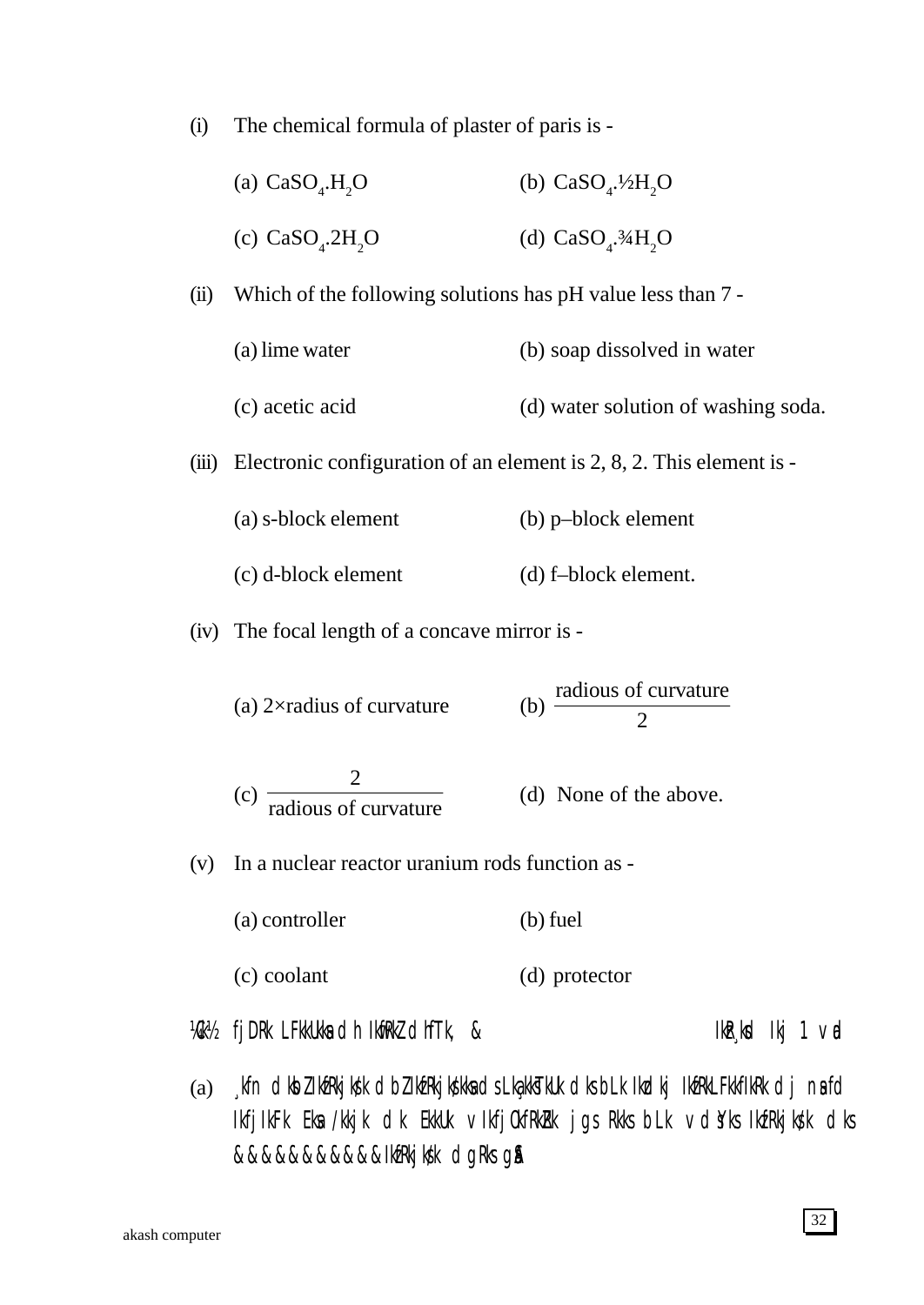- (b) IkFOkh, d CkMs Pk&Ckd dh Hkkarak OʻkOkgkj djRkh gS bLkds dkj.k gh LOkrka:krkk Ikokid YkVdkUks Ikj IkR ksd PkECkd LknGk &&&&&fn'kk Eka BgjRkk g\$A
- (c) EkkUkOk Eksa mIkfLFkRk OkEkhZ QkEkZ ,Iksf.MDLk ,d &&&&&&&&&&&vaXk gSA
- (d) lkdk'k Lka'Yksk.k ûkk¸kqika/Ykh¸k  $\mathbf{co}_{_2}$  dk mik¸kksk djds &&&&&&&dk Nka/ik TkkUkk gh 'kq)Rkk RkFkk LkaRkqYkUk dks CkUkk¸ks j[kuk gSA
- (e) /OkfUk Ikznw"k.k dk LkCkLks vf/kd IkzHkkOk &&&&&&&Ikj IkMRkk gSA
- (B) Fill in the blanks -
- (a) If a single resistance can replace combination of many resistances in such a way that current value remains unaltered then this single resistance is called ................... resistance.
- (b) Our earth acts like a big magnet, that is why a freely suspended magnet always stays along .............. direction.
- (c) Vermi form appendix present in a man is an ........... organ.
- (d) The photosynthesis used  $CO_2$  and release ............. thus maintains cleanliness and balance.
- (e) Noise pollution has its greatest effect on .....................

| $I$ k $I$ Uk 2   | fukLRkkikuk dks ikfjHkkf"kRk dhfTk, &        | $2 \vee$ d     |
|------------------|----------------------------------------------|----------------|
|                  | Define calcination.                          |                |
| $I$ k $I$ Uk 3-  | $\vee$ IkûkRkülk ds nks fük kEk f $Y$ kf [k, | <b>M\$1½vd</b> |
|                  | Write the two laws of refraction             |                |
| <b>Ikd Uk</b> 4- | Lûkkakhdj.k dks IkfjHkkf"kRk dhfTk,          | $2 \vee$ d     |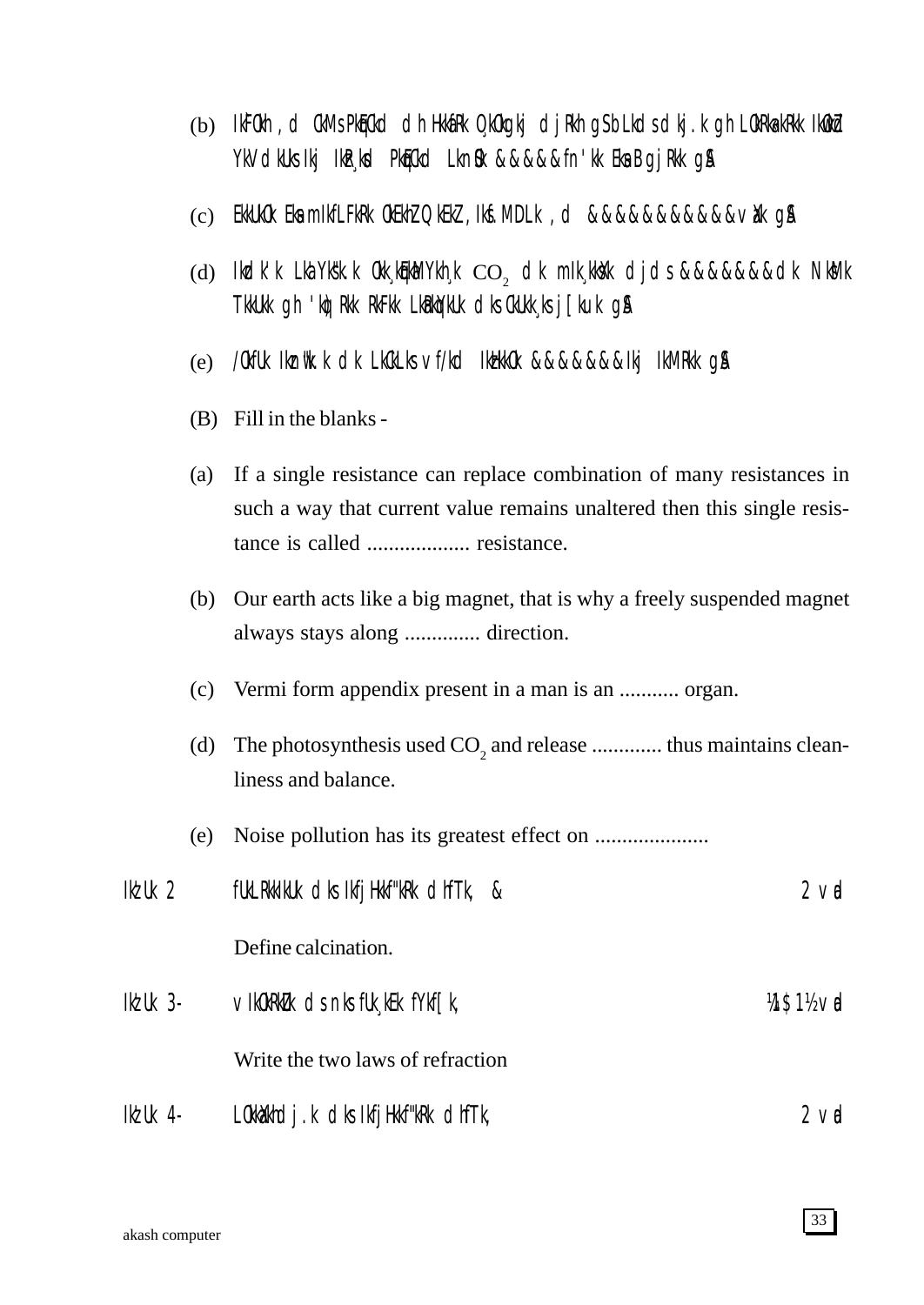Define assimilation.

| $I$ k $I$ Uk 5-  | cliffk, & | 10 $\Omega$ ds Ikkipk IkfRkjkskka dks JskhØEk Eka TkkiMUks Ikj Ikfj. kkEkh IkfRkjksk dh Xk. kUkk | Lkuk 1 $\vee$ id] Xk. kukk 1 $\vee$ id |            |
|------------------|-----------|--------------------------------------------------------------------------------------------------|----------------------------------------|------------|
|                  | ries.     | Claculate the resultant resistance if five resistance are connected in se-                       |                                        |            |
| $I$ k $I$ Uk 6-  |           | Ekd[kXkggh_k 'OkLkUk clks LIk"V clhfTk, &                                                        |                                        | $2$ vid    |
|                  |           | Explain the respiration through buccal cavity.                                                   |                                        |            |
| $I$ k $I$ Uk 7   |           | TKYK Iknik.k ds Rkhuk dkj.k fYkf[k, &                                                            |                                        | 14\$1\$112 |
|                  |           | Write three causes of water pollution.                                                           |                                        |            |
| <b>Ikd Uk</b> 8- |           | D, kk g k Rkk g S T k Ck 1/d Sk Y k j k L k k f U k C L k E k h c J . k m h T k , A 1/2          |                                        | 14\$1\$112 |
| $\ddagger$       |           | $N_2$ $\vee$ k $S$ $O_2$ ds fEkJ k dks mPPkRkkIk Ikj XkEkZ djRks g&                              |                                        |            |
| $2 -$            |           | $C$ vk $\$$ s ds fEkJ. k dks XkEkZ djRks g $\AA$                                                 |                                        |            |
| $3-$             |           | Mg /kkRkq dks TkYk ds LkkFk mCkkYkRks g&                                                         |                                        |            |
|                  |           | What happens (Give only chemical reaction)                                                       |                                        |            |
| (i)              |           | When the mixture of $N_2$ and $O_2$ is heated at high temperature.                               |                                        |            |

- (ii) When the mixture of  $C$  and  $S$  is heated.
- (iii) When Mg metal is boiled with water.
- Ikż Uk 9 /kkRkq ∨k\$ ∨/kkRkq Eka j Lkk¸kfUkd Xkq kka ds ∨k/kkj Ikj RkhUk ∨Rkj fYkf [k,

On the basis of chemical properties write three differences between metals and non metals.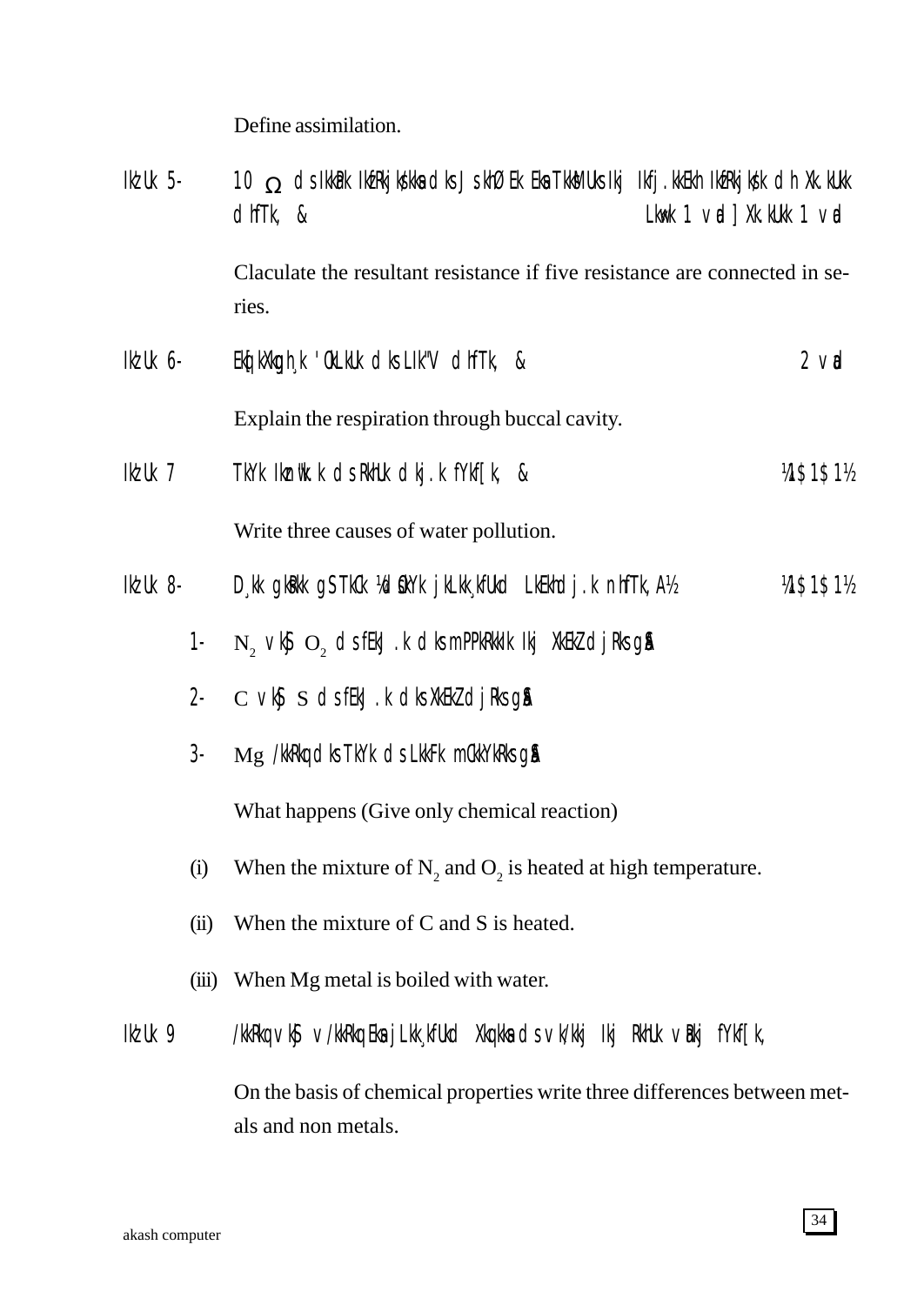- Ikz'Uk 10 XkksYkh, k IkjkOkRkd LkksYkj diplj dk diskYk UkkEkkafdRk fPk«k CkUkkb, ks Draw a labelled diagram of spherical reflector solar cooker.
- Iki Uk&11 vfHkfØkk nj dks IkitkhfOkRk djUks OkkYks Pkkj dkjdka dkso.kU dhft, A ¼1\$1\$1\$1½ Give four factors that affect the rate of reaction.

¼vFkOkk½

jkLkk kfUkd LkkE k ds Pkkj IkEkq[k Yk{k.k fYkf[k, A ¼1\$1\$1\$1½

Give four main characteristics of chemcial equilibrium.

- Ikz'Uk&12 , fLkfVd vEYk fUkEkkZ.k dh 'kh?kz fLkjdk f0kf/k dk fUkEUkkfidRk 'kh"kidka Eka 0k.kiDk dhfTk,A
	- (i)  $\vee$ fHkfØ̯kk dk jkLkk̯kfUkd LkEkhdj.kA 1 vad
	- $(i)$  Ikz kkak fokf/k Lkafkak Eka A  $(ii)$  Ikz kkak  $f(x)$  and  $2 \vee x$
	- (iii) , fLkfVd vEYk dh  $NH_{4}OH$  Lks vfHkf $\emptyset$ , kk dk dskYk LkEkhdj.kA 1 vad

Describe the quick Vinegar process of manufacture of acetic acid on the headings given below.

- (i) Chemical equation of the reaction.
- (ii) Laboratory method in brief.
- (iii) Chemical equation for the reaction of acetic acid with  $NH<sub>4</sub>OH$ .

#### ¼vFkOkk½

,fFkYk ,YdksgkWYk fUkEkkZ.k dh fd.oUk fOkf/k dk Ok.kZUk fUkEUkkafdRk 'kh"kZdksa ds  $\vee$ RkXkRk dhfTk, A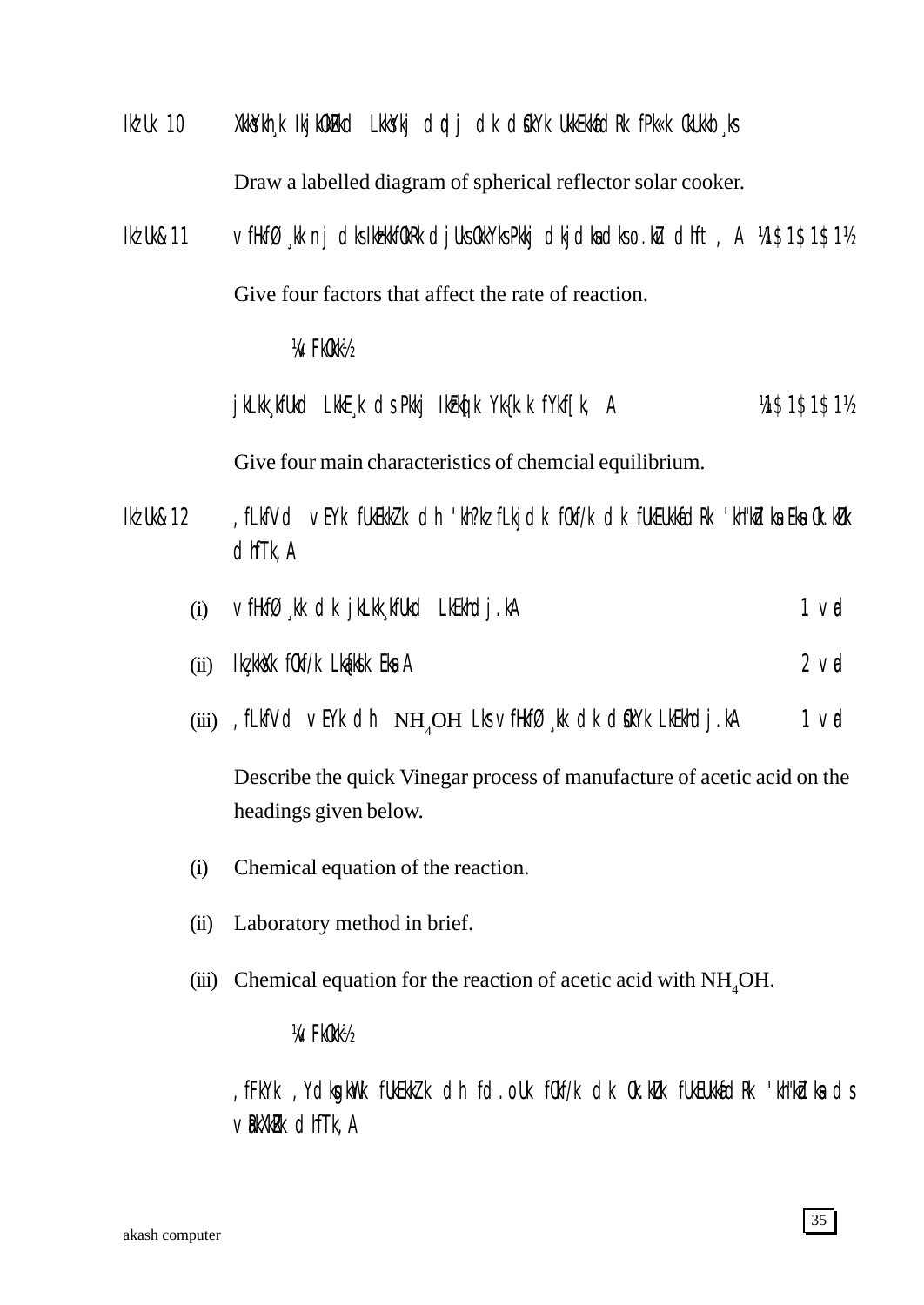- $1<sub>vd</sub>$ vfHkfØkk dk jkLkkkfUkd LkEkhdj.k &  $(i)$
- fûkf/k cik Lkarkisk Eka ûk. külk &  $2$  vd  $(ii)$
- (iii) , fFkYk, YcksgkWk clh Na /kkRkq Lks vfHkfØ kk clk LkEkhclj .k A  $1<sub>v</sub>$

Describe the fermentation method for the manufcture of ethyl alcohol under the following headings.

- Chemical equation of the reaction.  $(i)$
- (ii) Brief description of the process.
- (iii) Chemical equation for the reaction of ethyl alcohol and Na Metal.

PKECkdROk dsfYk, diVkkEk dk 0 kRØEk OkXkZ dk fUk kEk fYk [kdj , dkad /kBk dks **Ikt Uk&13** LkEkÖkkb ks A **18\$11/2** 

> Write the Coulomb's inverse square law of magnetism and explain unit pole.

**VA/FkOkkV2** 

| fLk) dhfTk, $\&$ $V = H \tan \theta$       |                                         | V2\$2½ |
|--------------------------------------------|-----------------------------------------|--------|
|                                            | $I^2 = H^2 + V^2$                       |        |
| Tkgki $\theta$ <sup>3</sup> /4 UkEk.k dksk |                                         |        |
|                                            | $I$ $3/4$ IkFOkh c1h LkakwkZ RkhOkRkk   |        |
|                                            | $H$ 34 IkFOkh dh {k\$RkTk ?kVd          |        |
| $V3$ 4 m/0kk $\ell$ kj ?kVd g\$            |                                         |        |
| Prove that :-                              | $V = H \tan \theta$ $\mathcal{W}$ \$2\% |        |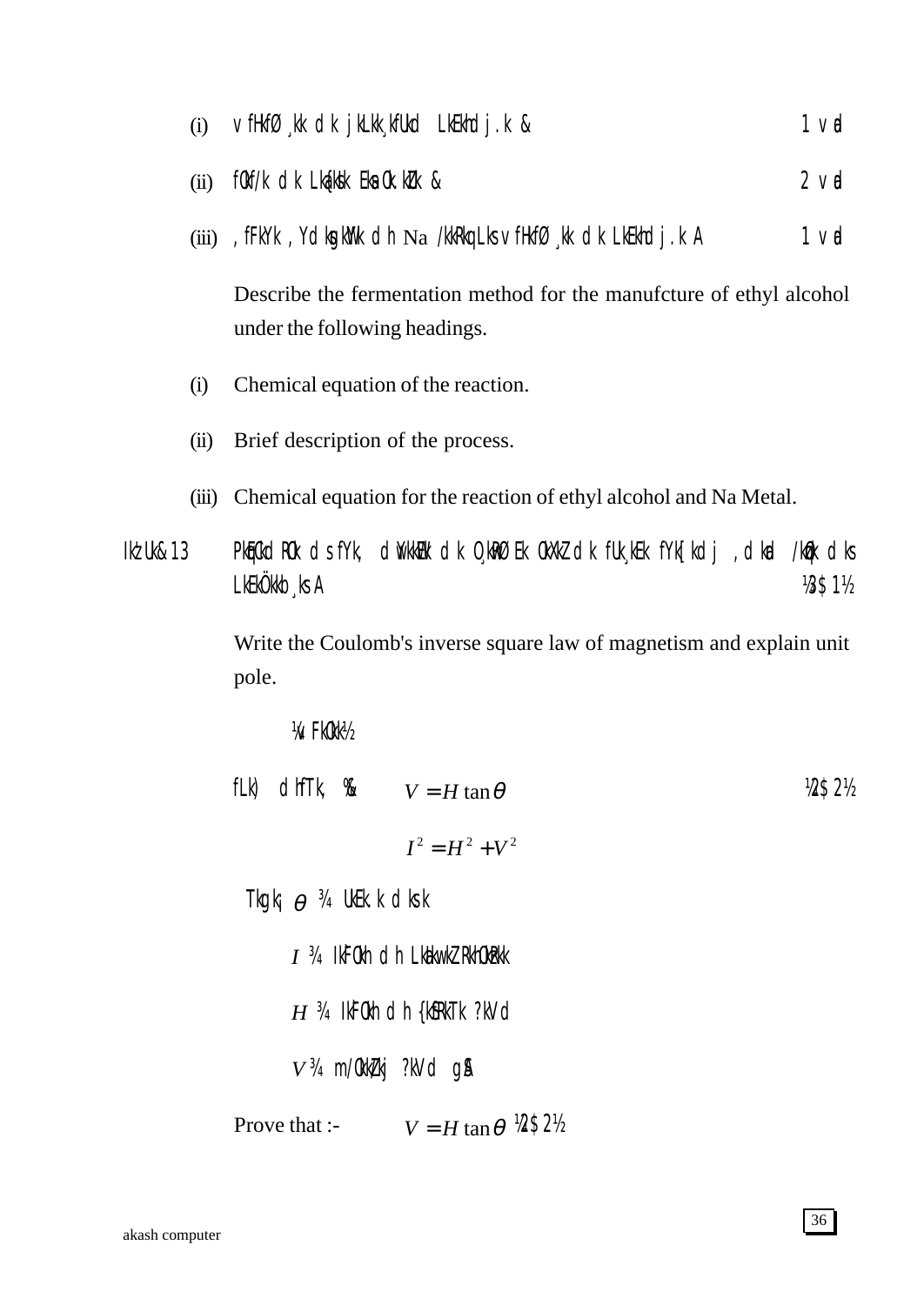|           |                              | $I^2 = H^2 + V^2$                                                                |                 |
|-----------|------------------------------|----------------------------------------------------------------------------------|-----------------|
|           | Where                        | $\theta$ = Angle of declination.                                                 |                 |
|           |                              | $I = \text{Total intensity of earth's magnetic field}$                           |                 |
|           |                              | $H =$ Horizontal component of earth's magnetic field                             |                 |
|           |                              | $V =$ Vertical component.                                                        |                 |
| lk! Uk&14 |                              | : f/kj ds fdllgha Pkkj dk, kk} dk 0k. kuk dhfTk, A                               | 14\$1\$1\$11    |
|           |                              | Describe any four functions of blood.                                            |                 |
|           | <b>VA/FkOkkV<sub>2</sub></b> |                                                                                  |                 |
|           |                              | YkLkhdk ds fdligha Pkkj dk kkj dk 0k kulk dhfTk, A                               | 14\$1\$1\$11    |
|           |                              | Describe any four functions of lymph.                                            |                 |
| lk! Uk&15 | LKEKÖKKb kA                  | Ckgirlkd follis dgirls g\$ lktÑfRkd, Okalka Ykf"kRk Ckgirlkd dsnk&nksmnkgj.k ndj | 14\$1\$1\$1\$1% |
|           | synthetic polymers.          | What are polymers? Explain giving two examples for each natural and              |                 |
|           | <b>VA/FkOkkV<sub>2</sub></b> |                                                                                  |                 |
|           |                              | P.V.C. OK Ikijk Ukkek vkj Lkuk fyk[ko] blkos Rkhuk Xkqk fykf[k, A                |                 |
|           |                              | Write the full name and formula of P.V.C. and give three properties of it.       |                 |
| lk! Uk&16 |                              | ∨kDLkh'OkLkUk , Oka ∨UkkDLkh 'OkLkUk Eka IkkBk ∨Bkj fYkf[k, A                    | 14\$1\$1\$1\$1% |
|           |                              | Give five differences between aerobic and anaerobic respiration.                 |                 |
|           | <b>VA/FkOkkV<sub>2</sub></b> |                                                                                  |                 |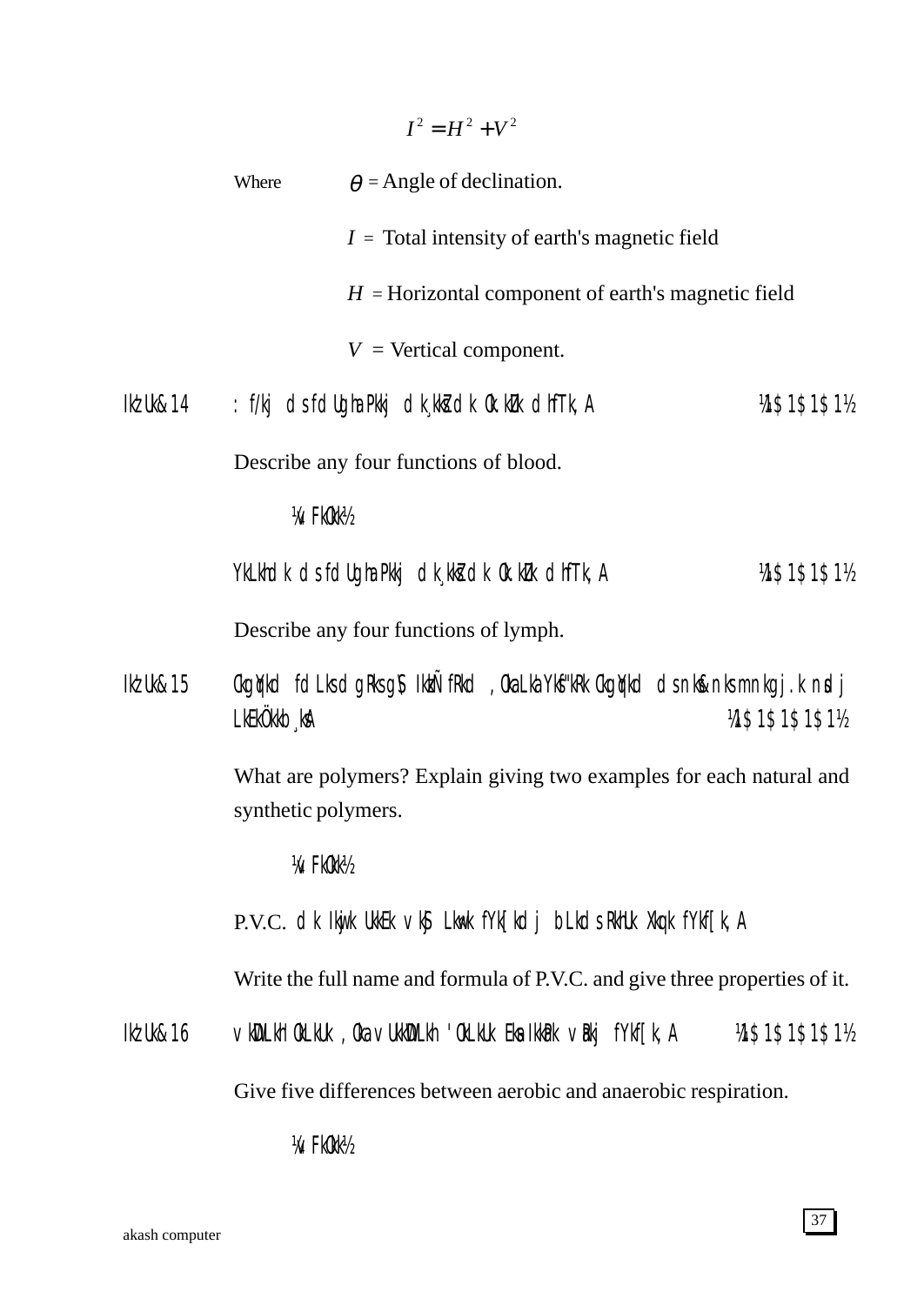Give five differences between breathing and respiration.

Ikz'Uk&17 Ikz¸kksXk 'kkYkk Eksa vOkRkYk nIkZ.k dh Qksdl nwjh KkRk djUksa dh ,oa fIkUk fOkf/k dh Ikz kk**s**K dk Ok. kük fükEUkkfidRk 'kh"kidka ds virkXkir dhfTk, A

(i)  $f L k$ )k $R k$  (ii) UkkEkk $f$ ic $R k$  j $\int$ kk $f$ Pk«k (iii)  $\vee$ OkYkksdUk Lkk $f$ j.khA ¼1\$2\$2½

Describe the single pin method to find out the focal length of a concave mirror on the following headings -

(i) Theory (ii) Labelled diagram (iii) Observation table.

¼vFkOkk½

Ikz¸kksXk'kkYkk Eksa dkaPk ds vk¸kRkkdkj XkqVdsa dk vIkOkRkZUkkad KkRk djUks ds Ikz¸kksXk dk Ok.kZUk fUkEUkkafdRk 'kh"kZdksa ds vURkZXkRk dhfTk,A ¼1\$2\$2½

 $(i)$  fLk)kak  $(ii)$  UkkEkkadRk js $K$ kfPk«k  $(iii)$  vOkYkksdUk Lkkfj.kh

Explain the determination of refractive index of a glass slab in the laboratory on the following prints -

(i) Principle (ii) Labelled diagram (iii) Observation table.

Ikz Uk&18 fOk | Buk IkfjilkFk Eka mik¸kkak gkaks OkkYks fUkEUkkadRk LkadRkka ds UkkEk fYkf[k, A & Write the names of the following symbols used in an electric circuit.

 $I$ k $R$ , ksd  $I$ kj 1 vad

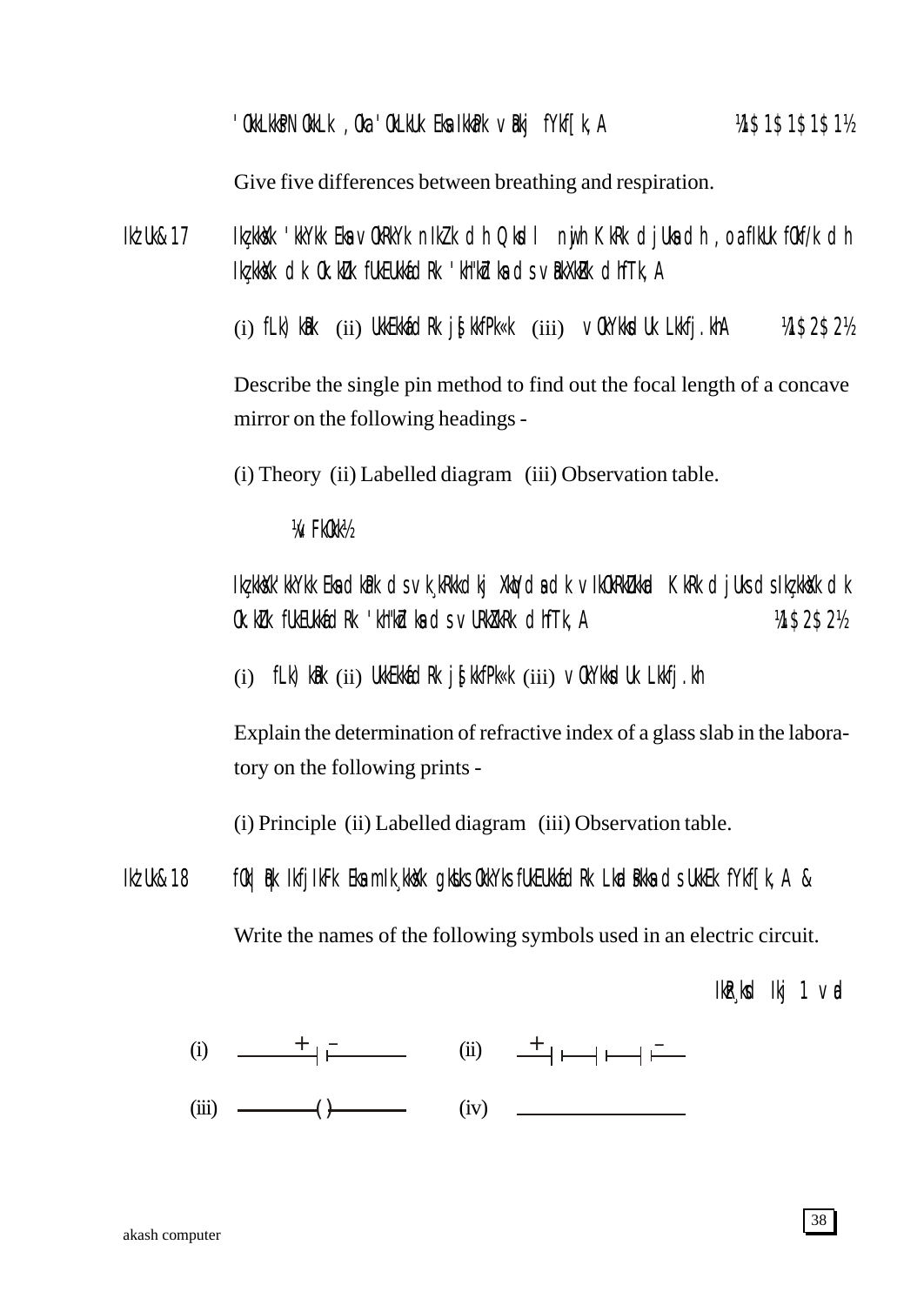

fOk | BK IkfjIkFk Eka mIk¸kkkk gkblks OkkYks fUkEUkkatdRk Lkadarkka ds UkkEk fYkf[k¸ksA

Write the names of the following symbols used in an electric circuit.

 $I kR_s kC I kj 1 vC J$ 



Ikz'Uk&19 EkkUkOk Eka mRLkTkØk Rkack cJk LkfPk«k Ok.kØk cJhfTk,  $\%$ \$2\$2½

Explain the excretory system of a man with a labelled diagram.

¼vFkOkk½

EkkUkOk Eka Ekwk fUkEkkZ k dh Ikfø, kk dk LkfPk«k Ok. kØk dhfTk, A

Explain the process formation of urine with a labelled diagram.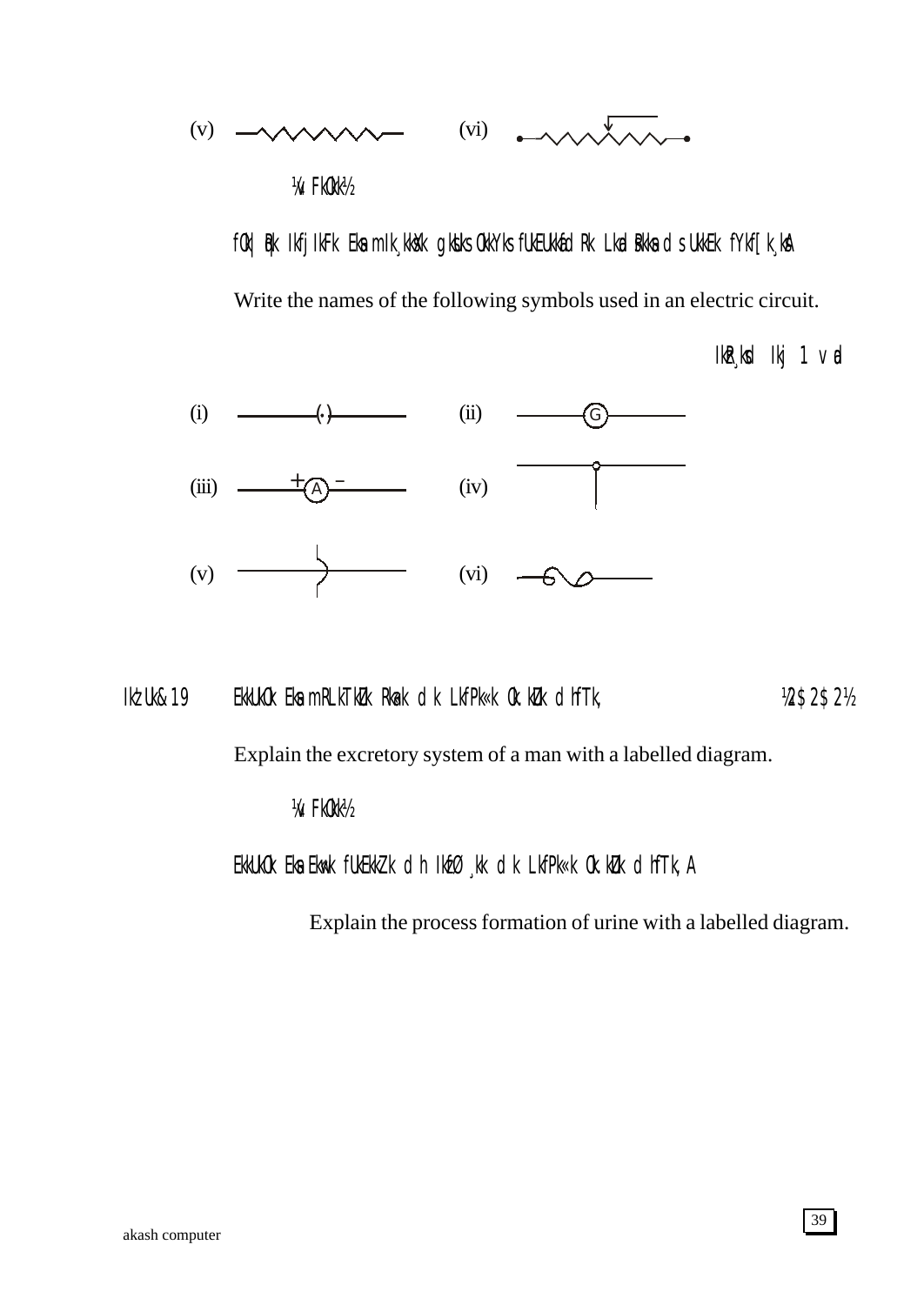### vkn'kl mRRkj & I V&ch

- mÙkj 1 v (i) dk (b)  $CaSO_4$ <sup>1/2H</sup><sub>2</sub>O
	- $(ii)$  dk  $(c)$  flkj dk
	- $(iii)$  dk  $(a)$  s CYkkd RkROk
	- $(iv)$  dk  $(b)$  0k $\emptyset$ Rkk f«kT kk
	- $(v)$  dk  $(b)$  b tkuk ds : Ik Eka A
- mÙkj 1 Ck- $(i)$  Rkd k IkfRkjkgk k Ikfj. kkekh IkfRkjkgk & 1  $\vee$ ad
	- (ii) mRRkj&nf{k.k fn'kk Ek $\&$  1  $\vee$ rd
	- $(iii)$   $\vee$  0k' k k  $\vee$  2k & 1  $\vee$  a cl
	- $(iv)$  vkDLkhTkUkA 1 vad
	- $(v)$  dkUk, Oka Rka kdk Rka kA
- mÙkj 2 LKK**i**jæRk v kLd dks Okk kg dh vUk**u**kfLFkfRk Eka XkYkUkkad Lks UkhPks XkEkZ dj Ukk fUkLRkkIKUk dqYkkRkk q&  $2$  vid
- $m\ddot{\text{U}}$ kj 3 VIKOKRKUK CIS fUK KEK&  $I kR_k s dI k j 1 v dJ$ 
	- $1 -$ VKIKTRKRK fdj.k] VIKOKTRKRK fdj.k RKFKK VKIKRKUK fOkang Ikj VfHkYK&K RKhUKka, d gh RkYk Eka gkRks g&
	- VKIKRKUK dksk dh T kk , 0ka vIk0kRk0k dksk dh T kk Eka , d fUkfÜPkRk vUk¢kkRk qkRkk  $2$ gSbLksnikkjsEkk/, kEk dk lkgYksEkk/, kEk dsLkklk{k vlk0kRklkkad dgRksg&  $\cdot$ .  $\mu = \frac{\sin i}{\sin r}$
- mÙkj 4 ∨0k'kk\$"kRk Hkkst k IknkFkZ f0kfHkUUk dk\$'kdk∨ka}kjk ∨lkUks fYk, Uk, mlk kk&kh kk\$Xkdka TKS Ks TkhOkæ0 k ds Ikks/hUk] OkLkk] fYkfIkM vkfn dk Lka Yksk. k dj Rkh g\$ fTkLkLks Uk kk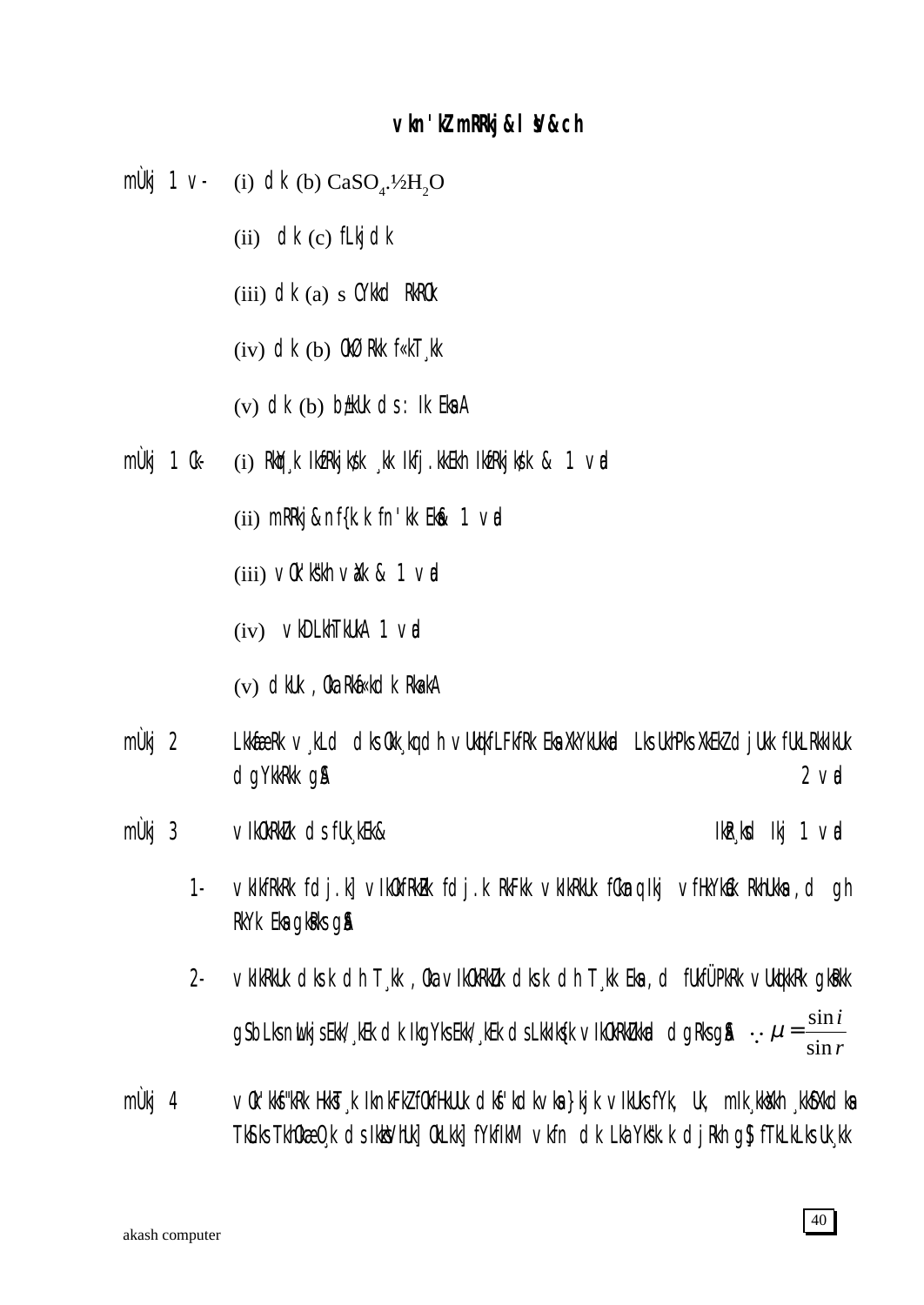Tkhûk æû k Ckukrkk q\$ kq fØ kk Lûkkakhdj. k dgYkkrkh q\$ 2 væl A

- Lkuck % JskhØEk dsfYk, Ikfj.kkEkh IkfRkjkgk  $\frac{1}{4}$  with 1 viol q  $\frac{1}{4}$  and  $\frac{1}{4}$  and  $\frac{1}{4}$ mÙkj 5&  $R = R_1 + R_2 + R_3 + R_4 + R_5$  $R = 10 + 10 + 10 + 10 + 10$  $R = 50$  Vke
- mÙkj 6 Ekq kXkgh k 'OkLkUk& bLk Ikclkj clk 'OkLkUk Ekq kXkgh k 'OkLkUk Eka<cl Eka gkRkk g\$ ,kg mLk LkEk, k gkRkk gSTkCk Eka<d TkYk LksCkkgj gkRkk gSvkg mLksU, kulkRkEk mTkkZ clh vkůk' kdrkk gkrkh g&  $2$  vid
- mÙkj 7 TkYk Ikniik.k ds Rkhuk dkj.k &  $I kR_k kC1$  ckj.k lkj 1 vad
	- ?kj¥kw∨lkEkkTkZd, Oka OkkfgRk EkYk  $1 -$
	- vkS| kfXkd vlkf'k"V  $2 -$
	- $3 -$ **FIXTUKTK RKYK CIK UKfn kka, Oka LKEkge Eka QYKKOK** VA/U k dkj k fYk [kUks lkj Hkh vrd IknkUk fd ks Tkk kaks A1/2
- mÙkj 8 j Lkk kfUkd LkEkhdj.k &  $I kR_k s dI k j 1 v dJ$ 
	- 1-  $N_2 + O_2 \xrightarrow{\Delta} 2NO$
	- 2-  $C+2S \xrightarrow{\Delta} CS_2$
	- 3-  $Mg + 2H_2O \longrightarrow Mg(OH)_2 + H_2$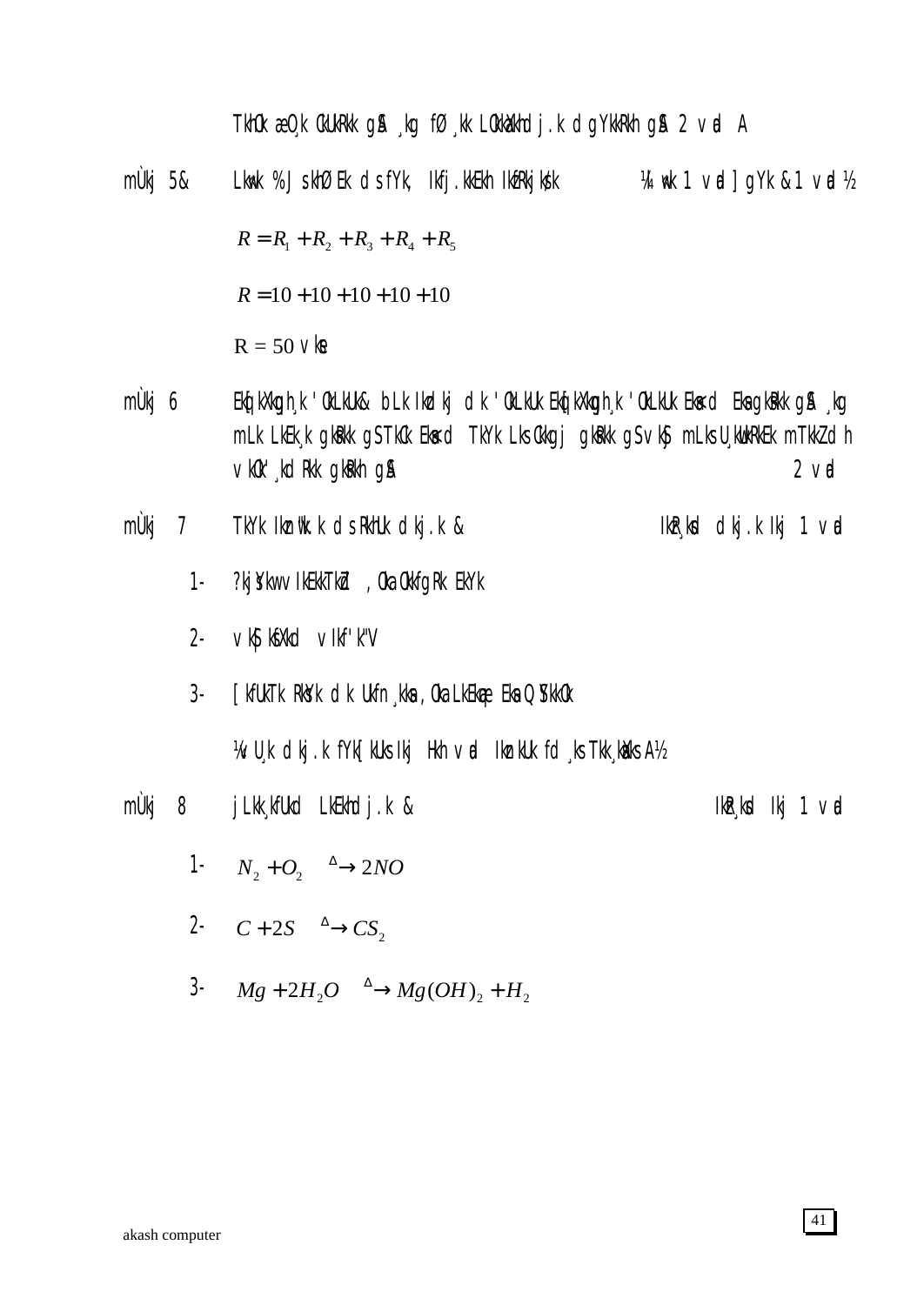/kkRkq

 $3 -$ 

 $V/kkRkR$ 

- /kkRkg; {kkjhk vkDLkkbM CkUkkRkh qS 1- $1 -$ V/kkRkgVEYkh k kk mnkLkhUk VkDLkkbM Tkks TkYk Eka ?kqYkdj {kkj nRks g& CkUkkRkh gå Tkks TkYk Eka ?kq'kdj vEYk CkUkkRkh q&
- DYKKS hUk Lks f $\varnothing$  kk clicls for  $\vert \mathbb{R}$ k  $2 2 DY$ kký huk Lks f $O$ <sub>kk</sub> dj Lkq Lką kky Lkakkstkh DYkksjkbM CkUkkRkh q& DYKKS KbM CKUKKRKh Q&
	- ks vEYkka Lks fØ kkdj gkbMitTkUk  $3 -$ XKSLK EKIDRK cljRKh q&

ks  $\vee$ EYkka Lks f $\varnothing$  kk dj gkbMtTkuk  $\frac{1}{2}$ kipik Ukgha djikih gisa

14/U k viki fYk Fikuks Iki Iki kod Iki , d vad fn ks Tkk kaka 1/2

mÙkj 10 Xkkykh k Ikjk0kRkd Lkkykj drdj dk UkkEkkidRk fPk«k



सूर्य किरणों का संग्रहण

14kwkRk kk UkkEkkfidRk fPk«k CkUkkUks lkj &3 vrd½

mÙkj 11 ∨fHkfØkk nj dks IkHkkf0kRk djUks 0kkYks dkjd&  $1 \times 4$  3/4 4

- vfHkdkj dka dk Lkkae.k Vi R: cd clk o.kLu1/2  $1 -$
- $2 VfHkfØ_kk$  dk Rkklk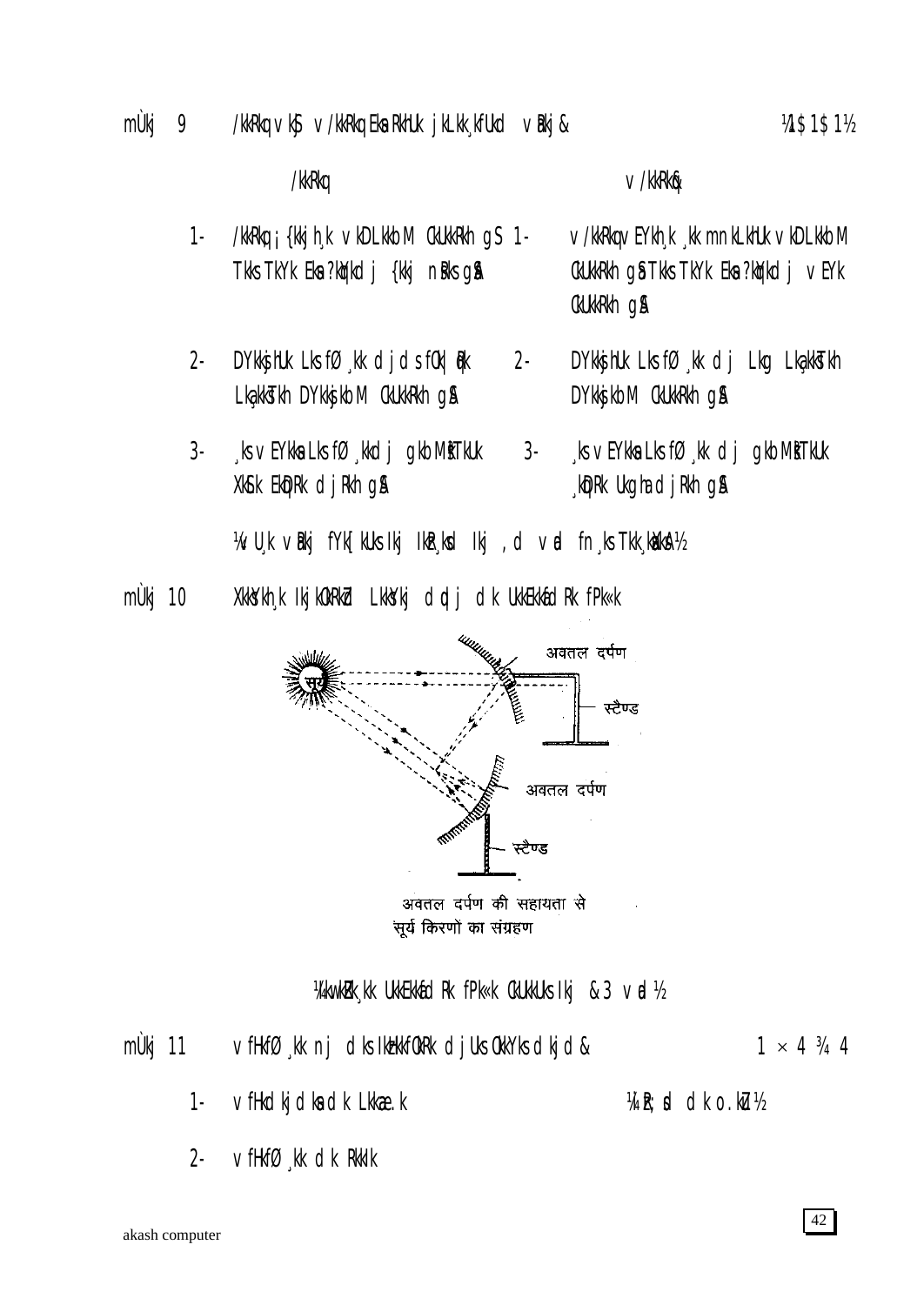- $3$ mRIkid dh mIkfLFkfRk
- $VfHkfØ_kk dk$  dk nk $@k$  $4-$
- 5-Ik"B dk {kskQYk

**Vhik& cikb** Z Pikkj cikj ci fyk [kuks ikj ikh 4 vad iknikuk fd ks Tikk ka

**VA/FkOkkV<sub>2</sub>** 

j kLkk kfUkd LkkE k ds Pkkj IkEkd k Yk{k.k

- $1$ nkbikka fn'kkvka Eka gkbiks ûkkyks IkØEkka dh XkfRk CkjkCkj YkfdUk fûklkfjRk gkikih g\$
- vfHkfØkk fdLkh Hkh fn'kk EkalkwkRkk IkkIRk UkghadjRkh g\$  $2 -$
- $3$ vfHkdkjdks RkFkk mRIkknka dh Ekk«kk, ¡LkkE k fEkJ k Eka fLFkj jgRkh g\$
- $4 Rkklk$ ] n $k$ Ck  $\vee$ FkOkk LkkUæ. k ds IkfjOk $Rk\mathbb{Z}$ k Lks LkkE kOkLFkk Eka Hkh IkfjOk $Rk\mathbb{Z}$ k qk $Rk$ k q $\mathbb A$
- vfHkfØ, kk dk jkLkk, kfUkd LkEkhdj. k & mÙkj  $12(i)$  $1<sub>v</sub>$

 $C_2H_5OH + O_2 \longrightarrow^{\text{filWkGBVj}} CH_3COOH + H_2O$ 

(ii) **fükf/k &** , fFkYk , YcksgkWk clk vkDLkhclj.k, LkhVks CkDVj clh mIkfLFkfRk Eka cljUks Ikj RkUkq , fLkf∨d ∨EYk IkkIRk qkRkk q\$ bLk f0kf/k Eka CkkYVhUk&kk Ikk«k Eka IkqikUks fLkjda Lks HkhXkh YkdMh dk NhYkUk Hkjdj FkkMh Ekk«kk Eka ( $NH_4$ )<sub>2</sub>SO<sub>4</sub> fEkYkkdj mikj Lks, fFkYk, YcikspkWk, Oka UkhPks Lks Okk kg IkOkkfojRk fol kk TkkRkk oj fTkLkEka ▽fHkfØ、kk qkbks lkj CkkYVhUkhkk lkk«k ds UkhPks RkUkq , fLkfVd ∨EYk IkkIRk qkRkh q&

 $2$  vrd

(iii) 
$$
CH_3COOH + NH_4OH \rightarrow CH_3COONH_4 + H_2O
$$
 1 v**d**

**VAVFKOKKV2** 

43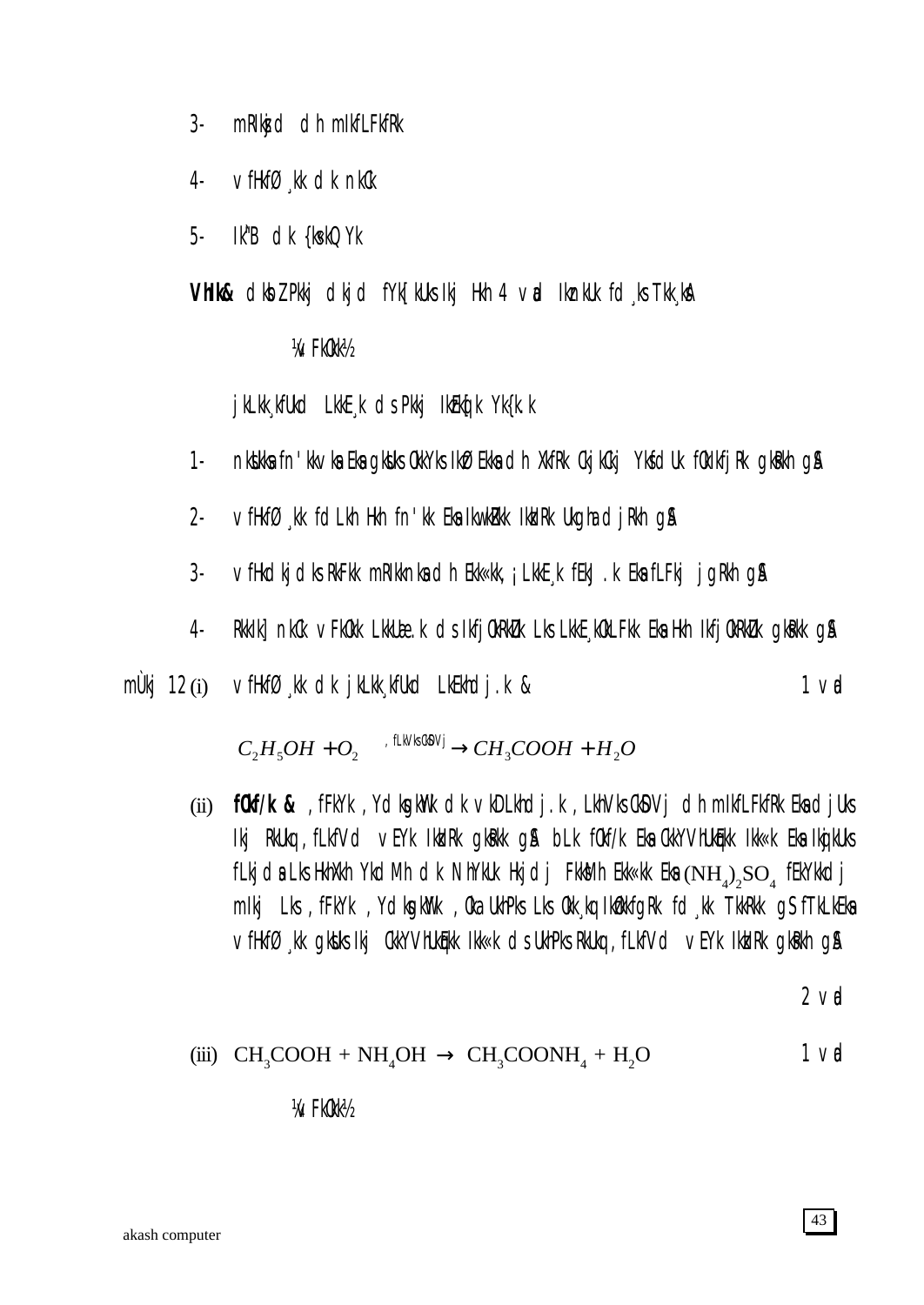(i) 1- 
$$
C_{12}H_{22}O_{11} + H_2O \xrightarrow{\text{TMDEKJk}} C_6H_{12}O_6 + C_6H_{12}O_6
$$
 1 V**d**

$$
2\cdot C_6H_{12}O_6 \xrightarrow{\text{bllov/kt}} 2C_2H_5OH + 2CO_2
$$

RKUkoplj.k&'khjscks8&10 lkork'kRk RkUkqfcl.kk TkkRkk g\$1 **f0kf/k&** 1- $2 \vee$ d  $(ii)$ 

- VKEKKSUK KK LKYQSV&fEKYKKRKS 98 TKKS KhLV CIK HKKSTKUK 98  $2 -$
- $3 H_{2}SO_{4}$  fekykkRks gS fTkLkLks 'khjs Eka mikfLFkRk TkhOkk. kq Uk"V gks TkkRks g**\$**
- $4$ vů blkeka 5 lktRk kRk khlv fekykkchj 2&3 fnuk chstYk, j[k fn kk TkkRkk g\$vfHkfØ, kk ds Ik'PkkRk 10 IkfRk'kRk, YdkgkWk IkkIRk gkRkk Tkks 0kk'k dgYkkRkk g&
- $5-$ Okk'k dk vkLkOkUk djUkslkj 90 IktRk'kRk , fFkYk , YdkspkWk IkkIRk gkRkk g&

(iii) 
$$
2C_2H_2OH + 2Na \rightarrow 2C_2H_2ONa + H_2
$$
 1 v**d**

mÙkj 13 **O kRØEK OKXKZ CIK fUk KEK& "fclugha nks PkECkclh k /kBkka cIs CkhPk YkXkUks OkkYks** Vkd"kZ k CkYk ¸kk lkfRkd"kZ k CkYk mUkdh /kfk lkfkYkRkkVkads Xkq kUkQYk ds LkEkkUktkkRkh **/kikka ds CkhPk dh nijh ds 0kXkZ ds 0 kBQ EkkUkikkkkh qkBkk q\$\*\*** RkFkk  $1<sub>v</sub>$ 

$$
\begin{array}{c}\nm_1 \hspace{2.5cm} m_2 \\
\hline\n\end{array}
$$

kfn  $m_1, m_2$  /kojkikčk $Y$ kRkk Okk $Y$ ks nks /kojk dh OkhPk dh niyih  $d$  gks Rkks

$$
F \propto m_1 m_2 \quad \text{RkFKk} \quad F \propto \frac{1}{d^2}
$$

$$
\text{g}^{\text{th}} \qquad F \sim \frac{m_1 m_2}{d^2} \quad \text{g}^{\text{th}} \quad F = K \frac{m_1 m_2}{d^2} \qquad \qquad 1 \text{ V}^{\text{th}} \quad
$$

Tkgkj  $K$ , d vlktkkfrkd flk krkkad qs

, **cikad /kak &** civikkilk cis Lkwk Eka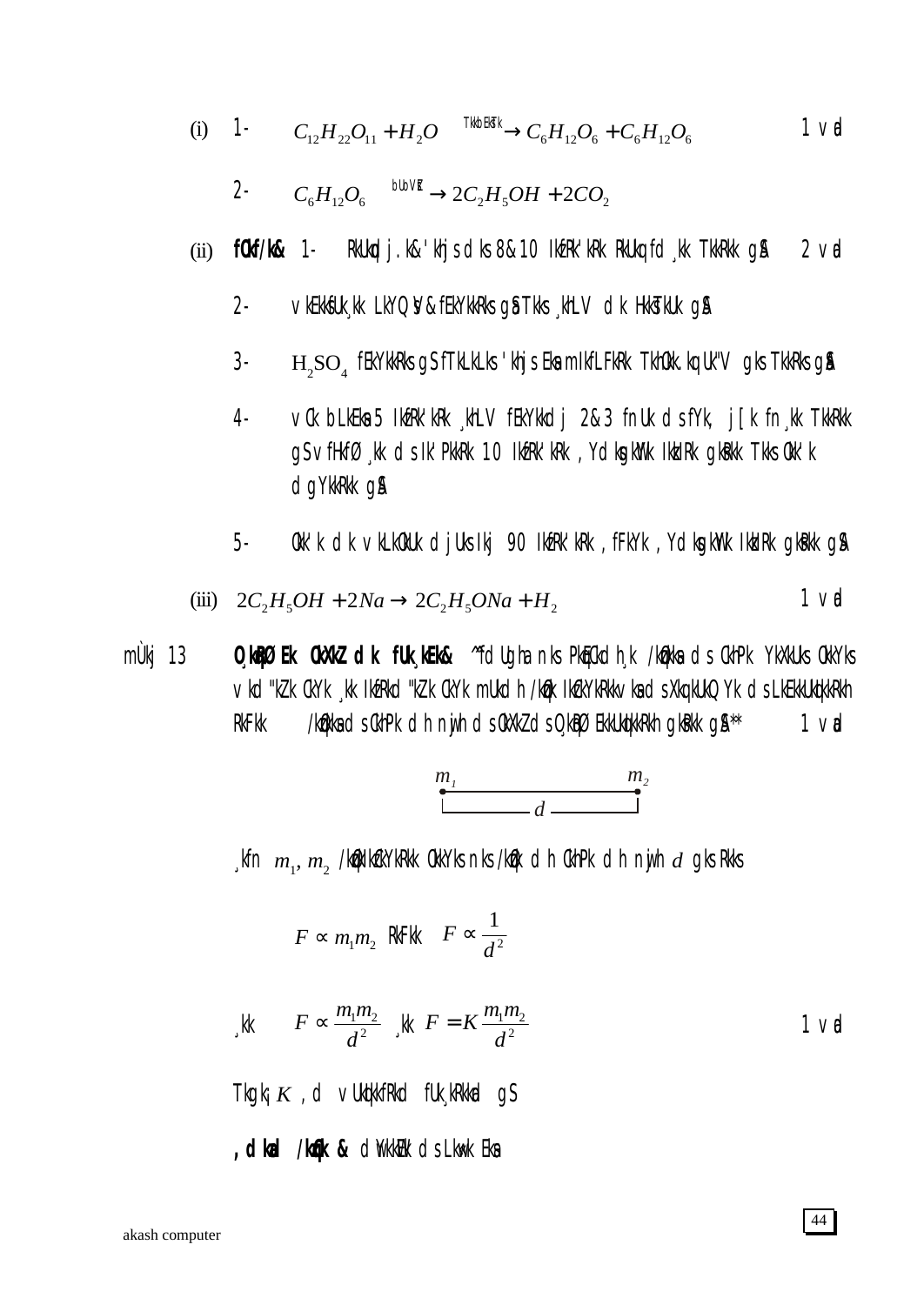$$
m_1 = m_2 = m, d = 1, F = 10^{-7} \text{ U[kWUk]} j \text{ [kUks lk]}
$$
  

$$
K = 10^{-7} \text{ g} \text{Uk} \text{ j} \text{ m} \text{C} \text{Eh} \text{N} \text{ j}
$$
  

$$
10^{-7} = \frac{10^{-7} \text{ mm}}{1^2} \text{ } \frac{3}{4} \text{ } 10^{-7} \text{ } \text{ } 1 \text{ Vt}
$$

"VRK%, cikaci /kojk Okg /kojk g\$TkksfUk\_kkRk Eka 1 EkhVj cih nyih ikj j[ks LkEkkUk /kojk dks 10 U kWUk ds CkYk Lks IkfRkdf"kRk dj Rkk g\$<sup>\*\*</sup>  $1<sub>v</sub>$ 

 $\boldsymbol{B}$ 

### **VA/FkOkkV<sub>2</sub>**

fPk«k Ek) PkECkch, k {ksk clh RkhOkRkk I  $dk$  OB fn'kk Eka {kfRkTk ?kVd  $H$  dks OA fn'kk Ekam/OkkZkj ?kVd v dks OC fn'kk Eka RkFkk UkEkUk dksk  $\theta$  dks ∠AOB Lks Iknf'kRk fd, kk Xk, kk g\$

LkEkdks  $k \triangle OAB$  Eka

$$
\cos \theta = \frac{OA}{OB} \text{ RkFK} \sin \theta = \frac{AB}{OB}
$$
  
\n
$$
OA = OB \cos \theta \text{ RkFK} \ AB = OB \sin \theta
$$
  
\nfp = ej  $OA = H$ ,  $AB = OC = V$ ,  $OB = I$   
\n
$$
\therefore H = I \cos \theta \quad \text{........... (i)}
$$
  
\nRkFK  
\n
$$
V = I \sin \theta \quad \text{........... (ii)}
$$
  
\nLkKhdj.k (ii) dks l e'h (i) l sHkkx nusij  
\n
$$
\frac{V}{H} = \frac{I \sin \theta}{I \cos \theta} = \tan \theta
$$
  
\n
$$
V = H \tan \theta
$$
  
\ni \psi% l e h (i) o (ii) dk oxldj tkMusij

 $\ddot{\phantom{0}}$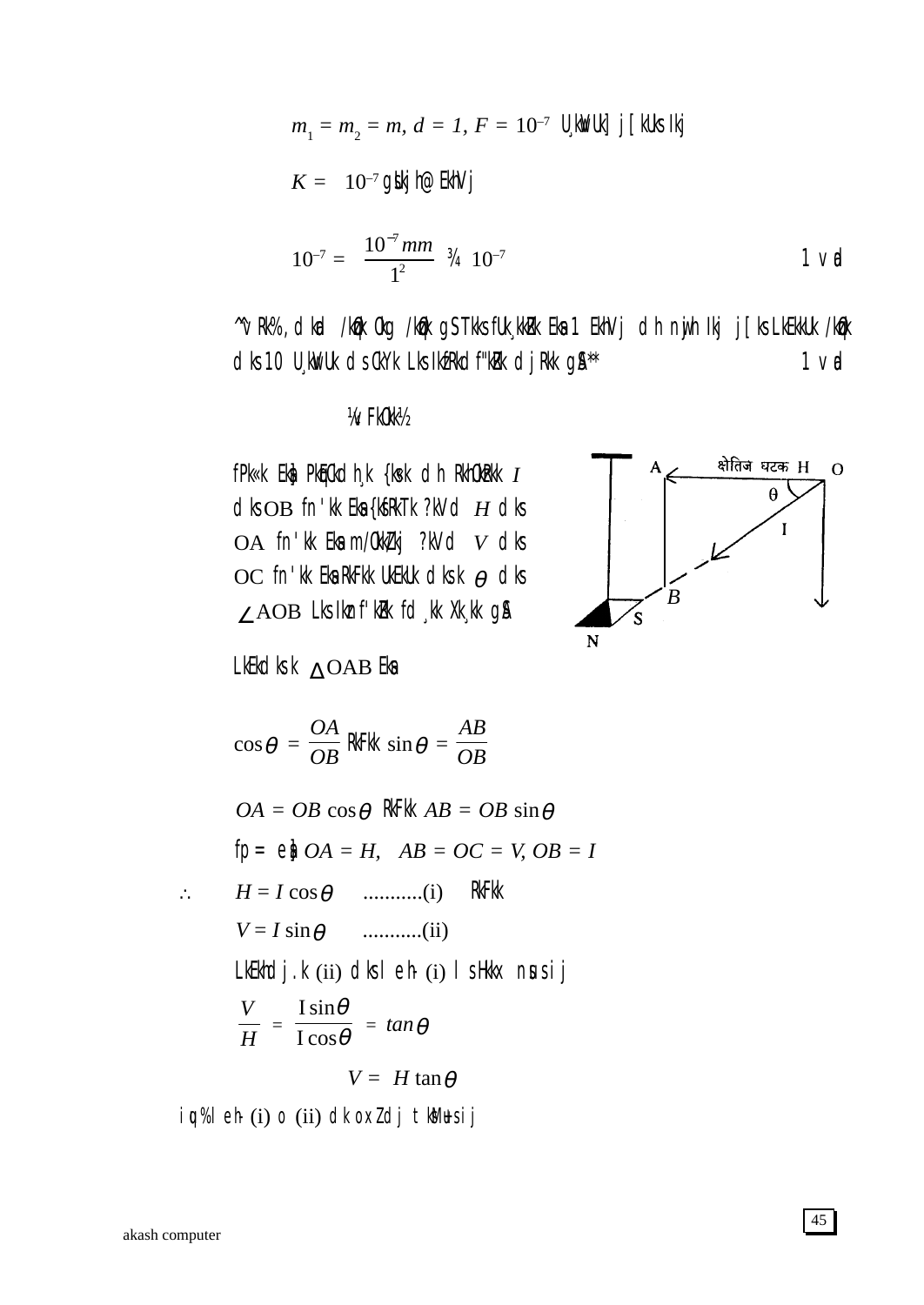$$
H^2 + V^2 = I^2 \cos^2 \theta + I^2 \sin^2 \theta = I^2 (\cos^2 \theta + \sin^2 \theta) = I^2
$$

 $H^2 + V^2 = I^2$  [:  $\cos^2 \theta + \sin^2 \theta = 1$ ]

#### #f/kj dsPkkj dkkldk 0k.kUk & mÙki 14

- VKDLKhTKUk dk Ikfj0kgUk & ghEkkXYkkfCkUk '0kLkUk }kjk Ykh XkbZ vkDLkhTkUk Lks  $1 -$ Lkakiprik qikidi vikidlikh fqekkida Yikis Cikukikikh qsf Tiklikdik Ikfj Okquik Ikijis 'kjinj Eka qikikiki qA
- $\alpha$ kCkWk Mkb $\vee$ kDLkkbM cIk Ikfj0kqUk& #f/kj IYkkTEkk ,0ka qhEkkXYkkSCkUk }kjk  $\cos$  $2$ dk Ikfjûkguk gkakk ga
- Ikkskd IknkFkkš dk Ikfj OkgUk & IkfPkRk , Oka vOk' kks"kRk Ikkskd IknkFkZ TkSLks XYkndksTk]  $3 -$ VEKhUKks VEYK] OKLKK VEYK OK IKfj OkqUk qKRKK q&

blkh Ikdkj vu k dk ki dk (k ki djuks Ikj Hkh 1 vrd Iknkuk fd ks Tkk ka

**VA/FkOkkV2** 

YkLkhdk ds Pkkj dk kkx dks LkEkökkUkk&

- YkLkhdk gkfUkdkjd TkhOkkvkadksUk"V dj gkfUkdkjd IknkFkk&dks'kjhj LksEkDRk  $1$  $d$  i Rkh  $q$  &
- $2 -$ IkPks gg 0kLkk dk ∨0k'kkšk.k dj 'kjhj ds f0kfHkUUk HkkXkka Eka Ikg@kkRkh g\$,0ka VKOK' kdRkkUkutki LkaPkRk djUks Eka Lkgk kRkk djRkh q\$
- 'kjhj Eka Pkkš/ YkXkUks Ikj ?kkOk HkjUks Eka jDRk , Oka 'kjhj Lks EkipRk djUks Eka Lkgk kRkk  $3$ dikh q&
- $m\dot{\mathsf{U}}$ kj 15 Lkj Yk v. kg/kads LkakksTkUk Lks CkUksmPPkRkj vk. kf0kd Hkkj 0kkYks kk\$Xkdkadks CkqiYkd  $d$ qRks q $\mathbf{\hat{a}}$ 
	- IkkÑfRkd Ckgiykd & bukEka Lks clkbZ nks fYk [kuks lkj &2 vrd  $1 -$

(a)  $I$ kk $\tilde{N}$ fRkd  $j$ (k)  $(i)$   $I$ kk $j$ huk (c)  $U$ <sub>k</sub> $f$ i $D$ Ykd  $V$ EYk (d)  $I$ kk $f$ i $W$ k $L$ k $S$ d $j$ k $D$ M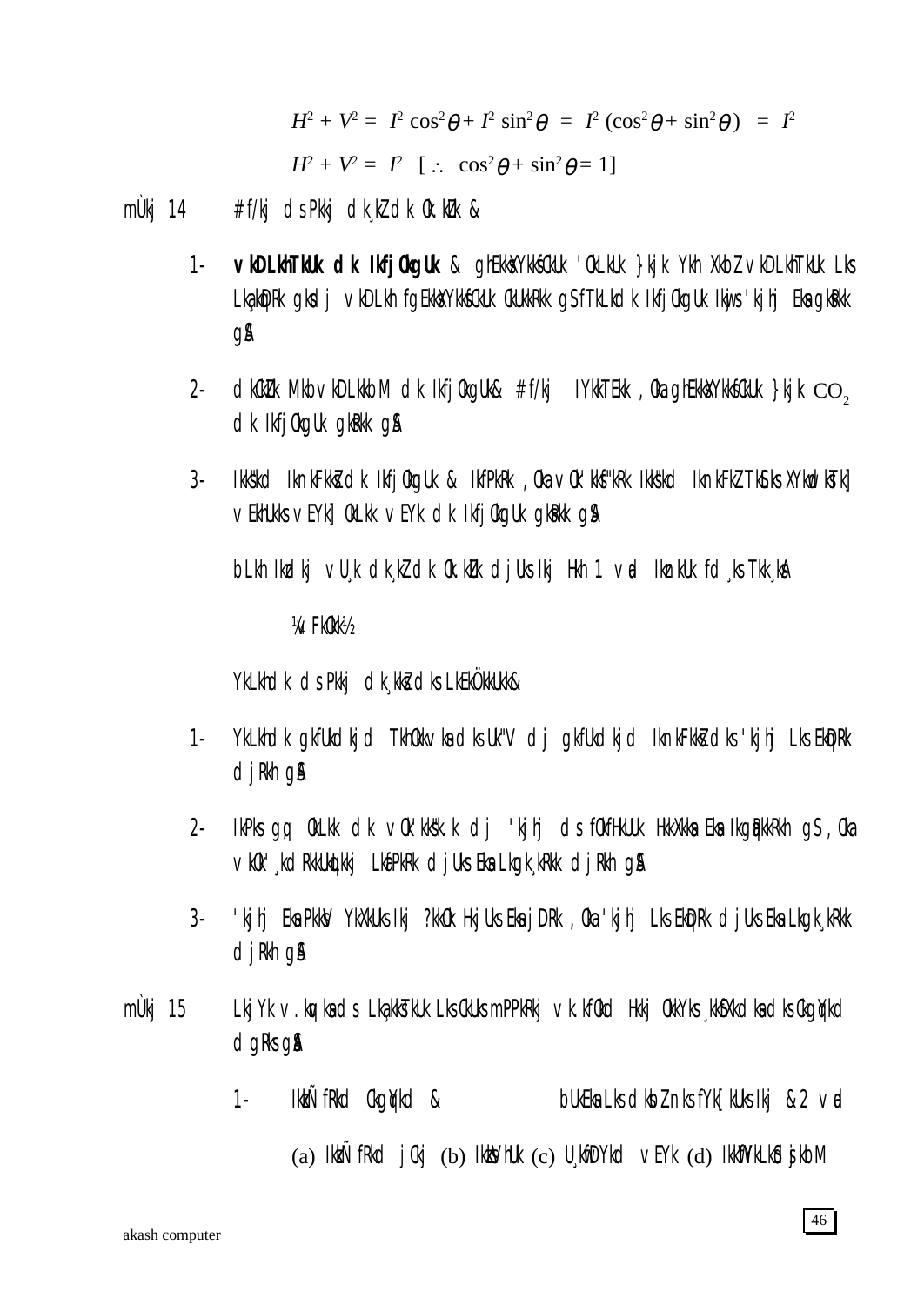$2 -$ Lka Yk**s**"kRk Ckgd**y**kd& bukeka Lks cikbz nks fyk $\lceil$ kuks ikj &2 vad (a)  $i$ \$kkuk (b) Ukk kYkkuk (c) V $j$ hYkhuk (d) CksdYkkbV (f) Lkd Ykf"kRk j Ckj  $(e)$  Vky Ykkuk **VA/FkOkkV2** P.V.C. OK Ikirk Ukkek & Kkwakh OkkbfUkyk DykksikbM & 1 vrd  $(i)$ Lkwk& $\begin{bmatrix} CH_2-CH-\\ |\\ Cl \end{bmatrix}$  $1<sub>vd</sub>$  $(ii)$ Xkqk& 1- n< IYkkfLVd g\$ %bueal sdkbl rhu fy [kusij 3 vad\%  $(iii)$ 2- kg f0k | Rk dk dPkkYkd g& 3- kg TkYk IkfRkjkgkh qS 4 kg m"Ekk 0k j Lkk kukka Lks v Ikukkf0kRk j g Rkk g &  $m\ddot{\theta}$ kj 16-VKDLkh 'OkLkUk , Oka VUkkDLkh 'OkLkUk Eka IkkBk VRkj &  $(1\times5)$ vkDLkh' OkLkUk VUKKWLKH 'OKLKUK kg f $\emptyset$ , kk vkDLkhTkUk dh kg føkk vkDLkhTkUk dh  $1 1$ mikfLFkfRk Eka gkRkh g& VUKOKfLFKfRk Eka qkRkh q& bukeka Hkkst k lknkfkks dk lkwkZ  $2 2$ bLkEka HkksT, k lknkFkkš dk ∨lkwkZ vkDLkhdj.k gkRkk g& vkDLkhdj.k gkRkk g&  $3$ bLk fØkk dk vækek mRIkkn blk føkk dk vækek mrikkn  $3 -$ CO<sub>2</sub> vkg TkYk g&  $CO<sub>2</sub>$ , Oka, YckspkWk , kk YksDVcl vEYk q&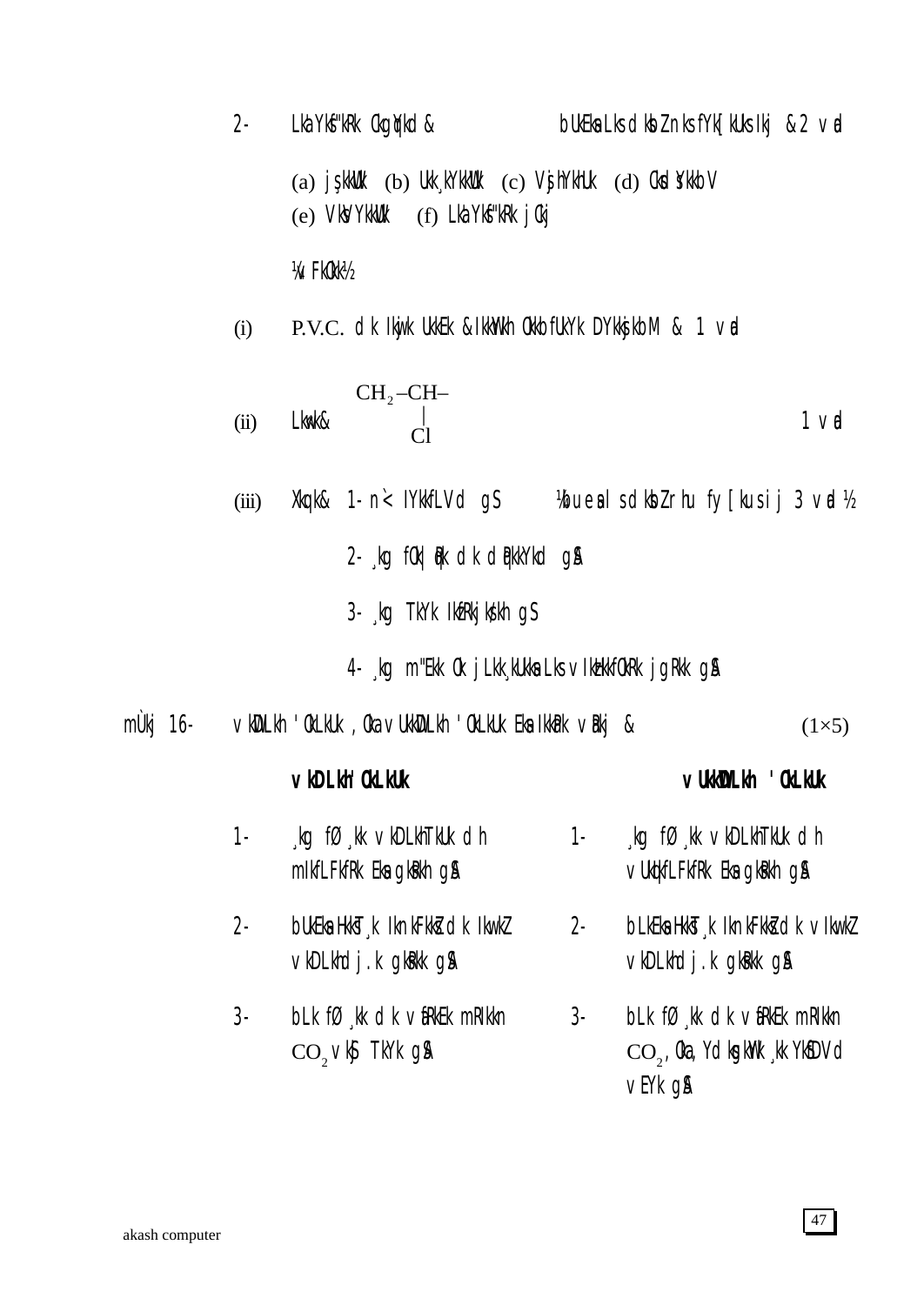| 4-        | $bLk$ f $\emptyset$ , kk Eka 1 $\vee$ . kq XYkudk $\overline{sk}$ Lks 4-<br>38 $ATP$ $ds \vee$ . kq Ikkirk gkrks gn                           |       | $bLk$ f $\emptyset$ , kk Eka 1 $\vee$ . kg XYkudkstk<br>Lks $2$ ATP $ds \vee$ . kg IkkiRk gkRks<br><b>g&amp;</b> |
|-----------|-----------------------------------------------------------------------------------------------------------------------------------------------|-------|------------------------------------------------------------------------------------------------------------------|
| 5-        | ∨f/kdka k Tkh0kka Eka ¸kg fظkk<br>gkkkh jgkkh g&                                                                                              | $5 -$ | $\Box$ kg f $\varnothing$ kk $\Omega$ kgRk cl $\Box$ k Tkh $\Omega$ kka Eka<br>gkkkh g&                          |
|           | <b>Vhik&amp;</b> $\vee$ U <sub>s</sub> k $\vee$ URkj fYk[kUks Ikj Hkh IkR <sub>s</sub> ks] $ds$ fYk, 1 $\vee$ ad fn <sub>s</sub> ks Tkk, kaka |       |                                                                                                                  |
|           | <b>YA/FkOkkY2</b>                                                                                                                             |       |                                                                                                                  |
|           | ' OkLkkPNOkkLk                                                                                                                                |       | ' OkLkUk                                                                                                         |
| 1-        | kg dkf'kdkvka ds Ckkgj<br>gkkkh g&                                                                                                            | $1 -$ | $\Box$ kg f $\varnothing$ $\Box$ kk dk $\mathsf{f}'$ kdk $\lor$ kadsHkh $\mathsf{kk}$ j<br>gkkkh g&              |
| $2 -$     | $bLk$ f $O$ kk Eka , UTkkbEk clh<br>$\vee$ kûk' kd $R$ kk Ukgha gk $R$ kh g $\Re$                                                             | $2 -$ | $bLk$ f $O_{k}$ kk Eka, UTkkbEk clh<br>vkûk' kdRkk gkRkh g&                                                      |
| <u>3-</u> | $\Box$ kg, d $\Box$ kki kkd f $\oslash$ kk g $\&$                                                                                             | $3 -$ | $\alpha$ , kg, d Tk $\alpha$ jkLkk kfukd f $\varnothing$ , kk<br><b>g&amp;</b>                                   |
| 4-        | $bLk$ f $O$ <sub>k</sub> k EkamTkkI Ukgha gkRkh<br>gA                                                                                         | 4-    | $bLk$ f $O_{k}$ kk EkamTkkZ EkipRk gkirkh<br>gА                                                                  |
| 5-        | <b>blkds</b> $\vee$ RkXkRk $O$ , kpRk 0kk kq<br>dks 'kjhj ds $\nu$ nj RkFkk $CO$ ,<br>'kjhj Lks Ckkgj fd kk TkkRkk g&                         | 5-    | $b$ Lk $ds$ vurkxkrk Hkk $\bar{s}$ k IknkFkk $\bar{s}$<br>dk vkDLkhdj.k fd, kk TkkRkk<br><b>g&amp;</b>           |
|           | ∨0kRkYk nIkZk dh QksdLk nijh                                                                                                                  |       |                                                                                                                  |

fLk) kRk & "kfn cIkbZ 0kLRkq nIkZ k cIs 0kØRkk cIællkjgks Rkks mLkcIk IkfRkf0kE0k 0kØRkk  $1$ dæ Ikj gh CkUkRkk gSvRk%OkØRkk dæ dh fLFkfRk KkRk djdsOkØRkk f«kT, kk fUkdkYk dj vk/kk djuks Ikj nlk/k dh QkdLk nijh KkRk gks TkkRkh g\$  $1<sub>v</sub>$ 

mÙkj 17

48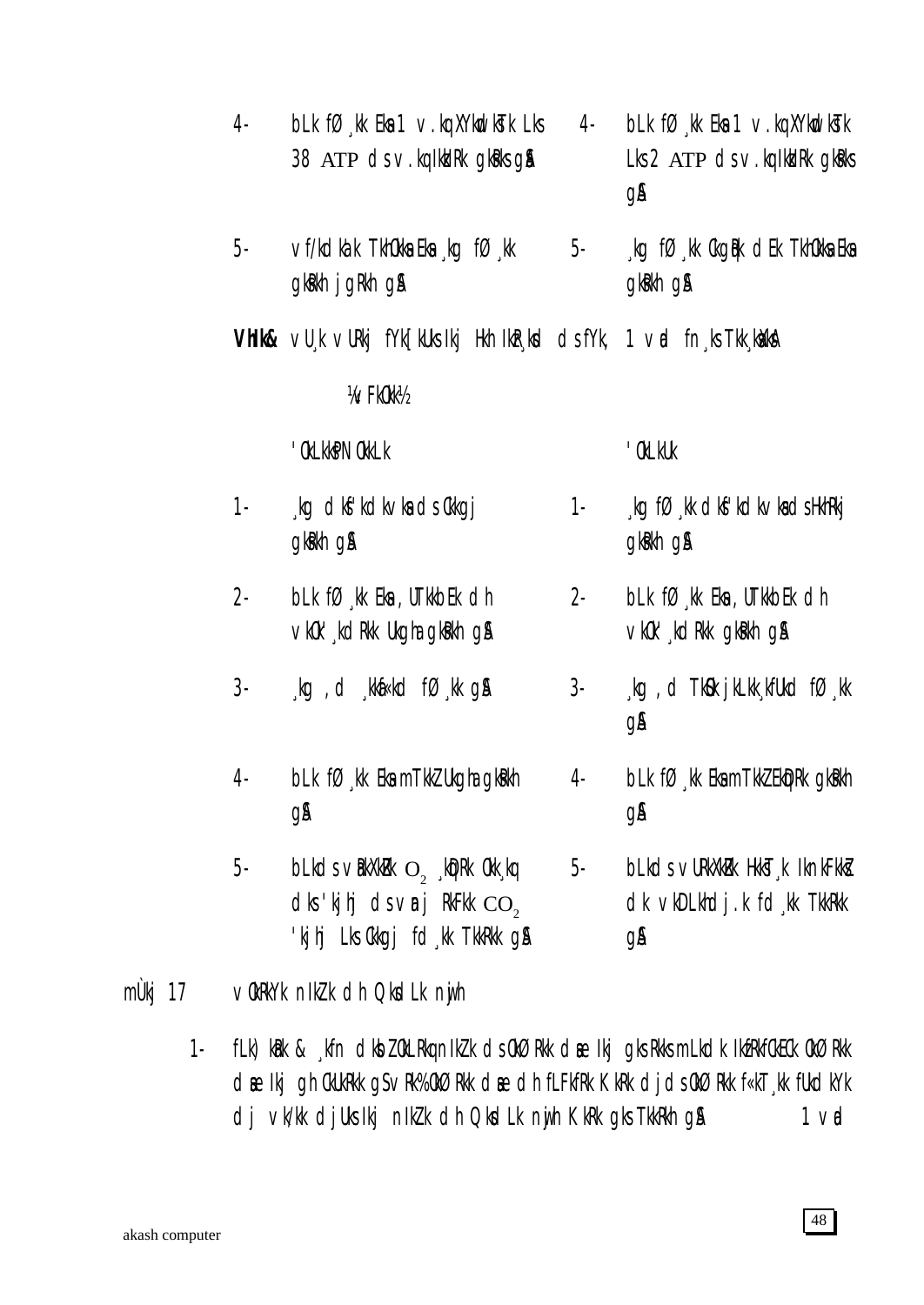**UkkEkkfidRk** fPk«k  $2 -$ 



 $\overline{\mathbf{M}}$ 

vükYkksdük Lkkj.kh &  $3 -$ 

| ØEkkad | nikk dh<br><b>fLFkfRk</b> | <b>fLFkfRk</b> | OkLRkg fikUk cih   OkØRkk f«kT kk   QksdLk nijh |  |
|--------|---------------------------|----------------|-------------------------------------------------|--|
|        |                           |                |                                                 |  |
|        |                           |                |                                                 |  |
| ി      |                           |                |                                                 |  |

**VA/FkOkkV2** 

**fLk) kRk%**- (i) LUkS<sup>y</sup>k cJs fUk<sub>s</sub>kEk Lks  $\mu = \frac{\sin i}{\sin r}$  $\sin i = \frac{XE}{OX}$ ,  $\sin r = \frac{YF}{OY}$ eku j[kusij]  $\mu = \frac{XE/OX}{YF/OY}$  pfiel  $OY = OX$  $\mu = \frac{XE}{YF}$  $\sum_{i=1}^{N}$  $(ii)$ 



 $2<sub>v</sub>$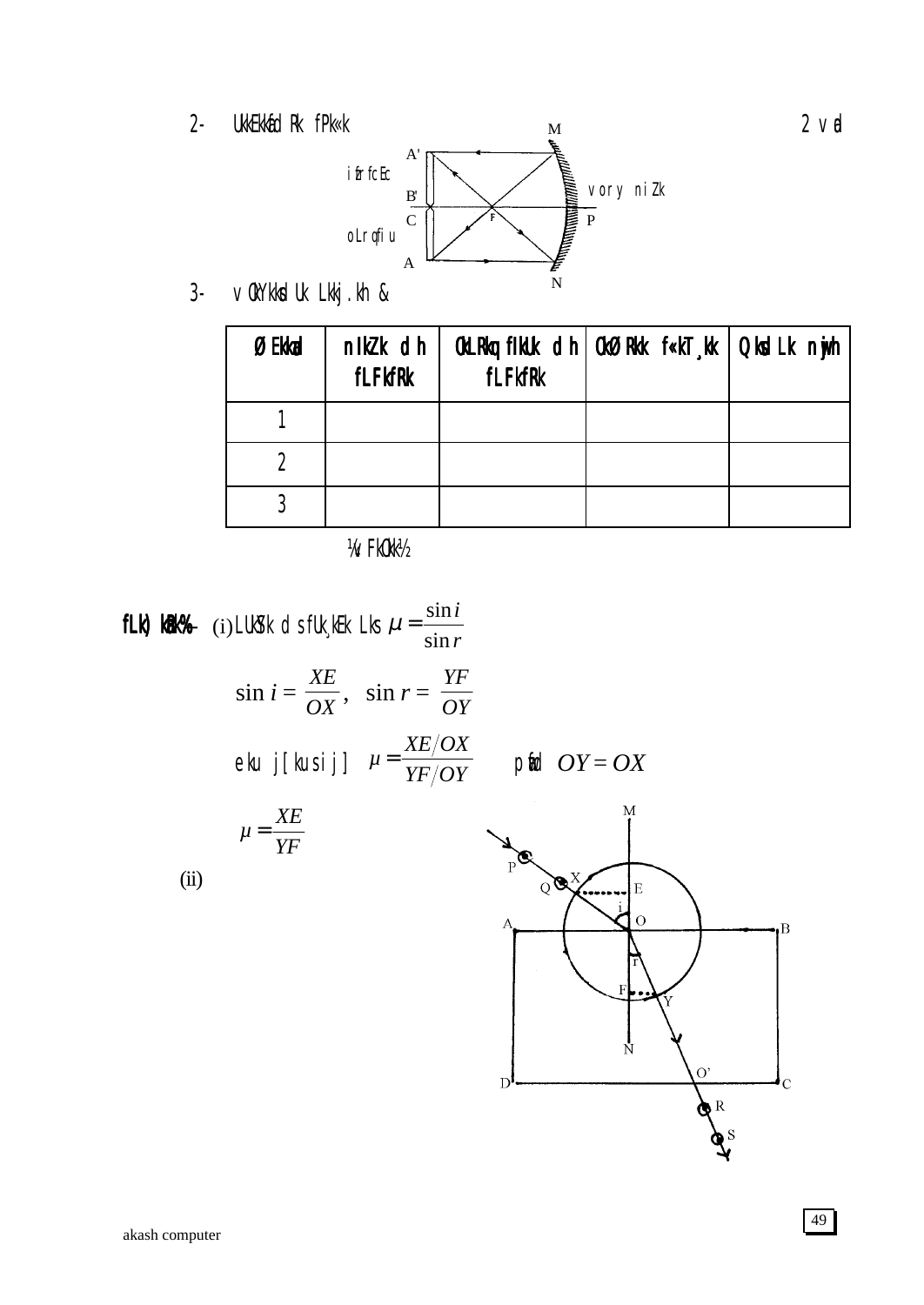### (iii) voykdu rkfydk

| <b>3Ekkacl</b> | $XE$ dh Yk@kkbl | $YF$ dh Ykûkkbl |  |
|----------------|-----------------|-----------------|--|
|                |                 |                 |  |

(i) LkYk (ii) CkYjh (iii) [kYkh clqTkh (iv) LkgkkTkcl Rkkj (v) lkfRkjkSk (vi) /kkjk mÙkj 18fUk kakd

### **VA/FkOkkV2**

(i) Ckm clqTkh (ii) /kkjkEkkIkh (iii) vEkhVj (iv) Lkfi/k Rkkj (v) fCkUkk Lkfi/k Rkkj ØkfLkXk (vi) ¶, kTk A

mÙkj 19



EkkUkOk mRLkTkUk dk UkkEkkádRk fPk«k

(i) fPk«k CkUkkUks Ikj 2 vad (ii) UkkEkkand Rk cljUks Ikj 2 vad (iii) Ok. kUk cljUks Ikj 2 vad A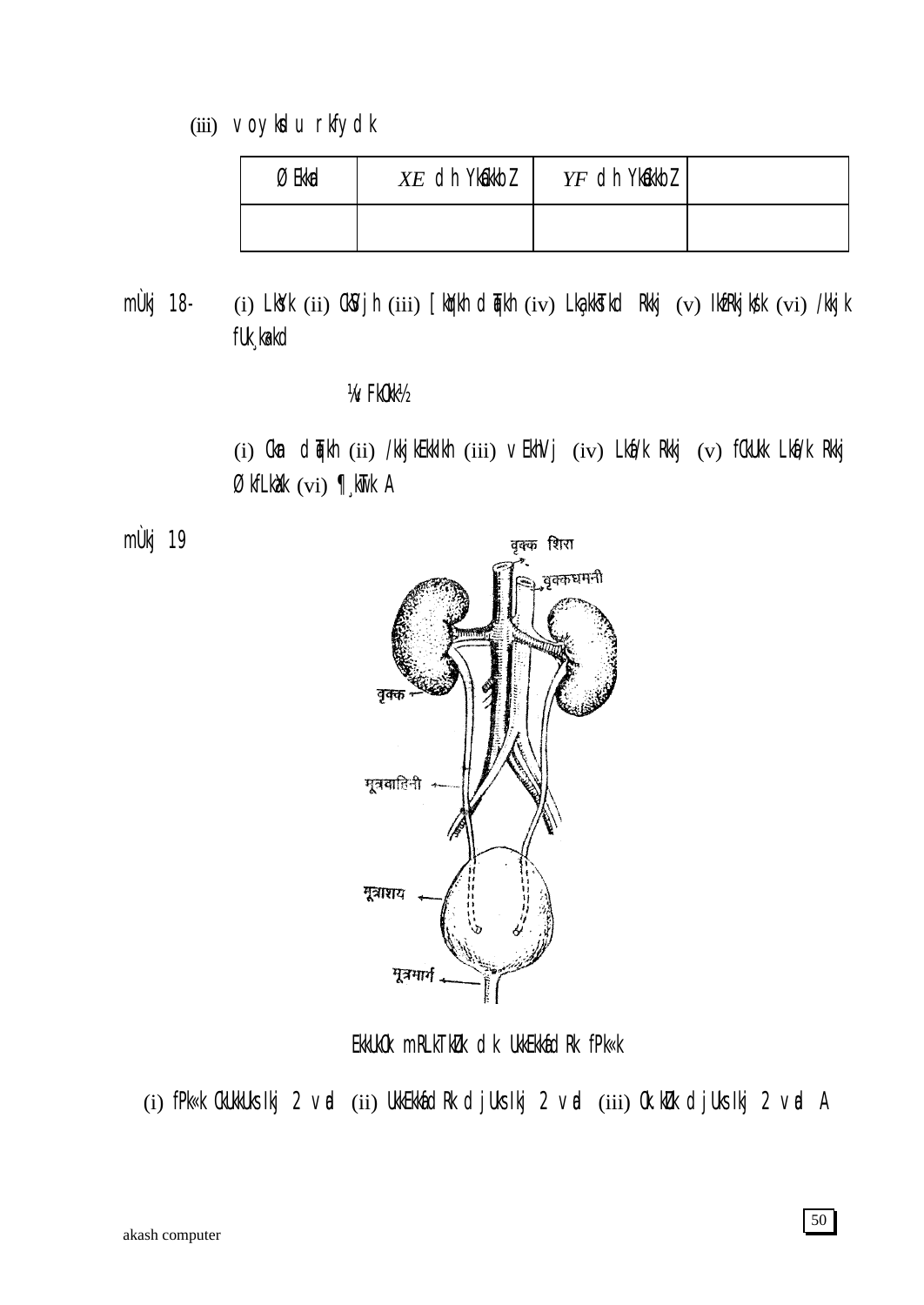- $@kDd$  & EkkUkOk 'kjhj dk IkEkd'k mRLkTkhZ valk qSTkksmRLkTkhZIknkFkkzdksvYkXk dj nakk qS kg Xkgjs YkkYk jikk dk, d TkkMh ik kk TkkRkk g\$
- Ekwkûkkfqukh & Ikr ksd Ekwk ûkkfqukh kkj 20 Lks 30 LksEkh YkECkh qkrkh q\$ vk\$ Ekwkk'k k Eka Tkkdj [kiykRkh g&
- Ekwkk'k k& , ci FkS'kh cis LkEkkuk gkRkk gS fTkLkEka Ekwk LkXkfgRk gkRkk g\$
- Ekwkk'k,k, d Lkadjh UkYkh }kjk Ckkgj [kq'kRkk gSfTkLks EkwkEkkXkZ dgRks g\$ EkwkEkkXkZ &

### **VA/FkOkkV2**



### Ok.kUk

vfRk LkyEk NUkUk& kg fØkk CkkEkUk Lkakiv Eka gkikih g\$vfHkOkkgh , Oka vIk Okkgh  $(i)$ /kEkfUkdk }kjk fUkfEkRk d\$'kdk Xk@n }kjk NUkUk dh IkfØkk qkRkh q& bUkEka Ikks/hUk Lks #f/kj NUkRkk q\$ vk\$ CkkEkUk Lkakw Eka bdëk qkRkk q\$ bUkEka IkksVhUk ds CkMs v.kq Ukgha NUk IkkRks g $S \vee k\$  NkVs  $\vee$ . kg NUk TkkRks g $S$  bLk f $\emptyset$  kk dks Mk kfYkfLkLk dgRks g $\emptyset$ blk Ikcikj Ukšýkuk Mkbfykflklk Fkšyks os Lkekkuk otk kž otjirkh q\$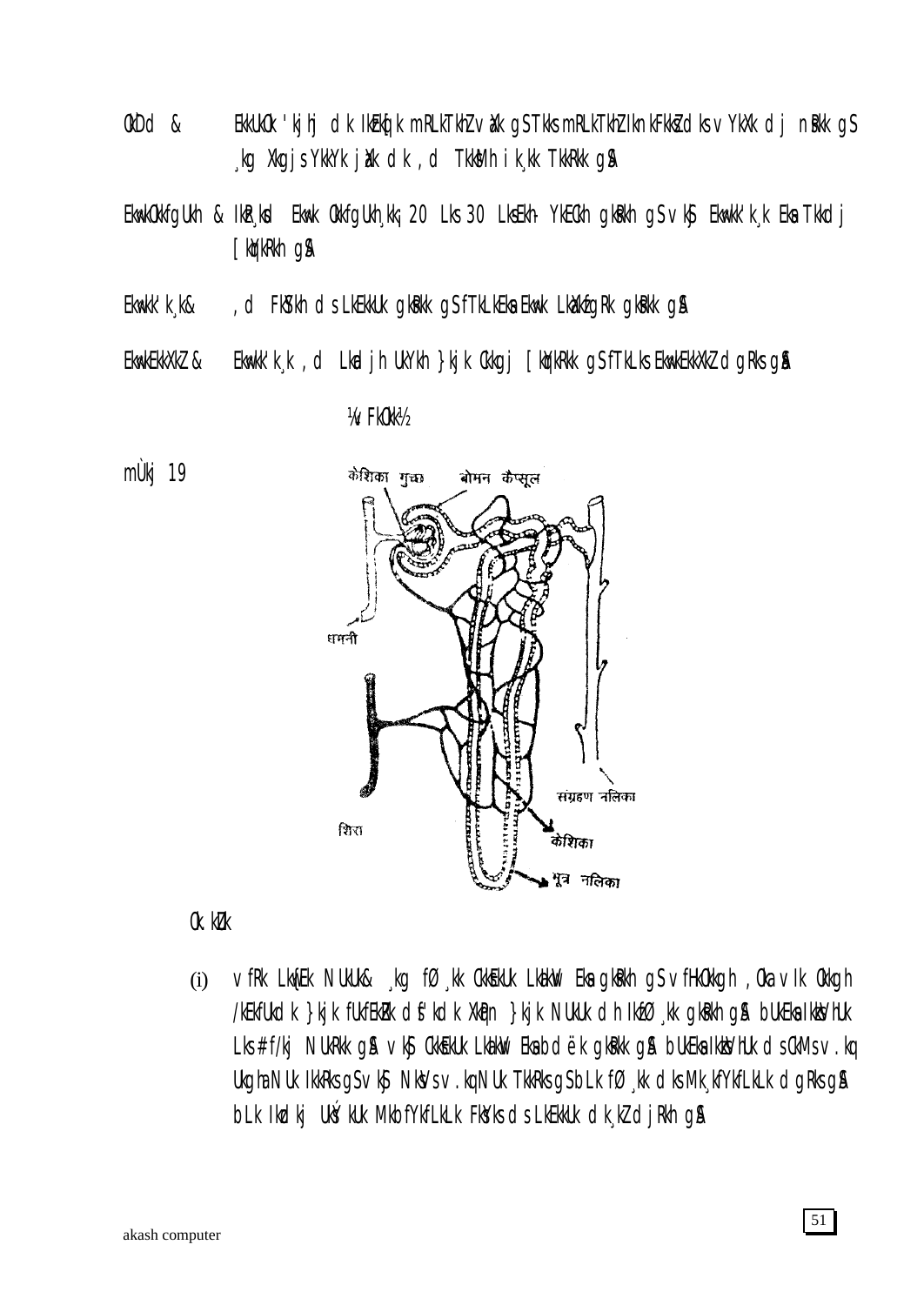- 0kj.kkREkd ∨0k'kkšk.k& 0kDd UkfYkdk Eka XYkudksTk] [kfUkTk TkYk , 0ka ∨U¸k mIk¸kkXkh  $(i)$ IknkFkki dk v0k' kksk. k gks TkkRkk gS vks vUkok kkikh IknkFk2 dk v0k' kksk. k Ukgha gkikkk gA
- UkYkdh, k L«kkûk. k & ûkDd UkfYkdkvkadh #f/kj dkf'kdkvka}kj k vUk¢k, kkikh IknkFkki  $(i)$ clk L«kkûk.k gkekk gs kg Lkakg Ukfykcik Eka , cif«kRk gksij Ekwkk'k k Eka Ikgipk TkkRkk gS bLk LkXkfgRk æ0k clks Ekwk clgRks g\$

WPk«k Ikj 2 vad ] UkkEkkadUk Ikj 2 vad ] 0k. kulk Ikj 2 vad½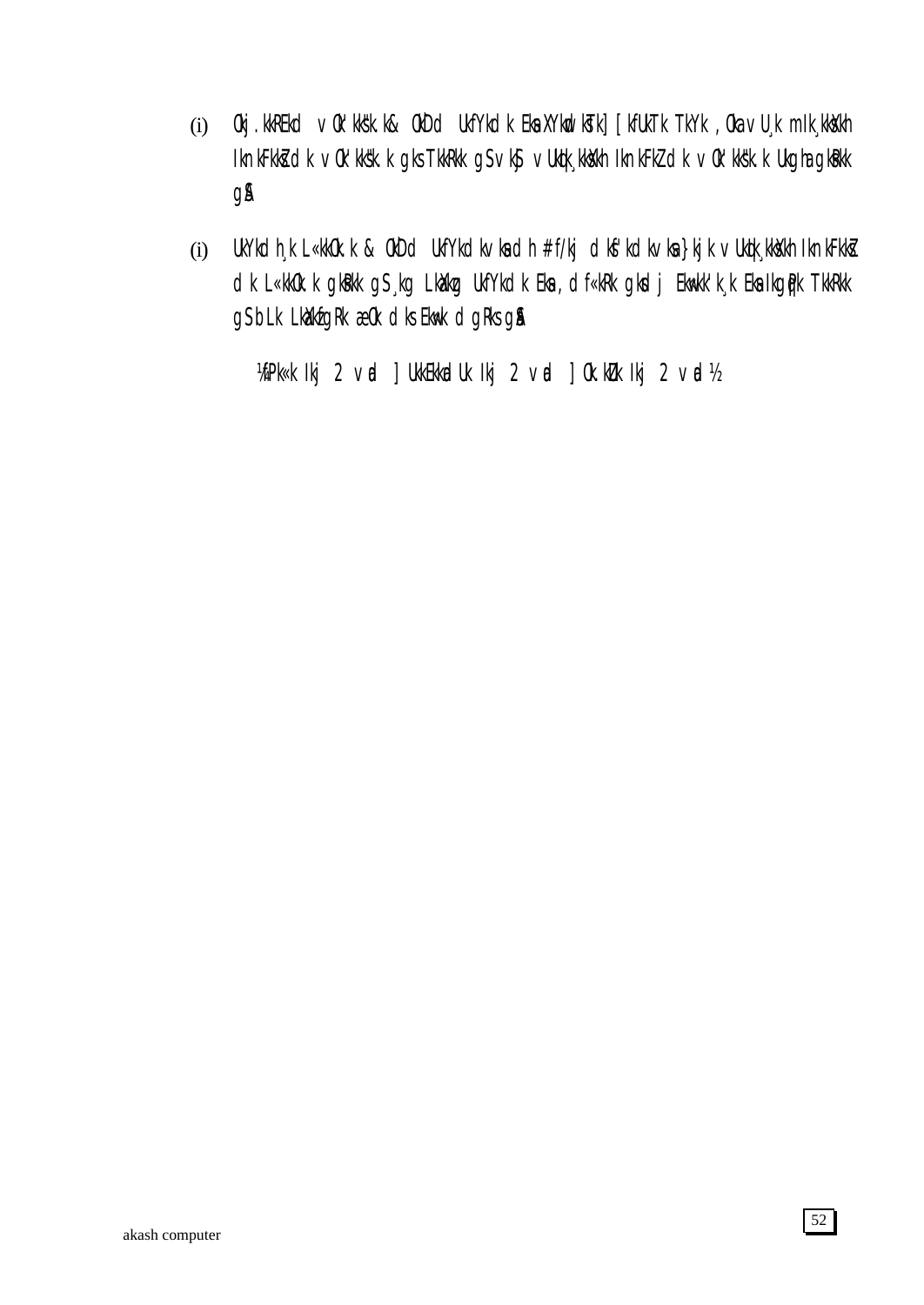### $Set - C$

# gkbl Ldw I fVIQdV i jh(k **High School Certificate Examination** lfiy&itu i=

**SAMPLE PAPER** 

fork; % (Subject) - fokku

 $d$ {k %  $(Class)$  - n  $0$  m

 $le; 3$   $\mathcal{R}.\mathsf{W}$  (Time- 3 Hrs)  $i$  wkid 75  $(M.M.)$ 

### (Instruction) & Kunk

- I Hkh itu qy djuk vfuok; lgSA  $1 -$ Attempt all the Question
- itu Øekad 01 ea 10 vad fu/kktir g\$A nksmi [k.M g\$A [k.M ~v\* ea 05  $2$ cqfodYih; itu rFkk [k.M "c\*\* ea 05 fjDr LFkkuka dh ifrl vFkok mfpr l cak tkm, A i R; cd i t u dsfy, 1 v cd vkciVr qSA

Q. No. 01 Carries 10 Marks. There are two sub-section, Section A is Multiple choice carries 05 marks and section B is fill in the blanks or match the column carries 05 marks.

- $3$ itu Øekod 02 lsitu Øekod 06 rd vfr y?konRrih; itu qSA iR; ditu ij 02 vrd vkciNr g\$A mRrj dh vf/kdre 'kCn I hek 30 'kCn A Q. No. 2 to 06 are very short answer type question  $\&$  it carries 02 marks each. Word limit is maximum 30.
- itu Øekod 07 lsitu Øekod 10 rd y?kon Rrjh; itu q\$A ik; ditu ij 03  $\overline{4}$ vid vkciiVr q\$A mRrj dh vf/kdre 'kch I hek 50 'kch A O. No. 07 to 10 are short answer type question  $\&$  it carries 03 marks each. Word limit is maximum 50.
- $5$ itu Øekod 11 Isitu Øekod 14 rd y?kon Rrjh; itu q\$A ik; ditu ea vkrfjd fod Yi q S v k \$i k; solid u i j 04 v rol v k c \$V r q S A m k r j dh v f/k d r e 'kCn I hek 75 'kCn A

Q. No. 11 to 14 are short answer type question  $\&$  it carries 04 marks each. Each question has internal choice. Word limit is maximum 75.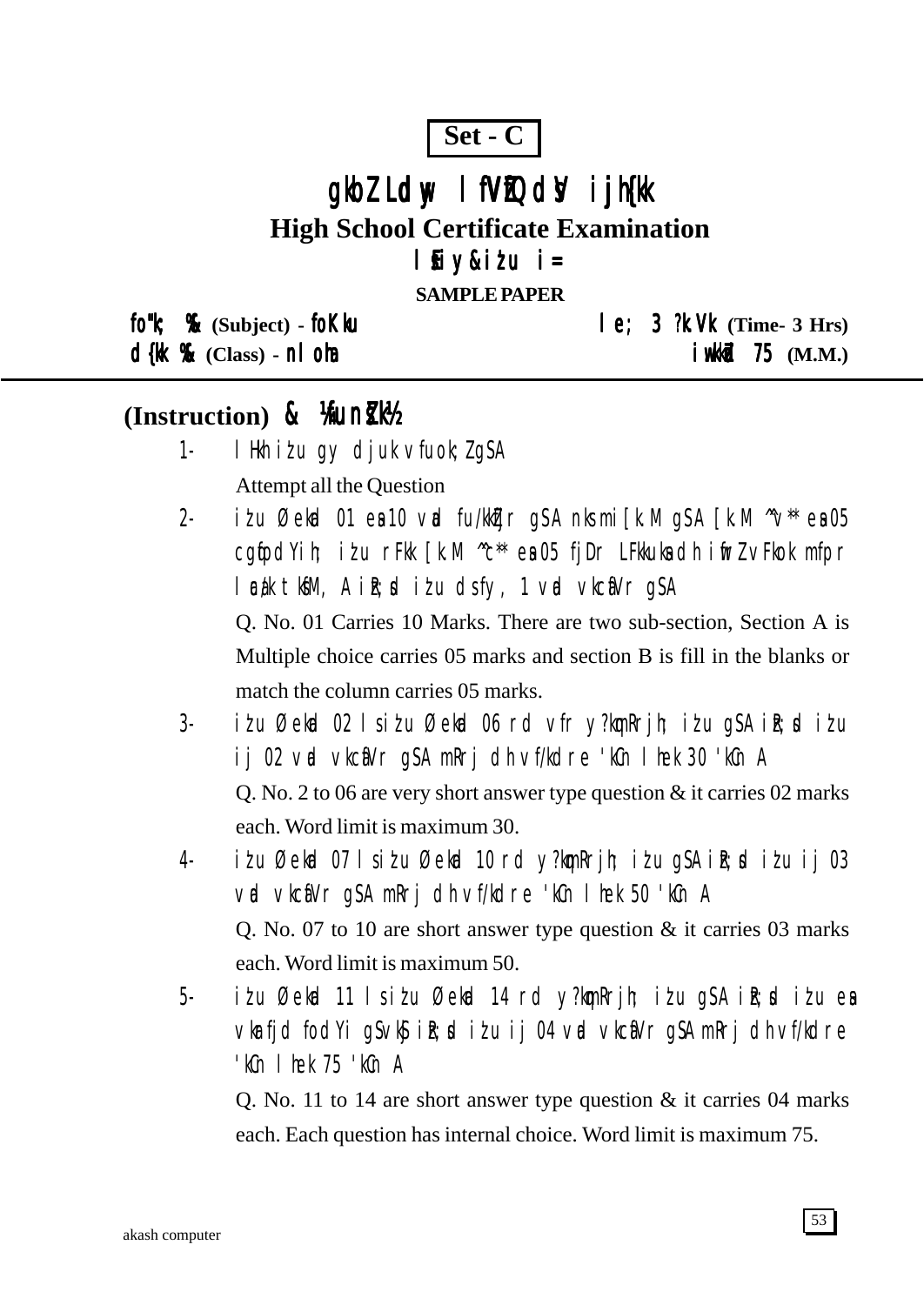- 6- i $i$ u Øekad 15 ls i $i$ u Øekad 17 rd nh?k $\Delta$ mRrjh; i $i$ u g $\Delta$  i $\Omega$ ; di $i$ u esa vkarfjd fodYi gSvk\$ ik; ditu ij 05 vad vkcaNr gSA mRrj dh vf/kdre 'kCn lhek 100 'kCn A Q. No. 15 to 17 are long answer type question & it carries 05 marks each. Each question has internal choice. Word limit is maximum 100.
- 7- i $i$ u Øekad 18 ls i $i$ u Øekad 19 rd nh?k $\delta$ mRrjh; i $i$ u gSA i $\delta$ ;sd i $i$ u esa vkrfjd fodYi gSvk\$ ik; ditu ij 06 vrd vkcaVr gSA mRrj dh vf/kdre 'kCn lhek 150 'kCn A

Q. No. 18 to 19 are long answer type question & it carries 06 marks each. Each question has internal choice. Word limit is maximum 150.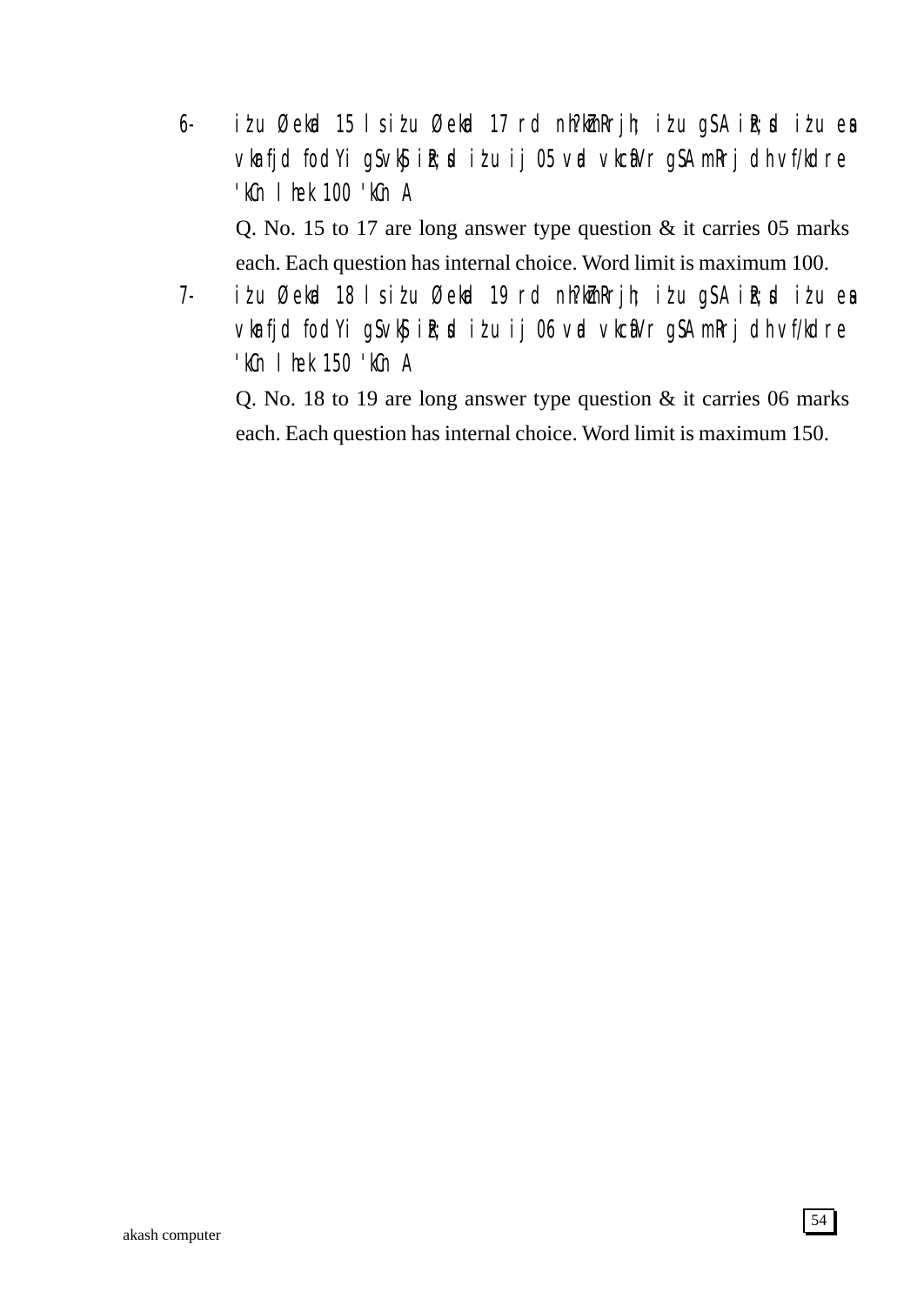Ikt Uk 1 ¼/½ Lkgh f0kdYlk dk Pktkk0k dj mLks vlkUkh mRRkj IkqLRkdk EkafYkf[k, &

| 1-    | gjsjäk dk dkPtk CkUkkUks dsfYk, kkBXkd dk mlk kkAk fd kk TkkRkk g& |                                                                                           |
|-------|--------------------------------------------------------------------|-------------------------------------------------------------------------------------------|
|       | (a) flkfd $Yk$ vkDLkkbM                                            | (b) EK <b>&amp;</b> kUkhTk vkDLkkbM                                                       |
|       | (c) ØkfEkd vkDLkkbM                                                | (d) <b>CIMFEK</b> , KEK                                                                   |
| $2 -$ | LKKE KKOKLFKK EKA fUKICK K clh ÅTKKZ clk EKKUK gKRKK g&            |                                                                                           |
|       | (a) vf/kdRkEk                                                      | $(b)$ U kWkRkEk                                                                           |
|       | $(c)$ ' $\mathbf{W}$ <sub>s</sub> $\mathbf{k}$                     | (d) mikjkDRk Eka Lks dkbl UkghA                                                           |
| $3-$  | , d RkROk dk bykDVRfUkd fOkU kkLk 2] 8] 3 gS kg RkROk gkXkk &      |                                                                                           |
|       | (a) s&CYkkd RkR0k                                                  | $(b)$ p&CYkkd RkROk                                                                       |
|       | (c) d& CYKkd RkROk                                                 | (d) f&CYkkd RkROk                                                                         |
| 4-    | , d, fElk kj dk Ekkuk gkakk g&                                     |                                                                                           |
|       | (a) $\frac{1 \text{ dWk}}{1 \text{ Ld} sM}$                        | $1$   $\alpha$ sM<br>(b)<br>1 dWkkWk                                                      |
|       | (c) 1 $dW$ kkek $\times$ 1 LkclM                                   | (d) mlkj kDRk Eka Lks clkbl Ukgha A                                                       |
| 5-    |                                                                    | Ikûkuk PkDdh diks IkPiktî Ykrk djulis ds fylk, lu kwikrikek ûkk kg din XkfRk vkûk' kd g\$ |
|       | (a) 10 $f$ d-eh $\omega$ ?k $\lambda$ k                            | (b) 15 $fd$ -eh $@$ ?ka/k                                                                 |
|       | (c) 20 $\text{fd-eh@?k}$                                           | (d) 25 fd-eh@?kWk                                                                         |

Que 1 (A) Choose he correct option and answer -

The compund used for making green colour glass - $(i)$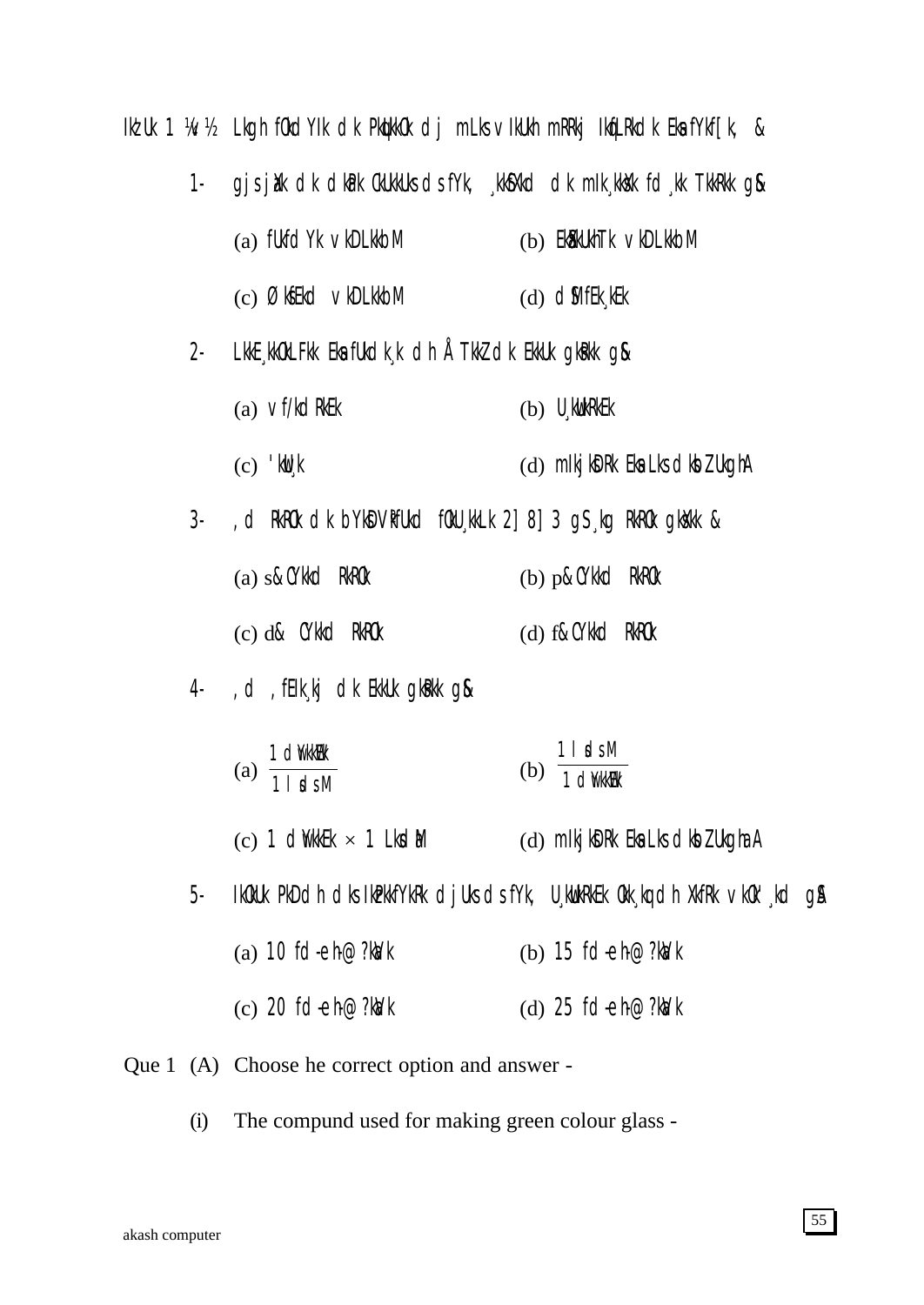|       | (a) Nickel oxide                                                | (b) Manganese oxide                                                                                         |
|-------|-----------------------------------------------------------------|-------------------------------------------------------------------------------------------------------------|
|       | (c) chromic oxide                                               | (d) cadmium.                                                                                                |
| (ii)  | A euilibrium the energy of a system is -                        |                                                                                                             |
|       | (a) maximum                                                     | (b) minimum                                                                                                 |
|       | $(c)$ zero                                                      | (d) none of the above                                                                                       |
| (iii) |                                                                 | The electronic configuration of an element is 2, 8, 3. The element is -                                     |
|       | (a) 5- block element                                            | (b) p-block element                                                                                         |
|       | (c) d-block element                                             | (d) f-block element                                                                                         |
|       | (iv) The value of one ampere is -                               |                                                                                                             |
|       | $\frac{1 \text{ coulomb}}{1 \text{ second}}$<br>(a)             | (b) $\frac{1 \text{ second}}{1 \text{ coulomb}}$                                                            |
|       | (c) 1 coulomb $\times$ 1 second (d) none of the above           |                                                                                                             |
| (v)   | The minimum speed of the wind required to run a wind mills is - |                                                                                                             |
|       | $(a)$ 10 km/hr.                                                 | $(b)$ 15 km/hr.                                                                                             |
|       | $(c)$ 20 km/hr.                                                 | $(d)$ 25 km/hr.                                                                                             |
|       | <b>XCk½</b> fjDRk LFkkUkka dh IkmRkZ dhfTk, A                   |                                                                                                             |
| $1-$  | IktRkjk/k &&&&&&&&&gkXkk A                                      | 10 VKEk ds 5 IktRkj ks <sup>kka</sup> dks Js khØEk Eka Lkakk <b>s</b> TkRk fd ks Xk, g\$ mUkdk Ikfj . kkEkh |
|       |                                                                 |                                                                                                             |

2- UkEkZ Ykksgs dks Pk&fcfdRk djUkk Ok fOkPk&CkfdRk djUkk LVhYk dh RkqYkUkk Eka&&&&&&&& g**a**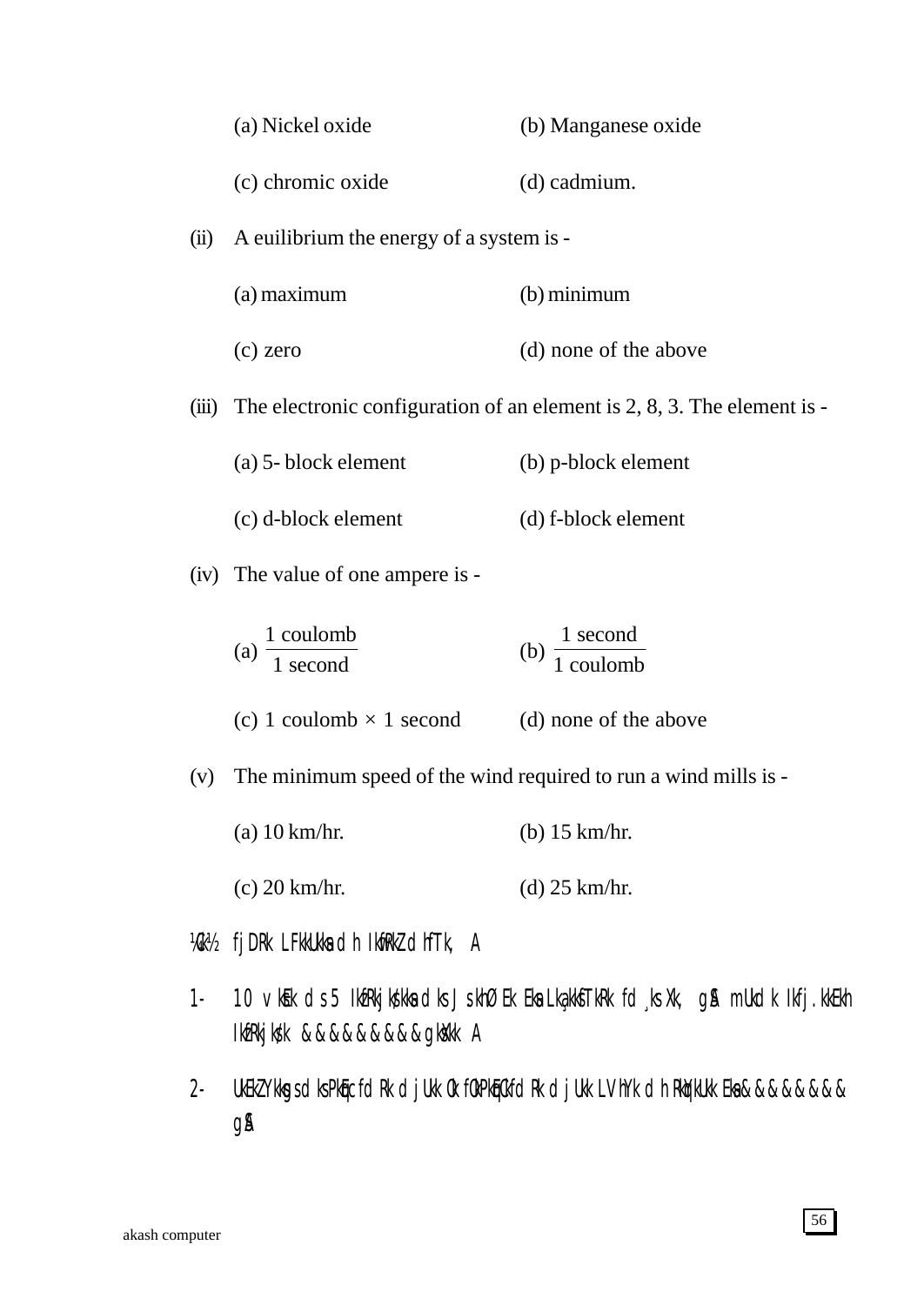| კ. |  |  | mikükkLk ds LkEk, k ÁTkk&&&&&&&&&&&Lks ikkiRk gkikkk g& |  |  |
|----|--|--|---------------------------------------------------------|--|--|
|----|--|--|---------------------------------------------------------|--|--|

- vlkdk'kh,k fØ,kk Eka co, dsfLFkjhdj.k Lks &&&&&&&&&&&CkUkRkk g&  $4-$
- Okk kq Iknilk k ds fyk, Tkhûkk' Ek b£kukka dk &&&&&qh Ekq k dkj k g\$ 5-
- (B) Fill in the blanks -
- $1.$ Five resistances of 10 ohm each are connected in series. The resultant
- 2. Magnetisation and demagnetisation of iron in comparison to steel is
- 3.
- In dark reaction .................... is formed by the fixation of  $CO<sub>2</sub>$  $\overline{4}$ .
- 5.
- $I$ *kt*  $I$ *k* 2 IKXKYKUK CIKS IKfjHkKf"KRK CINTTK,  $2$   $\vee$ n Define smelting.
- $\mathbb{R}$  Uk 3 IkwkZ vkRkfjd IkjkOkRkWk dh nks 'kRkZ fYkffk, A  $2 \vee$ d Write the two essential conditions for total internal reflection.

 $\vee$ URKXK $\alpha$ . k clks IkfjHkkf"kRk clhfTk, lki Ukat  $2 \vee$ d Define Ingestion.

, d PkkYkd dk IkfRkjksk 20 vklik g\$ PkkYkd Eka , d , fElk kj dh /kkjk IkûkkfgRk  $I$ kz Uk 5djuksikj fdRkukk f0kHk0kkuRkj mRIkuUk qkXkk A  $I \neq 1$  vol x.kuk 1 vol

A conductor has resistance of 20 ohms and one amphere current flows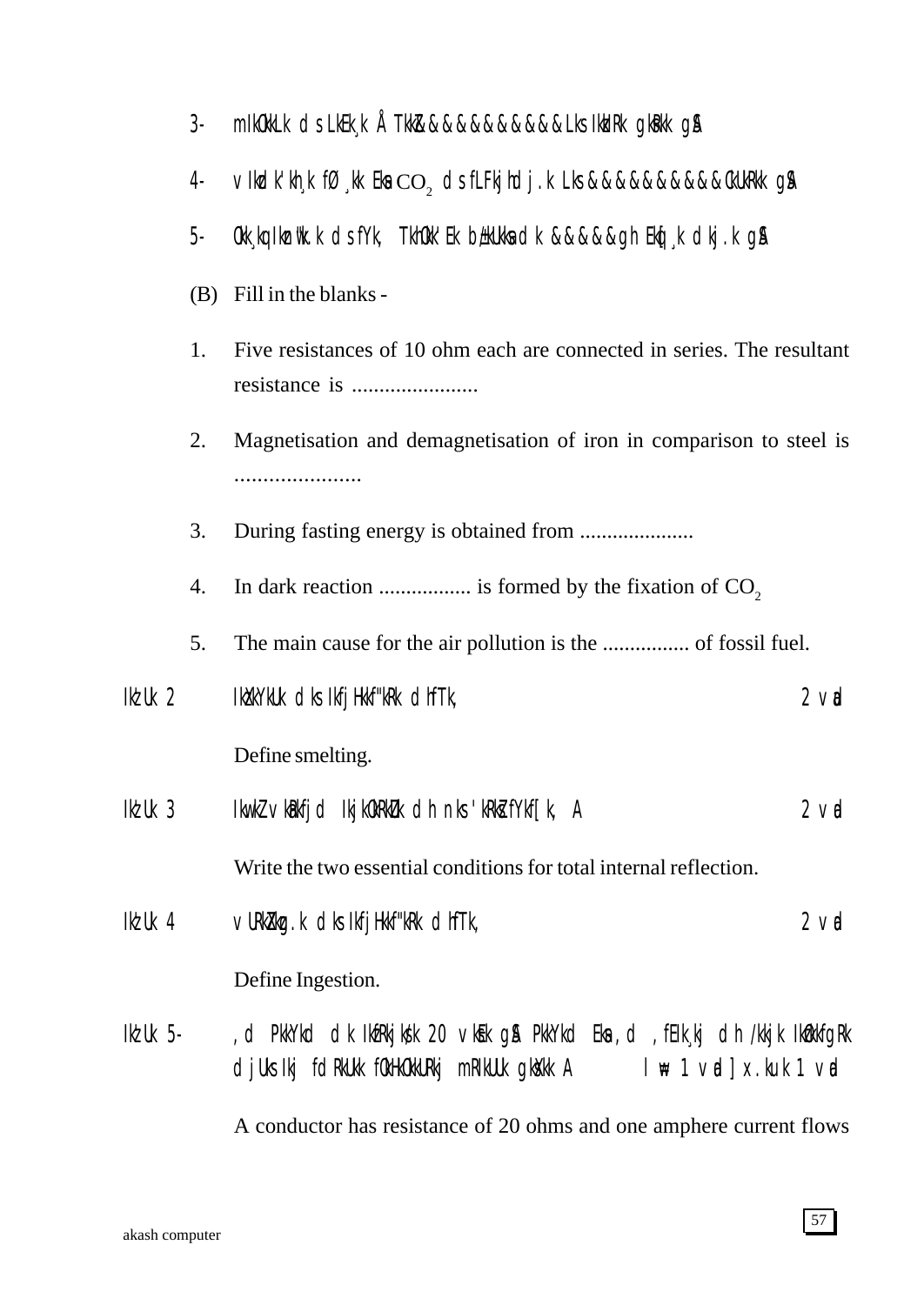through it. What will be potential difference across it.

- Ikz'Uk 6- DYkksEk 'OkLkUk dks LIk"V dhfTk, 2 vad Explain respiration through gills.
- Ikz'Uk 7- Ek`nk Ikznw"k.k ds RkhUk dkj.k fYkf[k, ¼1\$1\$1½ Write three causes of Soil pollution.
- Ikz'Uk 8- jkLkk¸kfUkd LkEkhdj.k nhfTk, & Ikzaban ikasi Ikj 1 vad A
	- 1- XKEKZ  $C$  XdkcZu½ Ikj TkYk dh Okk"Ik Ikûkkfark dh Tkkrkh q\$
	- 2- Ckölks gg, Pkwukk Ikj DYkksjhUk XkSLk IkukkfgRk djRks g**s**A
	- 3-  $\mathrm{NaHCO}_{_3}$  dks XkEkZ fd¸kk TkkRkk g\$A

Give chemical equations -

- (i) Water vapour is passed over heated C (Carbon).
- (ii)  $Cl_2$  gas passed over slaked lime.
- (iii) NaHCO<sub>3</sub> is heated.
- Ikz'Uk 9- /kkRkq, Oka v/kkRkq Eka Hkk\$Rkd Xkq.kka ds vk/kkj Ikj RkhUk vRkj fYkf[k, A ¼1\$1\$1½ Write three differences in physical properties of metal and non metals.
- Ikz'Uk 10- LFkkbZ Xk@kTk dk Ckk¸kk**x**K&k Lkaٍkak dk d\$kYk UkkEkk£idRk fPk«k CkUkkb¸k\$ 3 vad Draw a labelled diagram of fixed dome type biogas plant.
- Iki Uk&11 vfHkfØkk nj dks IkiHkfOkRk djUks OkkYks Pkkj dkjdka dkso ku dhft, A ¼1\$1\$1\$1½ Give four factors that affect the rate of reaction.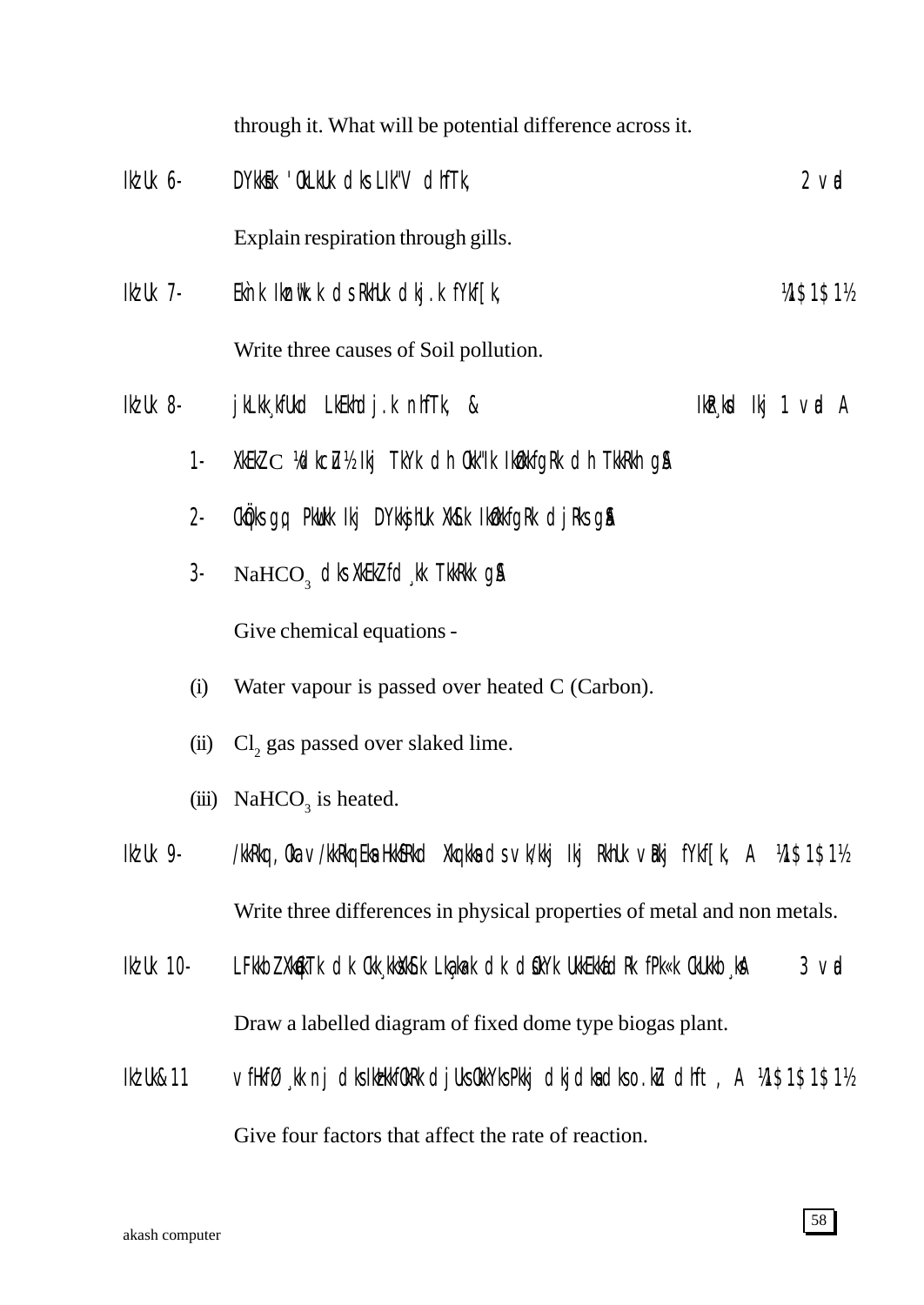### ¼vFkOkk½

|           | j kLkk kfUkd Lkke k ds Pkkj IkEkq k Yk{k. k fYkf [k, A<br>14\$1\$1\$11                                               |  |  |  |
|-----------|----------------------------------------------------------------------------------------------------------------------|--|--|--|
|           | Give four main characteristics of chemcial equilibrium.                                                              |  |  |  |
| lk! Uk&12 | , fLkfVd vEYk fUkEkkZk dh 'kh?kz fLkjdk f0kf/k dk fUkEUkkfidRk 'kh"kZIka Eka 0k. kDk<br>cliffk, A                    |  |  |  |
| (i)       | $\vee$ fHkfØ $\swarrow$ kk dk jkLkk $\swarrow$ kfUkd LkEkhdj.kA<br>1 <sub>v</sub>                                    |  |  |  |
| (ii)      | Ikzkkik fûkf/k Lkarkik Eka A<br>$2$ vo                                                                               |  |  |  |
|           | (iii) , fLkfVd vEYk dh $NH_{4}OH$ Lks vfHkfØ kk dk d\$kYk LkEkhdj . kA<br>1 <sub>v</sub>                             |  |  |  |
|           | Describe the quick Vinegar process of manufacture of acetic acid on the<br>headings given below.                     |  |  |  |
| (i)       | Chemical equation of the reaction.                                                                                   |  |  |  |
| (ii)      | Laboratory method in brief.                                                                                          |  |  |  |
| (iii)     | Chemical equation for the reaction of acetic acid with $NH4OH$ .                                                     |  |  |  |
|           | <b>VAZFKOKKV2</b>                                                                                                    |  |  |  |
|           | , fFkYk , YdkgkWk fUkEkkZ k dh fd.oUk f0kf/k dk 0k.kWk fUkEUkkiidRk 'kh"kdka ds<br>$\vee$ RKXkRk $\triangle$ hfTk, A |  |  |  |
| (i)       | $\vee$ fHkfØ $\swarrow$ kk dk jkLkk $\swarrow$ kfUkd LkEkhdj.k &<br>1 <sub>v</sub>                                   |  |  |  |
| (ii)      | fûkf/k cik Lkarkisk Eka ûk. külk &<br>$2$ vo                                                                         |  |  |  |
| (iii)     | , fFkYk, YdkgkWk dh Na /kkRkq Lks vfHkfØ, kk dk LkEkhdj. k A<br>1 <sub>v</sub>                                       |  |  |  |
|           | Describe the fermentation method for the manufcture of ethyl alcohol                                                 |  |  |  |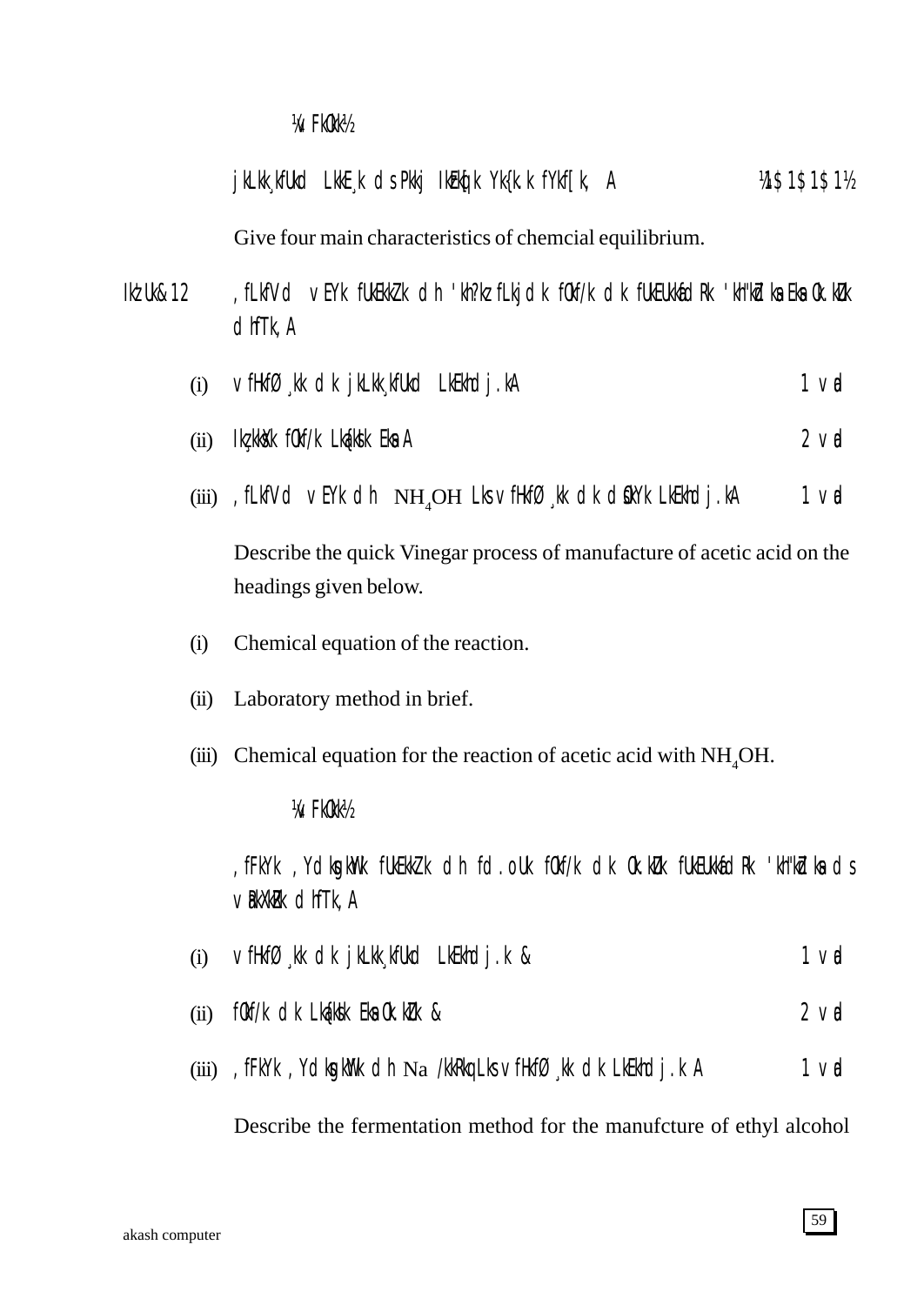under the following headings.

- $(i)$ Chemical equation of the reaction.
- $(ii)$ Brief description of the process.
- (iii) Chemical equation for the reaction of ethyl alcohol and Na Metal.

**Ikt Uk&13** PKECkdROk dsfYk, diVkkEk dk 0 kRØEk OkXkZ dk fUk kEk fYk [kdj , dkrd /kQk dks LkEkÖkkb, ks A **18\$11/2** 

> Write the Coulomb's inverse square law of magnetism and explain unit pole.

**VA/FkOkkV2** 

| fLk) $\text{CliffR}, \mathcal{X}$ $V = H \tan \theta$   |                                                        | Y2\$2½ |  |  |
|---------------------------------------------------------|--------------------------------------------------------|--------|--|--|
|                                                         | $I^2 = H^2 + V^2$                                      |        |  |  |
| Tkgkj $\theta$ <sup>3</sup> / <sub>4</sub> UkEk.k clksk |                                                        |        |  |  |
|                                                         | $I$ $3/4$ IkFOkh $I$ h Lkakw $K$ RkhOkRkk              |        |  |  |
| $H$ 34 IkFOkh dh {k\$RkTk ?kVd                          |                                                        |        |  |  |
| $V3$ 4 m/0kklkj ?kVd g\$                                |                                                        |        |  |  |
|                                                         | Prove that :- $V = H \tan \theta$ $\mathcal{W} = 2\%$  |        |  |  |
|                                                         | $I^2 = H^2 + V^2$                                      |        |  |  |
| Where                                                   | $\theta$ = Angle of declination.                       |        |  |  |
|                                                         | $I = \text{Total intensity of earth's magnetic field}$ |        |  |  |
|                                                         | $H =$ Horizontal component of earth's magnetic field   |        |  |  |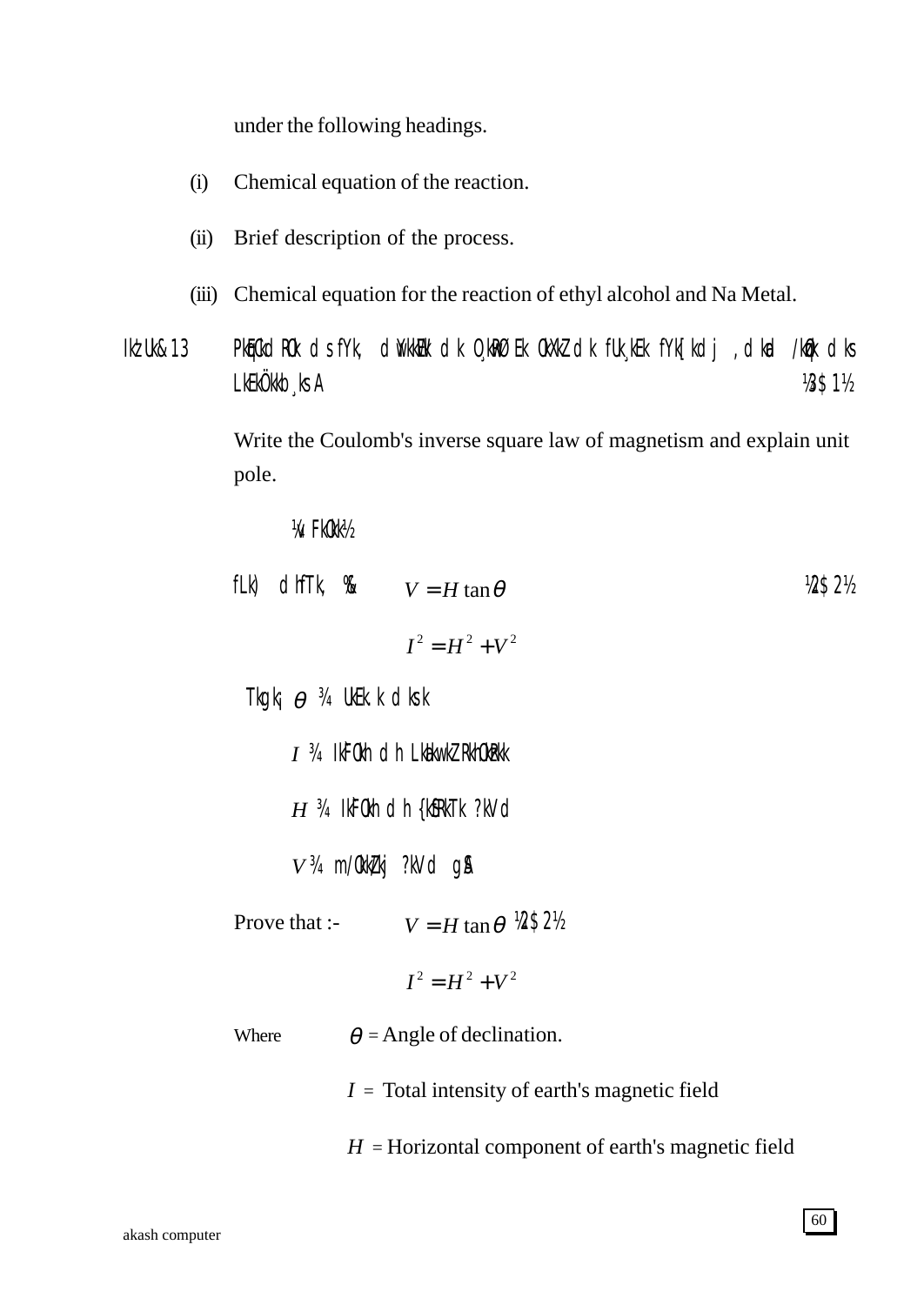$V =$  Vertical component.

| lk! Uk&14 | : f/kj ds fdllgha Pkkj dk kk}dk 0k . kuk dhfTk, A                                          | M\$1\$1\$1½     |
|-----------|--------------------------------------------------------------------------------------------|-----------------|
|           | Describe any four functions of blood.                                                      |                 |
|           | <b>VA/FkOkkV<sub>2</sub></b>                                                               |                 |
|           | YkLkhdk ds fdligha Pkkj dk kki dk ûk. külk dhiffk, A                                       | 14\$1\$1\$11    |
|           | Describe any four functions of lymph.                                                      |                 |
| lk! Uk&15 | Ckgiylkd fdLksdgRksg\$ lktNfRkd, OkaLkaYkf"kRk Ckgiylkd dsnk&nksmnkgj.k ndj<br>LKEKÖKKb kA | 14\$1\$1\$1\$1% |
|           | What are polymers? Explain giving two examples for each natural and<br>synthetic polymers. |                 |
|           | <b>VA/FkOkkV<sub>2</sub></b>                                                               |                 |
|           | P.V.C. OK Ikijk UkkEk vk\$ Lkwk fYk[kdj bLkds RkhUk Xkqk fYkf[k, A                         |                 |
|           | Write the full name and formula of P.V.C. and give three properties of it.                 |                 |
| lk! Uk&16 | ∨kDLkh'OkLkUk , Oka ∨UkkDLkh 'OkLkUk Eka IkkBk ∨Bkj fYkf[k, A                              | 14\$1\$1\$1\$1  |
|           | Give five differences between aerobic and anaerobic respiration.                           |                 |
|           | <b>VAZFKOKKV2</b>                                                                          |                 |
|           | 'OkkLkkPNOkkLk , Oka 'OkLkUk Eka IkkPk ∨Rkj fYkf[k, A                                      | 14\$1\$1\$1\$1% |

Give five differences between breathing and respiration.

Iki Uk&17 Ikz kkisk 'kkYkk Eka vOkRkYk nIkZk dh Qkidl nyjh KkRk djUka dh , oa fIkUk fOkf/k dh Ikz kkXk dk 0k. kük fUkEUkkádRk 'kh"kZka ds ∨RkXkRk dhfTk, A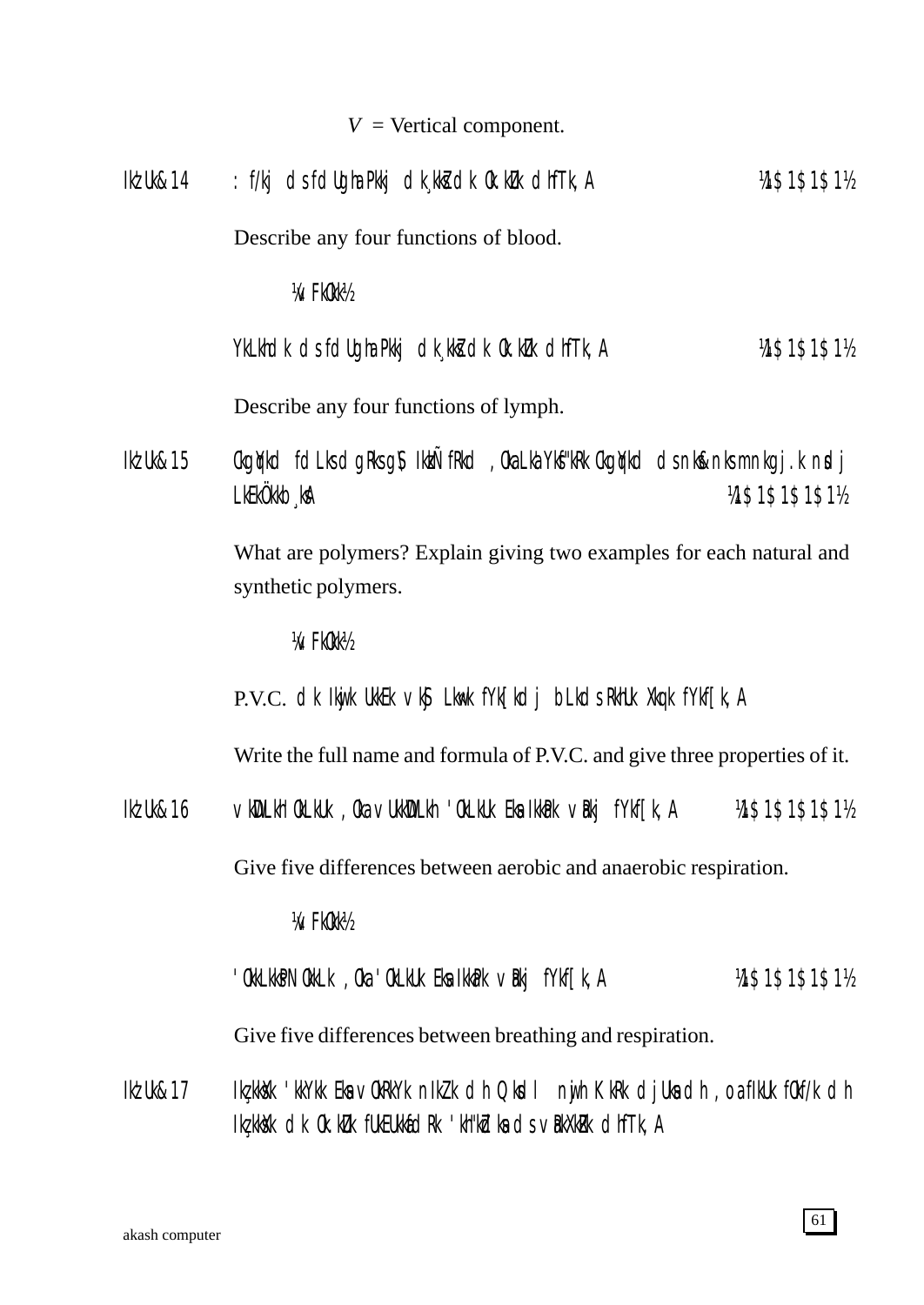Describe the single pin method to find out the focal length of a concave mirror on the following headings -

(i) Theory (ii) Labelled diagram (iii) Observation table.

¼vFkOkk½

Ikz¸kksXk'kkYkk Eksa dkaPk ds vk¸kRkkdkj XkqVdsa dk vIkOkRkZUkkad KkRk djUks ds Ikz¸kksXk dk Ok.kZUk fUkEUkkafdRk 'kh"kZdksa ds vURkZXkRk dhfTk,A ¼1\$2\$2½

(i)  $f(k)$ k $k$ k $i$ i) Ukk $E$ kk $i$ d $R$ k j $\int$ kkf $P$ k«k (iii)  $\vee$ Ok $Y$ kk $S$ Uk Lkkfj.kh

Explain the determination of refractive index of a glass slab in the laboratory on the following prints -

(i) Principle (ii) Labelled diagram (iii) Observation table.

Ikz Uk&18 fOk | Buk IkfjilkFk Eka mik¸kkak gkblks OkkYks fUkEUkkadRk LkadBkka ds UkkEk fYkf[k, A &

Write the names of the following symbols used in an electric circuit.

 $I$ k $R$ , ksd  $I$ kj 1 vad



fOk | BK IkfjIkFk Eka mIk¸kk)Kk qkblks OkkYks fUkEUkkatdRk Lkadarkka ds UkkEk fYkf[k¸ksA

Write the names of the following symbols used in an electric circuit.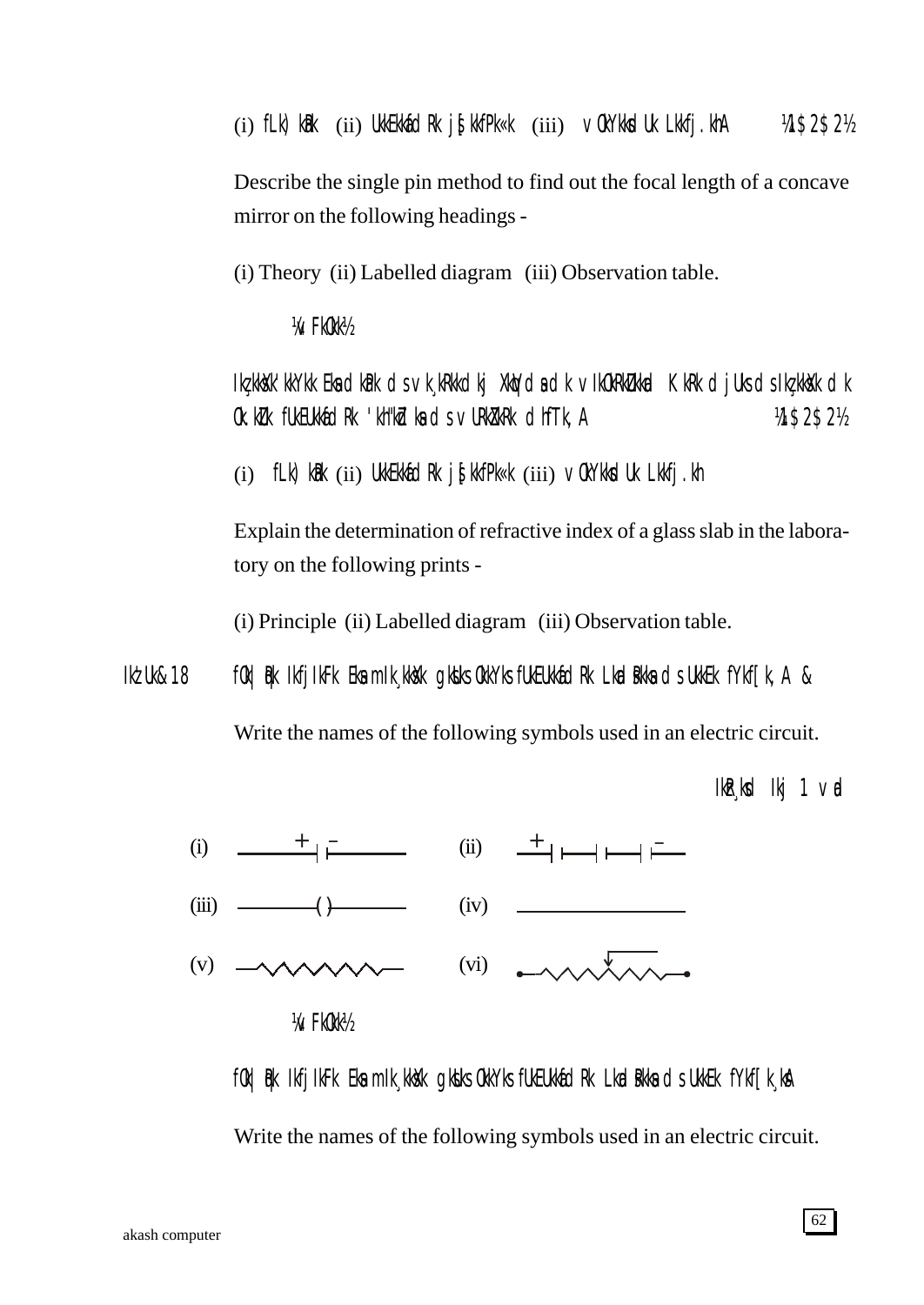### IkR<sub>s</sub>kd Ikj 1 vad



## Ikz'Uk&19 EkkUkOk Eka mRLkTkØk Rkack dk LkfPk«k Ok.kØk dhfTk, tantak 12\$2\$2½

Explain the excretory system of a man with a labelled diagram.

### ¼vFkOkk½

### EkkUkOk Eka Ekwk fUkEkkZ k ch Ikfø, kk cik LkfPk«k Ok.kØk cihfTk, A

Explain the process formation of urine with a labelled diagram.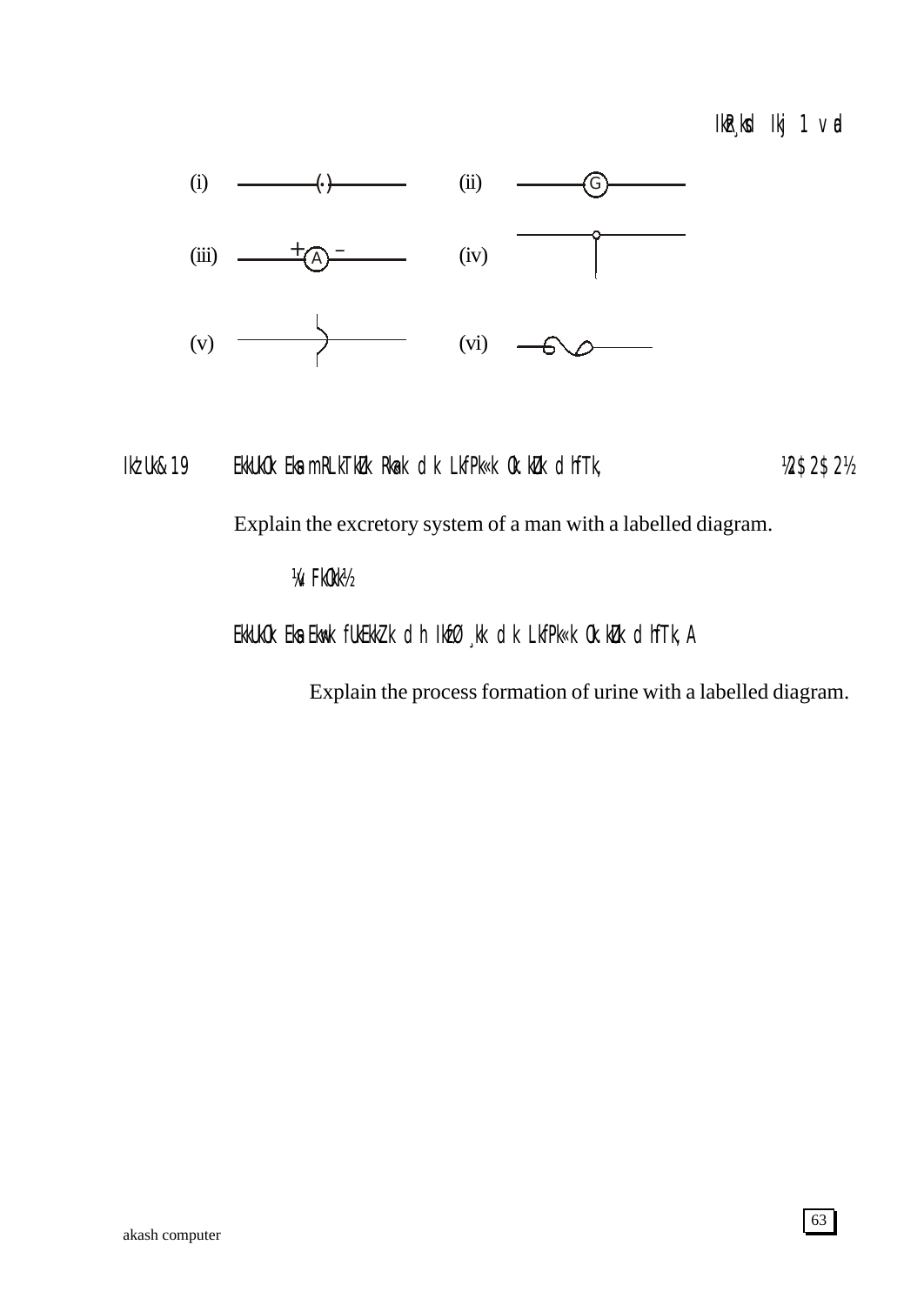| mRRkj $1 \vee$ | $1\times 5=5$                                                                                                                                     |
|----------------|---------------------------------------------------------------------------------------------------------------------------------------------------|
| (i)            | (c) ØkfEkd vkDLkkbM                                                                                                                               |
| (ii)           | $(b)$ U kWkRkEk                                                                                                                                   |
|                | $(iii)$ (b) $p$ -CYKK <b>C</b> RKROK                                                                                                              |
|                | $\frac{1}{1}$ dividend $\frac{1}{1}$ is starting to $\frac{1}{1}$<br>$(iv)$ (a)                                                                   |
| (v)            | (b) $15 \text{ km/h}$ .                                                                                                                           |
| mRRkj 1 Ck-    | $1\times 5=5$                                                                                                                                     |
| (i)            | 50 vkEk                                                                                                                                           |
| (ii)           | vf/kd LkjYk                                                                                                                                       |
| (iii)          | LK&PKRK XYKKbdKTKUK                                                                                                                               |
|                | $(iv)$ dk $0$ kkk $j$ kbM $\prime$                                                                                                                |
|                | $(v)$ vlkwkl nguk                                                                                                                                 |
| mRRkj 2-       | Hkatu@fØ; k I s i kIr fUkLRkkfIkRk v¸kLd dksdkd dh mIkfLFkfRk Eka OkkR¸kkHkëh Eka<br>XkYkkUks dh fØ, kk dks IkXkYkUk dgRks g <b>\$</b><br>$2$ vid |
| mÙkj $3$       | IkwkZ vkRkfjd Ikjk0kRkDk dh nks 'kRkBx<br>$1$ \$1 $\vee$ rd                                                                                       |
| 1-             | Ikclk'k fdj.k dks Lk?kUk Ekk/¸kEk Lks f0kjYk Ekk/¸kEk Eka TkkUkk Pkkfg, A                                                                         |

- $2$ vklkRkUk dksk ds EkkUk dks Øk&Rkd dksk ds EkkUk Lks Lkn& vf/kd gkWkk Pkkfg, A
- VURKXKg.k & VURKXkg.k 0kg fØ,kk gSfTkLkds}kjk HkksT,k IknkFkkidsksTkh0k 'kjhj mRRkj 4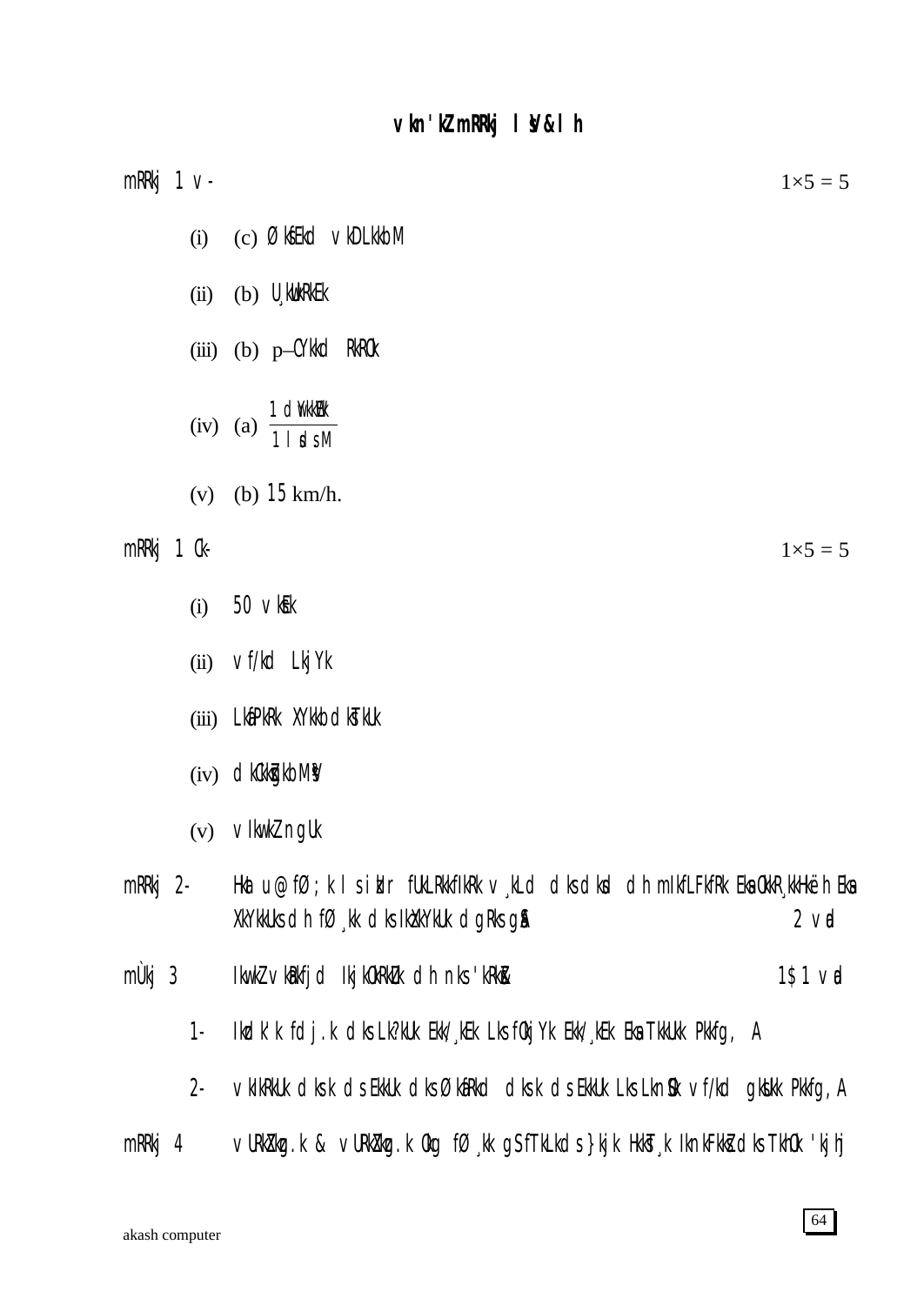ds vni Xkg.k dikks gå blk føk Eka Ekdiki Xkgki nkaki gkFki Lik'kd divikkn bR kkfn Lkgk kRkk dj Rks g**a**  $2<sub>vd</sub>$ 

- $I=\frac{V}{R}$  Tkgka Ikj  $R=20, I=1$  , fElk kj A mÙkj 5  $1<sub>v</sub>$ EkkUk j $\lceil k \rceil$ kUks Ikj $V = IR$  $1<sub>v</sub>$  $= 1 \times 20$  $= 20$  Okky V
- TkYkh k Tkhûk Eka 'ûkLkUk girkq DYkkek (Gills) Ikk ks TkkRks gå fTkUkEka #f/kj clkf'kclkvka mRRkj 6 dk TkkYk fükNk jgRkk gSfTkLkLksgksdj TkYk XkqTkjRkk gSvk\$ TkYk Eka?kiykh o, blighadkf kdkvkaeafol fjr gks tkrh gSvkf 'ol u dh fØ; k dsnkfku cuh CO, bugha dkf'kdkvka ds }kjk 0kklkLk TkYk Eka HkTk nh TkkRkh g\$  $2<sub>v</sub>$

1\$1\$1 vrd

- IYKKfLVd] jûkj] PKEKMK] dkBk vkfn dk Eknk Eka fEkYkUks LkA  $1 -$
- $2 -$ EkUköt k , Oka TkhOkTkiRkg ds EkYk dk Lkgh fUkIkVkjk Ukgha djUks LkA
- $3 -$ VKS| k\$Xkd VIkf' k"Vka dks HkfiEk Eka Qsd nbks LkA

1/4/U<sub>s</sub>k dkj.k fYk[kUks lkj lkR<sub>s</sub>ksd dkj.k lkj 1 væd lknkUk fd<sub>s</sub>ks Tkk<sub>s</sub>kaA1/2

- mRRkj 81- $C+H_2O \rightarrow CO+H_2$  WikiVj XkSLk½  $\forall i \mathbb{R}$ ; cd ea1 vad $\forall$ 
	- 2-  $Ca(OH)_2 + Cl_2 \rightarrow CaOCl_2 + H_2O$
	- $NaHCO_3 \longrightarrow Na_2CO_3 + CO_2 + H_2O$  $3 -$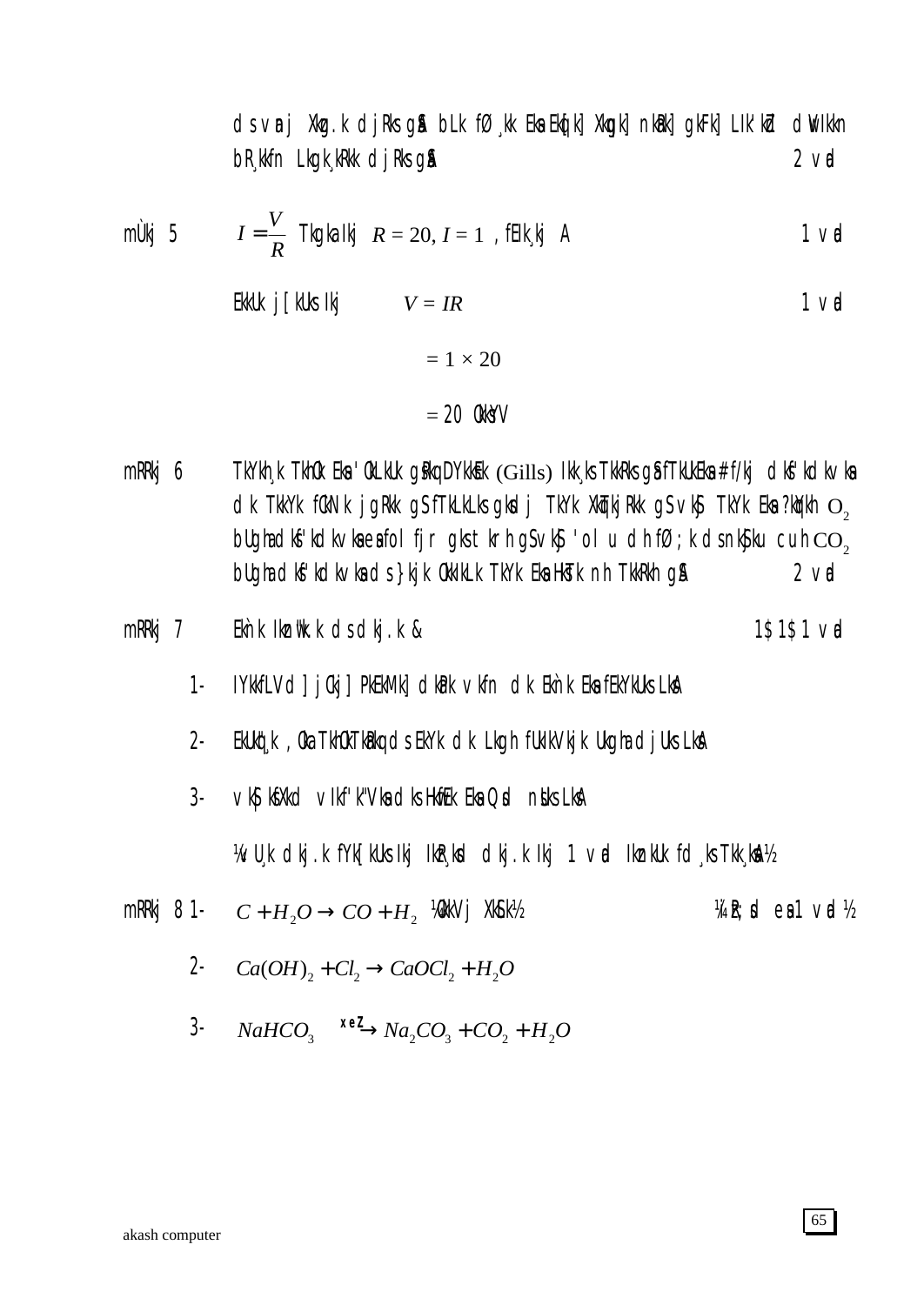/kkRkg, Oka ∨/kkRkg Eka ∨**R**kj mRRkj 9

/kkRkq

 $\vee$ /kkRkq

| ?kUkROk&1- | $?$ kukROk $\vee$ f/kd qkRkk qA                                | $1 -$ | ?kukrûk dêk gkatkk ga              |
|------------|----------------------------------------------------------------|-------|------------------------------------|
| voLFkk&2-  | LKKEKKU K RKKIK IK <b>j</b> BK <b>t</b> .K                     | $2 -$ | LkkEkkU k RkkIk Ikj RkhUkka∨OkLFkk |
|            | $\vee$ Ok <code>LF</code> kk Eka Ikk $\Box$ ks TkkRks $\Box$ S |       | Eka IkkiRk gkRks g <b>a</b>        |

PkkYkdRkk&3- /kkRkq f0k | Rk , 0ka m"Ekk ds  $3$ fûk | Bik ,0ka m"Ekk ds dBrkkYkd PkkYkd gkRks g& vlk0kkn&Pb gkRks g& vlk0kkn&XkOkbV

1⁄4JU, k Hkk\$Rkcl Xkq kka cJs √Rkj fYk[kUks Ikj IkR, ksd cJs fYk, 1 √æl fn, ks Tkk, ksA½

mRRkj 10 **CKK KKS XKSLK CIK UKKEKK&CIRK fPK«k**  **WikkEkk&dRk fPk«k CkUkkUks Ikj 3 væl½** 



mÙkj 11 vfHkfØ, kk nj dks IkHkkf0kRk djUks 0kkYks dkjd&

 $1 \times 4$  3/4 4

 $1/2$1/2/2$ 

 $1$ vfHkdkjdka dk Lkkae.k Vi R; cl clk o.kLV2

- $2 \vee$ fHkf $\emptyset$ , kk dk Rkklk
- $3$ mRIkj d dh mIkfLFkfRk
- $VfHkfØ_kk dk$  of the nkCk  $4-$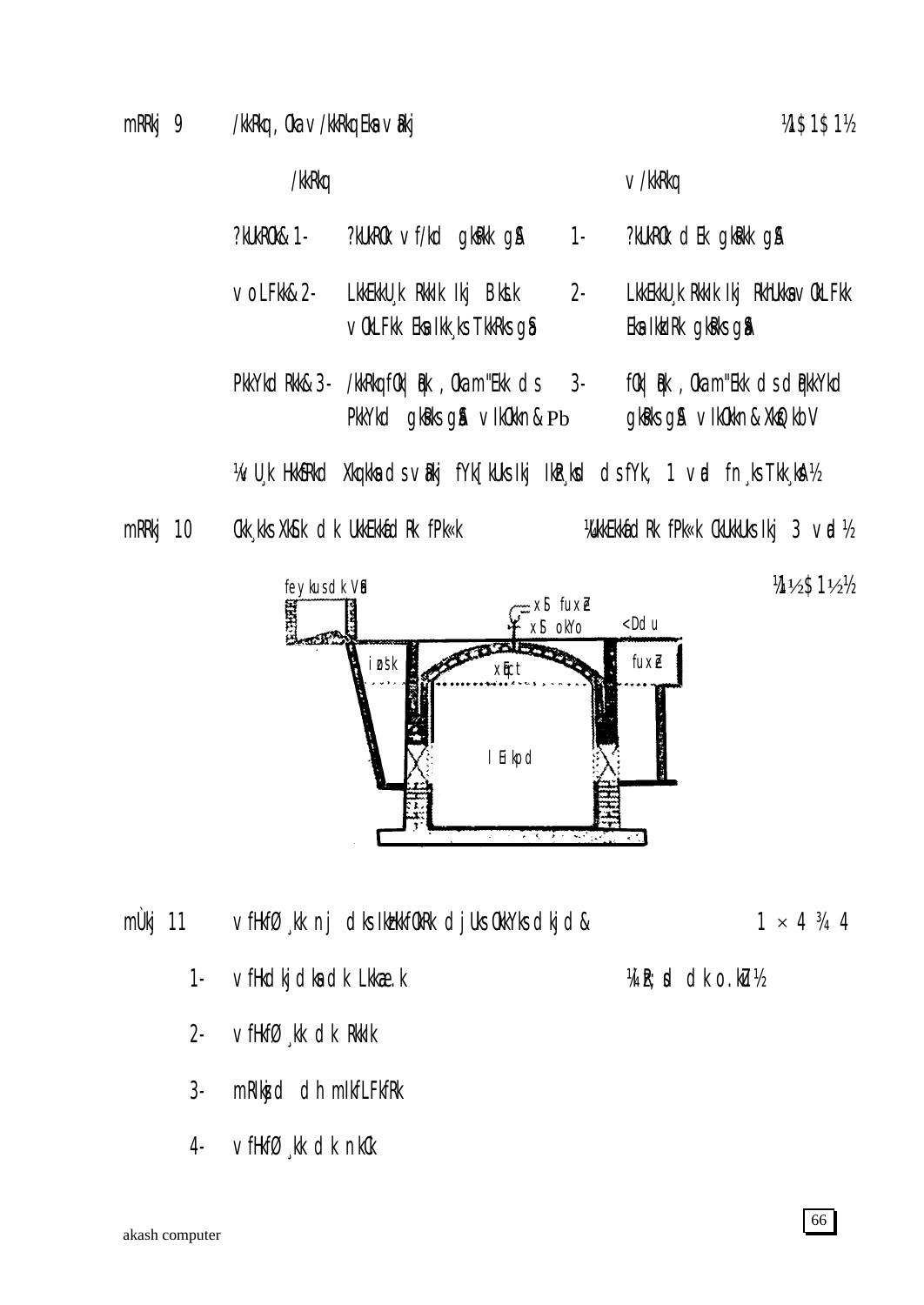$5-$ Ik"B dk {kskQYk

Vhik& dkbz Pkkj dkjd fYk[kuks lkj Hkh 4 vrd Iknkuk fd ks Tkk kA

**VA/FkOkkV2** 

j kLkk kfUkd LkkE k ds Pkkj IkEkdk Yk{k.k

- nkbikka fn' kkvka Eka gkbiks ûkkyks IkØEkka dh XkfRk CkjkCkj YkfdUk fûklkfjRk gkikih g\$  $1 -$
- $2$ vfHkfØkk fdLkh Hkh fn'kk EkalkwkRkk IkkIRk UkghadiRkh g\$
- vfHkdkjdks RkFkk mRIkknka dh Ekk«kk, ¡LkkE k fEkJ . k Eka fLFkj jgRkh g\$  $3 -$
- Rkklk] nkCk vFkOkk LkkUæ.k ds lkfjOkRkUk Lks LkkE\_kOkLFkk Eka Hkh lkfjOkRkUk gkRkk g\$  $4-$
- mÙkj  $12(i)$ vfHkfØkk dk jkLkkktUkd LkEkhdj.k &  $1<sub>v</sub>$

$$
C_2H_5OH + O_2 \xrightarrow{\qquad \text{, }\text{fl.IV/IS} \text{ (LIV)} } CH_3COOH + H_2O
$$

(ii) **fOkf/k &** , fFkYk, YcksqkWk clk vkDLkhclj.k, LkhVks CkDVj clh mlkfLFkfRk Eka cljUks Ikj RkUkq , fLkf∨d ∨EYk IkkIRk qkRkk q\$ bLk f0kf/k Eka CkkYVhUk&kk Ikk«k Eka IkqikUks fLkjda Lks HkhXkh YkdMh dk NhYkUk Hkjdj Fkk&Nh Ekk«kk Eka ( $NH_{2}$ , $SO_{4}$  fEkYkkdj mikj Lks, fFkYk, YcikgkWk, Oka UkhPks Lks Okk kg IkØkkfgRk fci kk TkkRkk g\$fTkLkEka ▽fHkfØk akbiks Ikj CkkYVhUkhikk Ikk«k ds UkhPks RkUkq , fLkfVd vEYk IkkIRk qkRkh q&

 $2$  vol

(iii) 
$$
CH_3COOH + NH_4OH \rightarrow CH_3COONH_4 + H_2O
$$
 1 v**d**

#### **VA/FkOkkV2**

(i) 1- 
$$
C_{12}H_{22}O_{11} + H_2O \xrightarrow{\text{TMbtkfk}} C_6H_{12}O_6 + C_6H_{12}O_6
$$
 1 v**d**

$$
2 \cdot C_6 H_{12} O_6 \xrightarrow{\text{bIOVft}} 2C_2 H_5OH + 2CO_2
$$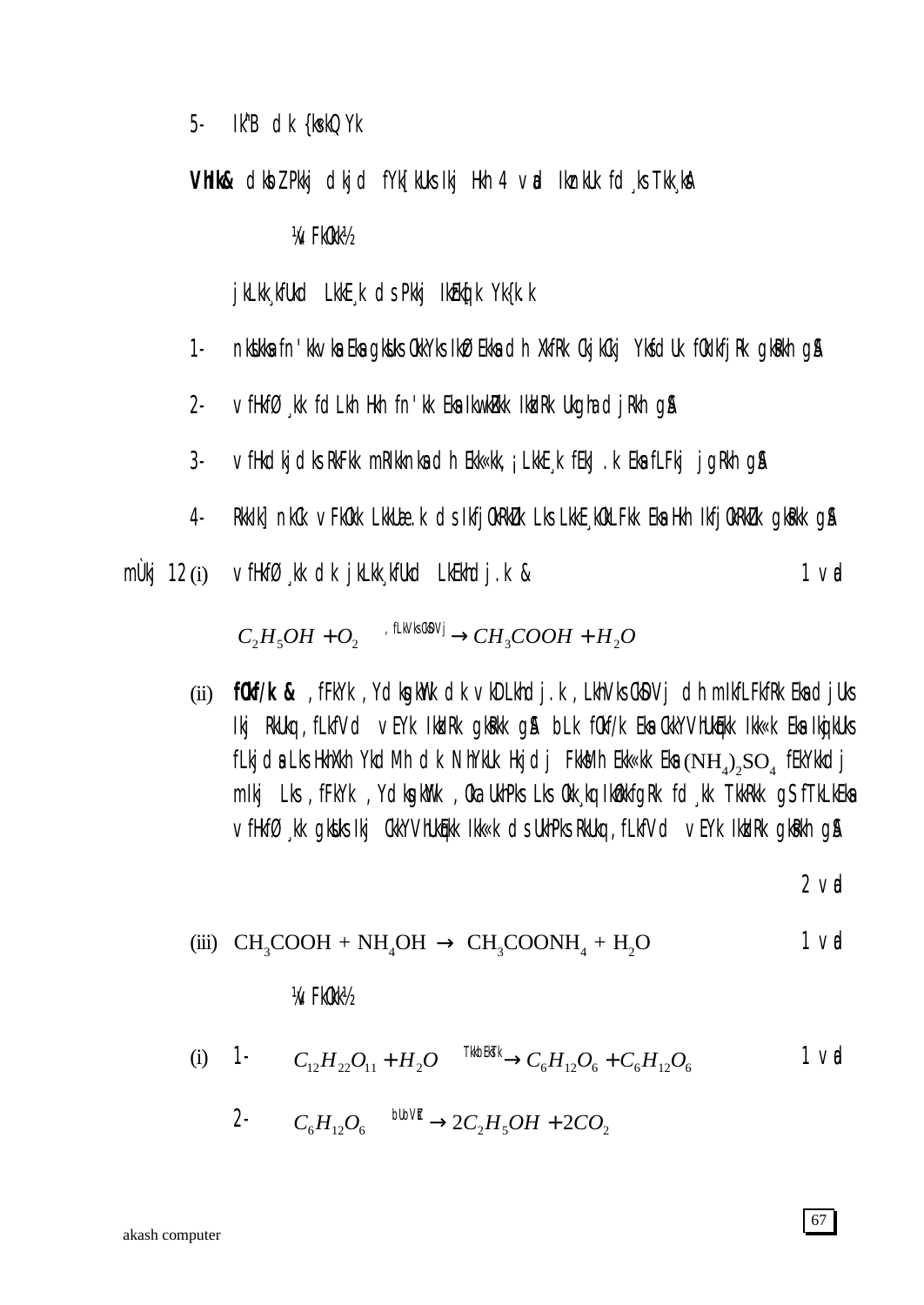- **f0kf/k& 1-**RKUkodi.k&'khis chs 8&10 lkork'kRk RkUko, fcl.kk TkkRkk q&  $2 \vee$ d  $(ii)$ 
	- VKEKKSUK KK LKYQY&fEKYKKRKS QS TKKS KhLV CIK HKKSTKUK QSA  $2 -$
	- $3 H$ <sub>2</sub>SO<sub>4</sub> fEkYkkRks gS fTkLkLks 'khjs Eka mIkfLFkRk Tkh0kk.kq Uk"V gks TkkRks g**\$**
	- $\overline{4}$ vů blkéka 5 lktřk kře khlv fekykkchi 2&3 fnuk chstyk, je k fnuk Tkkřkk gs vfHkfØkk ds Ik'PkkRk 10 lkfRk'kRk, YdkgkWk lktlRk gkRkk Tkks Okk'k dqYkkRkk q&
	- $5-$ Okk'k dk vkLkOkUk djUkslkj 90 lktRk'kRk , fFkYk , YdkspkWk lkkIRk gkRkk g&

(iii) 
$$
2C_2H_2OH + 2Na \rightarrow 2C_2H_2ONa + H_2
$$
 1 v**d**

**0 kRØEK OKXKZ OLK fUK KEK& "follona nks PkECkoln k /kBkka ols CkhPk YkXkUks OkkYks** mÙkj 13 Vkd"kZ k CkYk k lkfRkd"kZ k CkYk mUkdh /kfk lkfkYkRkkvkads Xkq kUkQYk ds LkEkkUktkkRkh /kikka ds CkhPk dh nijh ds OkXkZ ds 0 kBQZEkkUkikkRkh qkBkk q\$ RkFkk  $1<sub>v</sub>$ 

$$
\begin{array}{c}\nm_1 & m_2 \\
\hline\n & d\n\end{array}
$$

kfn  $m_1$ ,  $m_2$  /kotkikka /kka/kkk okky /kotk dh CkhPk dh nyih d gks Rkks

 $F \propto m_1 m_2$  RKFKK  $F \propto \frac{1}{d^2}$ 

$$
\mathsf{f} \mathsf{f} \sim \frac{m_1 m_2}{d^2} \quad \mathsf{f} \mathsf{f} = K \frac{m_1 m_2}{d^2} \tag{1.1}
$$

Tkgkj  $K$ , d vlktkkfrkd flk krkkad gs

, **cikad /kak & civikklik** cis Lkwk Eka

$$
m_1 = m_2 = m, d = 1, F = 10^{-7} \text{ U.kWUk} \text{ j} \text{ [kUks lk]}
$$

$$
K = 10^{-7} \text{ g}^{\text{J}} \text{kj} \text{h} \text{ @EhVj}
$$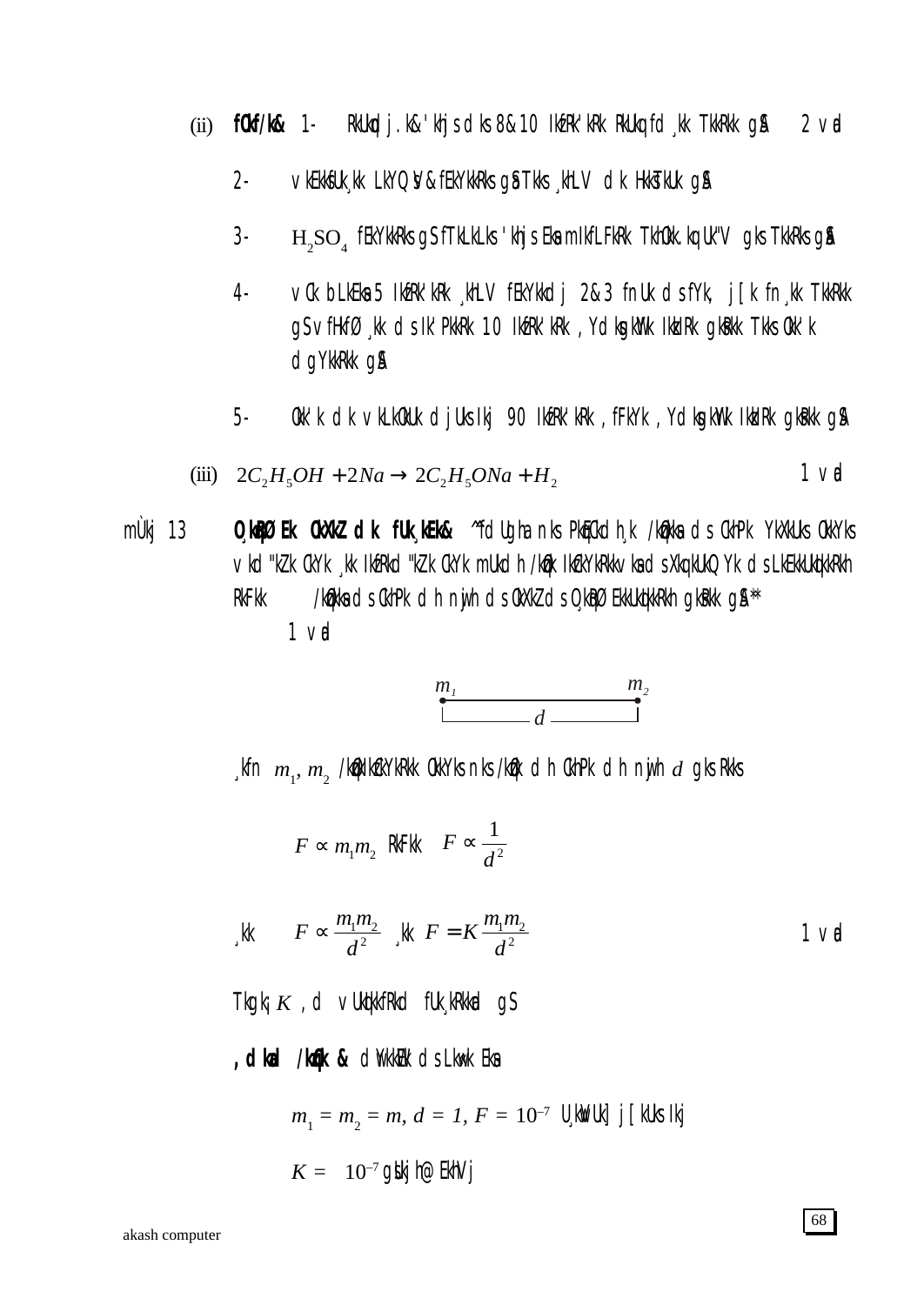$$
10^{-7} = \frac{10^{-7} \, \text{mm}}{1^2} \, \frac{3}{4} \, 10^{-7} \, \text{1 Vd}
$$

 $\boldsymbol{B}$ 

"VRk%, cikaci /kojk Okg /kojk g\$TkksfUk\_kkRk Eka 1 EkhVj cih nyih ikj j[ks LkEkkUk /kojk dks 10 U kWUk ds CkYk Lks IkfRkdf"kRk dj Rkk g\$<sup>\*\*</sup>  $1<sub>v</sub>$ 

**1/A/Fk0kk1/2** 

fPk«k Ek) PkECkch, k {ksk clh RkhOkRkk /  $dk$  OB fn' $k$  Eka {kfRkTk ?kVd  $H$  dks OA fn'kk Ekam/0kkZkj ?kVd v dks OC fn'kk Eka RkFkk UkEkUk dksk  $\theta$  dks  $\angle$  AOB Lks Iknf'kRk fd, kk Xk, kk g&

LkEkdks  $k \Delta$ OAB Eka

$$
\cos \theta = \frac{OA}{OB} \text{ RkFK} \sin \theta = \frac{AB}{OB}
$$
  
\n $OA = OB \cos \theta \text{ RkFK} \space AB = OB \sin \theta$   
\nfp = e)  $OA = H$ ,  $AB = OC = V$ ,  $OB = I$   
\n $\therefore H = I \cos \theta$  .........(i) RkFK  
\n $V = I \sin \theta$  .........(ii)  
\nLkEkhdj.k (ii)  $\text{dk} \space 1 \text{ eh}$  (i)  $\space 1 \text{ s} \space 1 \text{lkk} \space 1 \text{ m} \space 1 \text{ m} \space 1 \text{ m} \space 1 \text{ m} \space 1 \text{ m} \space 1 \text{ m} \space 1 \text{ m} \space 1 \text{ m} \space 1 \text{ m} \space 1 \text{ m} \space 1 \text{ m} \space 1 \text{ m} \space 1 \text{ m} \space 1 \text{ m} \space 1 \text{ m} \space 1 \text{ m} \space 1 \text{ m} \space 1 \text{ m} \space 1 \text{ m} \space 1 \text{ m} \space 1 \text{ m} \space 1 \text{ m} \space 1 \text{ m} \space 1 \text{ m} \space 1 \text{ m} \space 1 \text{ m} \space 1 \text{ m} \space 1 \text{ m} \space 1 \text{ m} \space 1 \text{ m} \space 1 \text{ m} \space 1 \text{ m} \space 1 \text{ m} \space 1 \text{ m} \space 1 \text{ m} \space 1 \text{ m} \space 1 \text{ m} \space 1 \text{ m} \space 1 \text{ m} \space 1 \text{ m} \space 1 \text{ m} \space 1 \text{ m} \space 1 \text{ m} \space 1 \text{ m} \space 1 \text{ m} \space 1 \text{ m} \space 1 \text{ m} \space 1 \text{ m} \space 1 \text{ m} \space 1 \text{ m} \space 1 \text{ m} \space 1 \text{ m} \space 1 \text{ m} \space 1 \text{ m} \space 1 \text{ m} \space 1 \text{ m} \space 1 \text{ m} \space 1 \text{ m} \space 1 \text{ m} \space 1 \text{ m} \space 1 \text{ m} \space 1 \text{ m} \$ 

iu%leh (i) o (ii) dk oxldj tkMusij

$$
H^2 + V^2 = I^2 \cos^2 \theta + I^2 \sin^2 \theta = I^2 (\cos^2 \theta + \sin^2 \theta) = I^2
$$
  

$$
H^2 + V^2 = I^2 [\therefore \cos^2 \theta + \sin^2 \theta = 1]
$$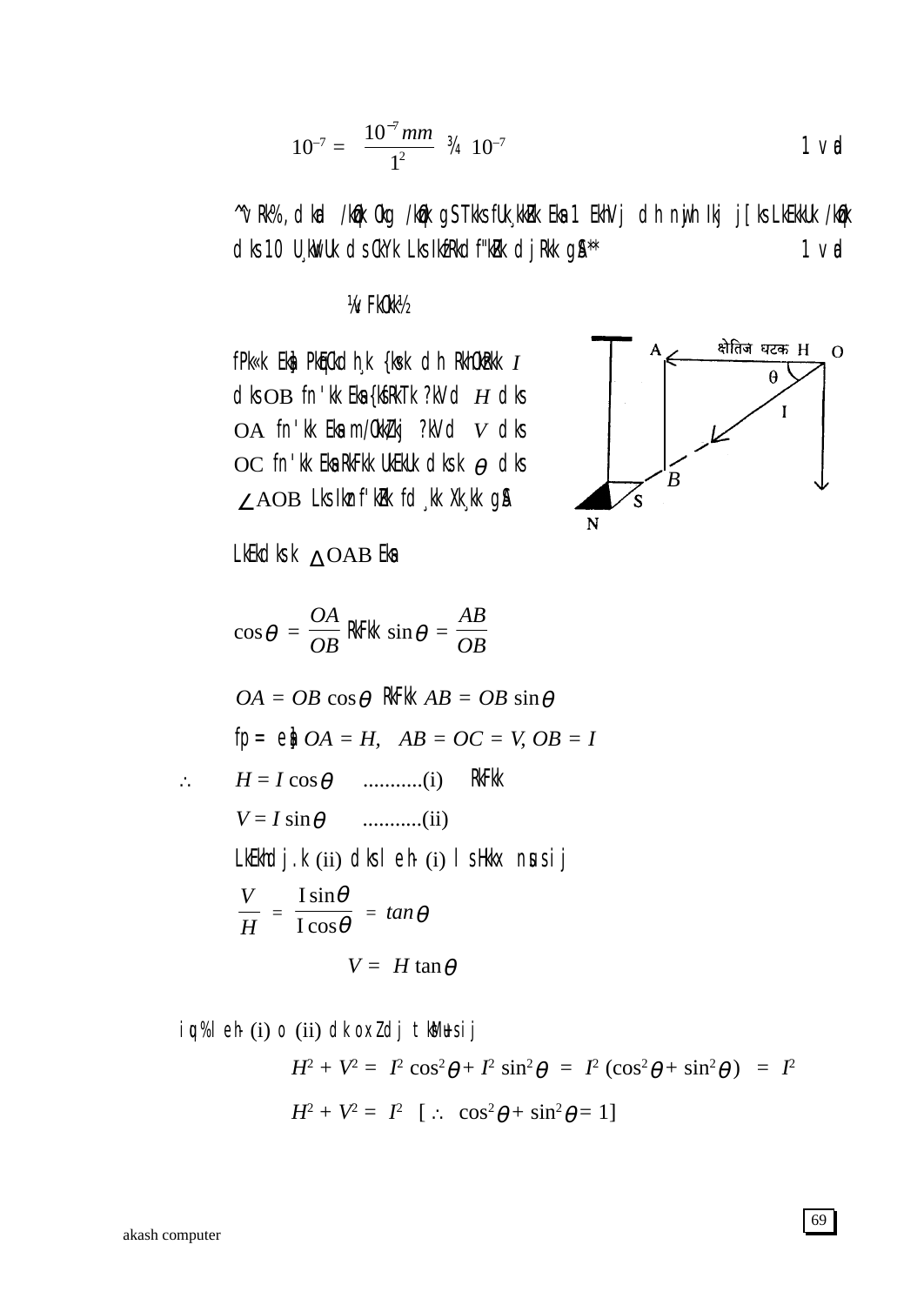- mÙki 14 #f/kj ds Pkkj dk kl dk 0k klkk &
	- VKDLKhTKUK CIK IKfjOkqUk & ghEkkXYkk\$CkUk 'OkLkUk }kjk Ykh XkbZ vkDLkhTkUk Lks  $1 -$ Lkakid Rk qksdi vkDLkh fq Ekkil Ykks CkUkk CkUkkRkk q Sf TkLkdk Ikfj OkqUk Ikijs 'kj hj Eka qk Rkkk **g&**
	- $\alpha$ kCkDk Mkb $\vee$ kDLkkbM  $\alpha$ k Ikfj0kqUk& #f/kj IYkkTEkk ,0kaqhEkkXYkkSCkUk }kjk $\alpha$  $2$ dk Ikfj0kgUk gkRkk g&
	- Ikkskd IknkFkk& dk Ikfj0kqUk & IkfPkRk , 0ka v0k'kks"kRk Ikkskd IknkFkZ Tk£ks XYkvdksTk]  $3 -$ VEKhUKKS VEYK] OKLKK VEYK OIK IKfj OKQUK QKRKK QA

blkh Ikdkj vu k dk ki dk (k ki ki djuks ikj Hkh 1 vrd Iknkuk fd ks Tkk ka

**VA/FkOkkV2** 

YkLkhdk ds Pkkj dk kkx dks LkEkökkUkk&

- YkLkhdk gkfUkdkjd TkhOkkvkadksUk"V dj gkfUkdkjd IknkFkk&dks'kjhj LksEkDRk  $1$  $d$ j $Rkh$  q $\AA$
- IkPks qq 0kLkk dk √0k'kksk.k dj 'kjhj ds f0kfHkUUk HkkXkka Eka Ikq@kkRkh q\$,0ka  $2$ vkûk' kdRkkukû kki LkapkRk di Uks Eka Lkqk kRkk di Rkh q\$
- 'kjhj Eka Pkkš/ YkXkUks Ikj ?kkOk HkjUks Eka jDRk , Oka 'kjhj Lks EkipRk djUks Eka Lkgk kRkk  $3$  $d$ jkh q $\alpha$
- mÙkj 15 Lkj Yk v. kg/kads LkakksTkUk Lks CkUksmPPkRkj vk. kf0kd Hkkj 0kkYks kk\$Xkdkadks CkgqYkd dgRks g&
	- $1 -$ **IkkÑfRkd Ckgğkd &** bukeka Lks cikbi nks f $Yk$  [kuks lkj &2  $\nabla$ id] (a)  $I$ kk $\tilde{N}$ f $R$ kd  $j$   $\tilde{W}$ j (b)  $I$ kk $s$ /h $I$ k (c)  $U_s$ kfi $D$ Ykd  $V$ EYk (d)  $I$ kkf $W$ k $L$ k $s$ d $s$ k $b$ M
	- $2 -$ Lka Ykf"kRk Ckgiy'kd& bukeka Lks cikbz nks f $Yk$  [kuks lkj &2  $\nabla$ ad]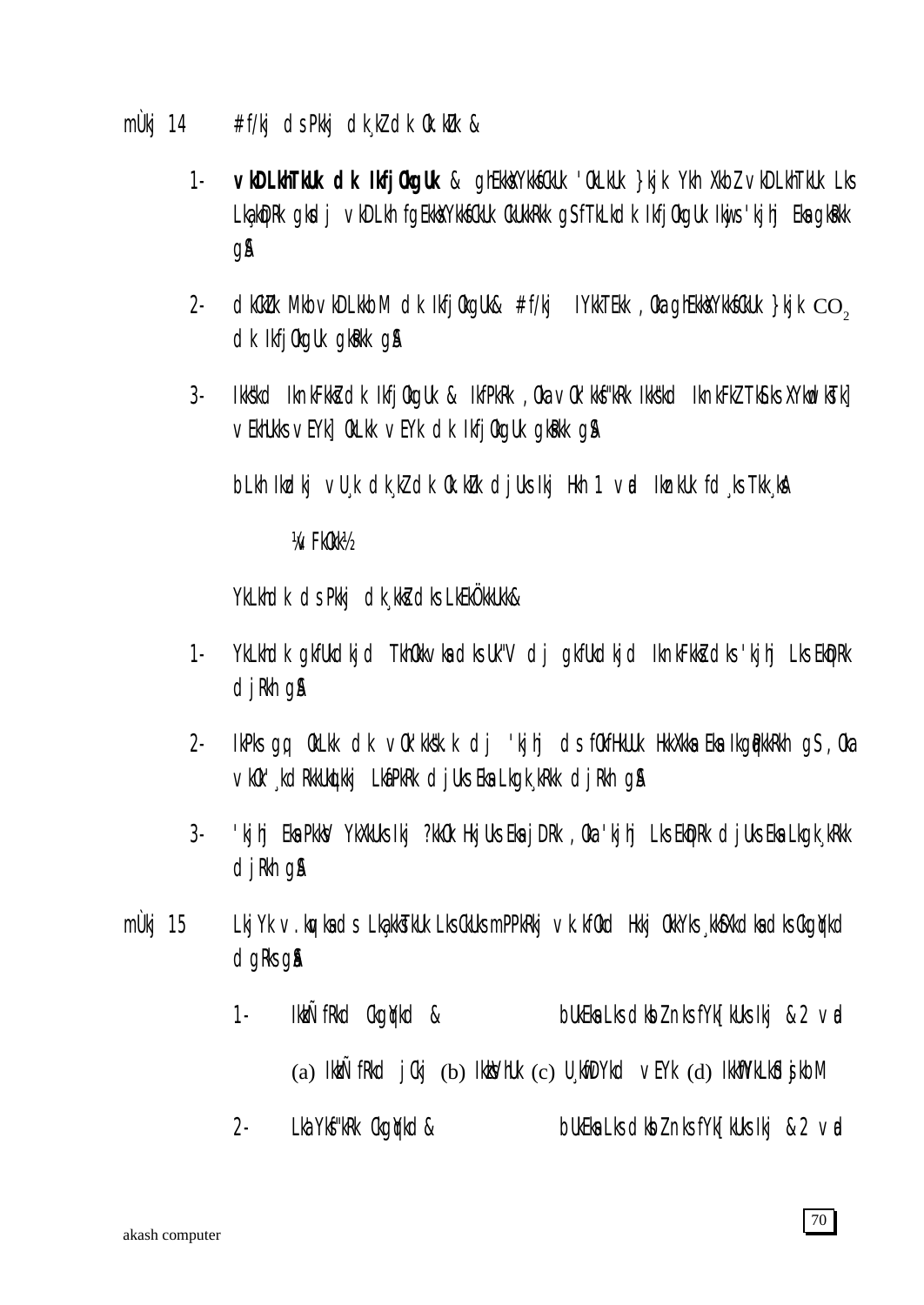(a)  $i$ skkuk (b) Ukk kYkkuk (c) VsihYkhuk (d) CksdYkkbV  $(e)$  Vky Ykkuk (f) Lkd Ykf"kRk j Ckj

**VA/FkOkkV2** 

P.V.C. OK Ikijk Ukkek &IkkWkh OkkbfUkYk DYkkj kbM & 1 vrd  $(i)$ 

(ii) Lkwk& 
$$
\begin{bmatrix} CH_2-CH- \\ | \\ Cl \end{bmatrix}
$$
 1 vol

- $Xkg k& 1 n < IYk$  fill  $Vd$  qs *Youeal* school rhu fy [kusij 3  $\nu$ ad 1/2  $(iii)$ 
	- 2- kg f0k | Rk dk dPkkYkd g&
	- 3- kg TkYk IkfRkjkgkh qS
	- 4 kg m"Ekk 0k j Lkk kukka Lks v Ikukkf0kRk j g Rkk g &
- mÙkj  $16$ VKDLKh 'OkLkUk , Oka VUkkDLkh 'OkLkUk Eka IkkBk VRkj &  $(1\times5)$

### vkDLkh' OkLkUk

#### VUKKWLKh 'OKLKUK

blk føk dk væket milikkn

 $CO<sub>2</sub>$ , 0ka, YckgkWk kk Yk $5DVd$ 

 $V$ EYk q $\beta$ 

- kg  $f\emptyset$ , kk vkDLkhTkUk dh kg fØkk vkDLkhTkUk dh  $1 1$ mikfLFkfRk Eka gkRkh g& VUKOKfLFKfRk Eka gkRkh g&
- $2$ bukeka Hkkst k IknkFkk& dk IkwkZ bLkEka HkksT k lknkFkk& dk ∨lkwkZ  $2$ vkDLkhdj.k gkRkk g& vkDLkhdj.k gkRkk g&
- $3$ blk føk de virker mriken  $3 CO, Vk$ **S** TkYk g**&**
- $4$  $bLk$  f $\emptyset$  kk Eka 1  $\vee$  kg XYkudkstk Lks  $bLk$  f $O$ <sub>kk</sub> Eka 1  $\vee$ .kq XYkudkstk  $4-$ 38  $ATP$  ds  $\vee$ . kg lkklRk gkRks g& Lks  $2$  ATP  $ds \vee$ . kg IkkIRk gkRks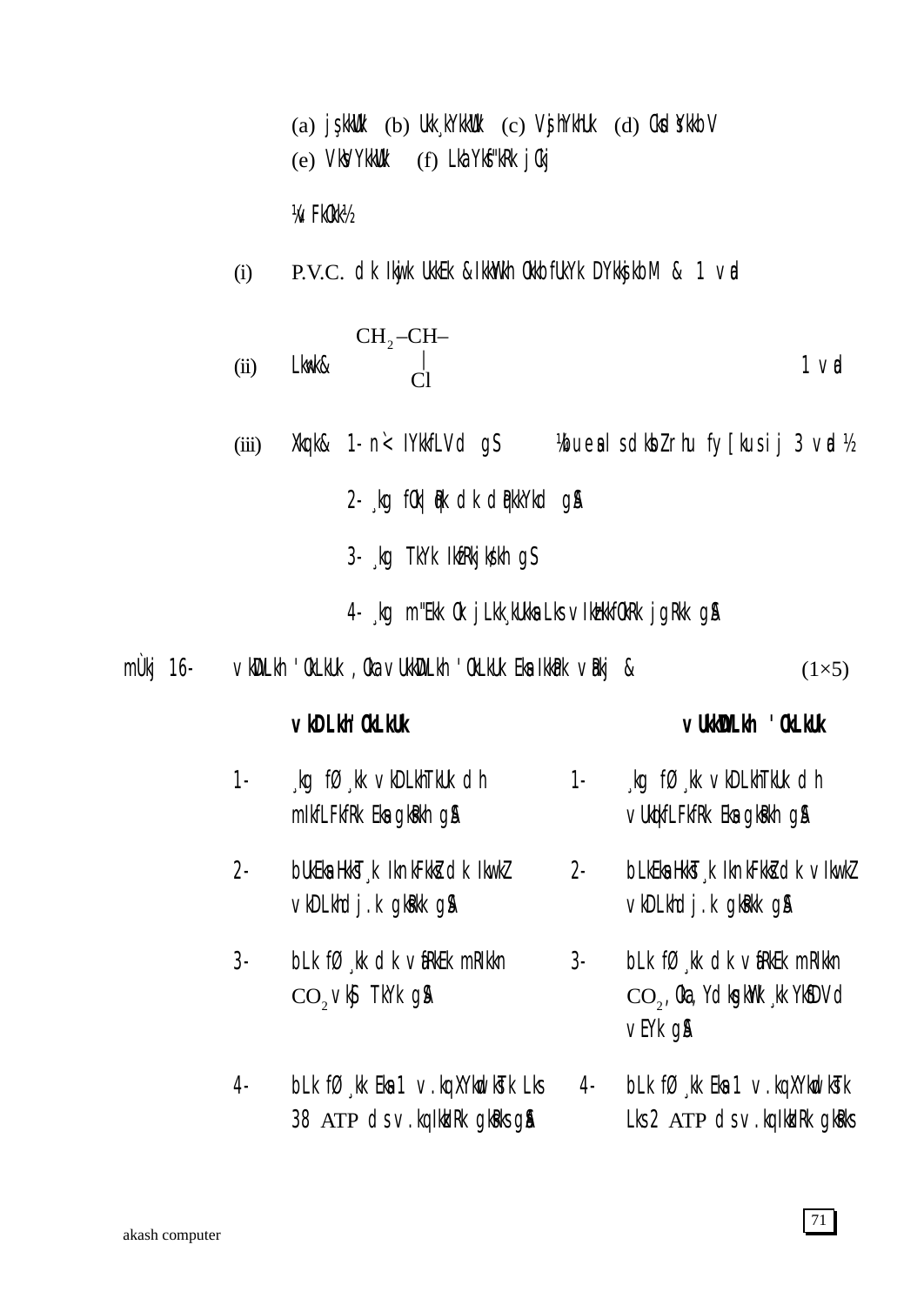|                              | 5- $\vee$ f/kdka k Tkhûkka Eka $\log$ f $\varnothing$ kk 5-<br>gkkkh jgkkh g&                                                            |       | $\Box$ kg f $\oslash \Box$ kk CkgRk dEk TkhOkka Eka<br>gkkkh g&                  |
|------------------------------|------------------------------------------------------------------------------------------------------------------------------------------|-------|----------------------------------------------------------------------------------|
|                              | <b>Vhik&amp;</b> $\vee$ U <sub>s</sub> k $\vee$ URkj fYk[kUksikj Hkh IkR <sub>s</sub> ksd cJsfYk, 1 $\vee$ ad fn <sub>s</sub> ksTkk,kXkA |       |                                                                                  |
|                              | <b>VA/FkOkkV2</b>                                                                                                                        |       |                                                                                  |
|                              | ' OkLkk&NOkkLk                                                                                                                           |       | ' OkLkUk                                                                         |
| $1 -$                        | ∫kg dk <b>f'</b> kdk∨ka ds Ckkgj<br>gkkkh g&                                                                                             |       | 1- $\log$ f $\varnothing$ , kk clks' kolkvka cls HkhRkj<br>gkkkh g&              |
| $2 -$                        | $bLk$ f $O$ <sub>kk</sub> Eka, UTKkbEk clh<br>∨k0k' kdRkk Ukgha gkRkh g\$                                                                | $2 -$ | $bLk$ f $O$ <sub>k</sub> k Eka, UTKkbEk clh<br>vkûk', kdRkk gkRkh g\$            |
| $3-$                         | $\Box$ kg, d $\Box$ kkiikkd f $\oslash$ kk g&                                                                                            | $3 -$ | $\Box$ kg, d Tk $\aleph$ jkLkk $\Box$ kfUkd f $\oslash \Box$ kk<br><b>g&amp;</b> |
| 4-                           | $bLk$ f $O_{s}$ kk Eka mTkkZ Ukgha gkRkh<br>gA                                                                                           | 4-    | $bLk$ f $O_{s}$ kk EkamTkkZ EkipRk gkirkh<br>gA                                  |
| 5-                           | <b>blkds</b> $\vee$ RKXKRK $O$ , kpRk 0kk kq<br>$d$ ks 'kjhj $d$ s vmj RkFkk $CO$ ,<br>'kjhj Lks Ckkgj fd kk TkkRkk g\$                  | $5 -$ | bLkds vurkxkrk Hkkst k IknkFkks<br>dk vkDLkhdj.k fd,kk TkkRkk<br><b>gA</b>       |
| ∨0kRkYk nikZk dh QksdLk nijh |                                                                                                                                          |       |                                                                                  |

 $Q_{\rm A}^{\rm A}$ 

fLk) kRk & kfn dkbz 0kLRkqnIkzk ds 0kØRkk dælkj gks RkksmLkdk IkfRkf0kE0k 0kØRkk  $1$ dæ Ikj gh CkUkRkk gSvRk%OkØRkk dæ dh fLFkfRk KkRk djdsOkØRkk f«kT, kk fUkdkYk dj vk/kk djuks Ikj nlk/k dh QkdLk nijh KkRk gks TkkRkh g\$  $1<sub>v</sub>$ 

mÙkj 17

 $72$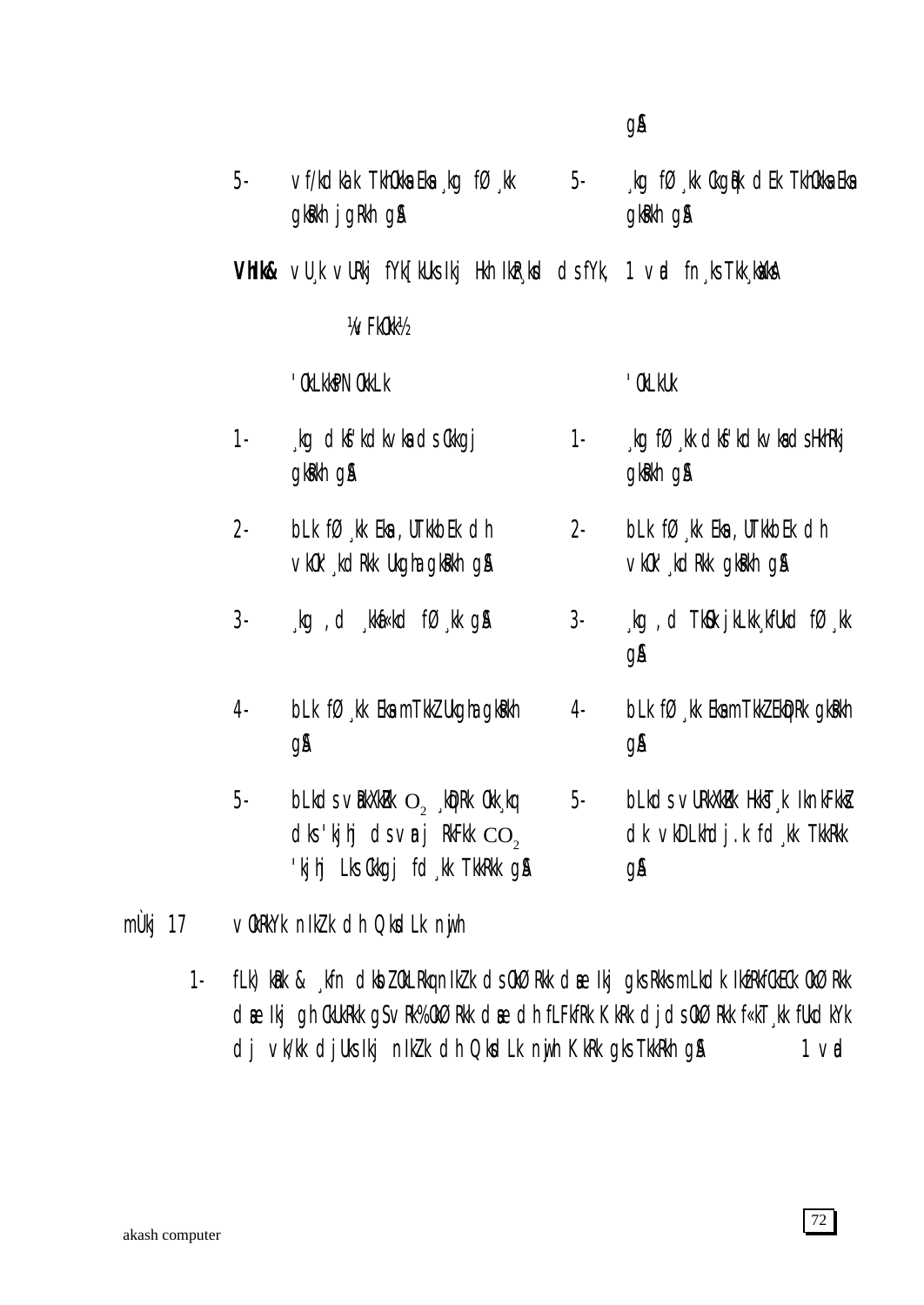**UkkEkkfidRk** fPk«k  $2 -$ 



v0kYkksdUk Lkkj.kh &  $3 -$ 

| ØEkkad | nikk dh<br><b>fLFkfRk</b> | <b>fLFkfRk</b> | OkLRkg fikUk cih   OkØRkk f«kT_kk   QksdLk nijh |  |
|--------|---------------------------|----------------|-------------------------------------------------|--|
|        |                           |                |                                                 |  |
|        |                           |                |                                                 |  |
|        |                           |                |                                                 |  |

**VA/FkOkkV2** 

**fLk) kRk%**- (i) LUkS<sup>y</sup>k cJs fUk<sub>s</sub>kEk Lks  $\mu = \frac{\sin i}{\sin r}$  $\sin i = \frac{XE}{OX}$ ,  $\sin r = \frac{YF}{OY}$ eku j[kusij]  $\mu = \frac{XE/OX}{YF/OY}$  pfiel  $OY = OX$  $\mu = \frac{XE}{YF}$  $(ii)$ 



 $2<sub>v</sub>$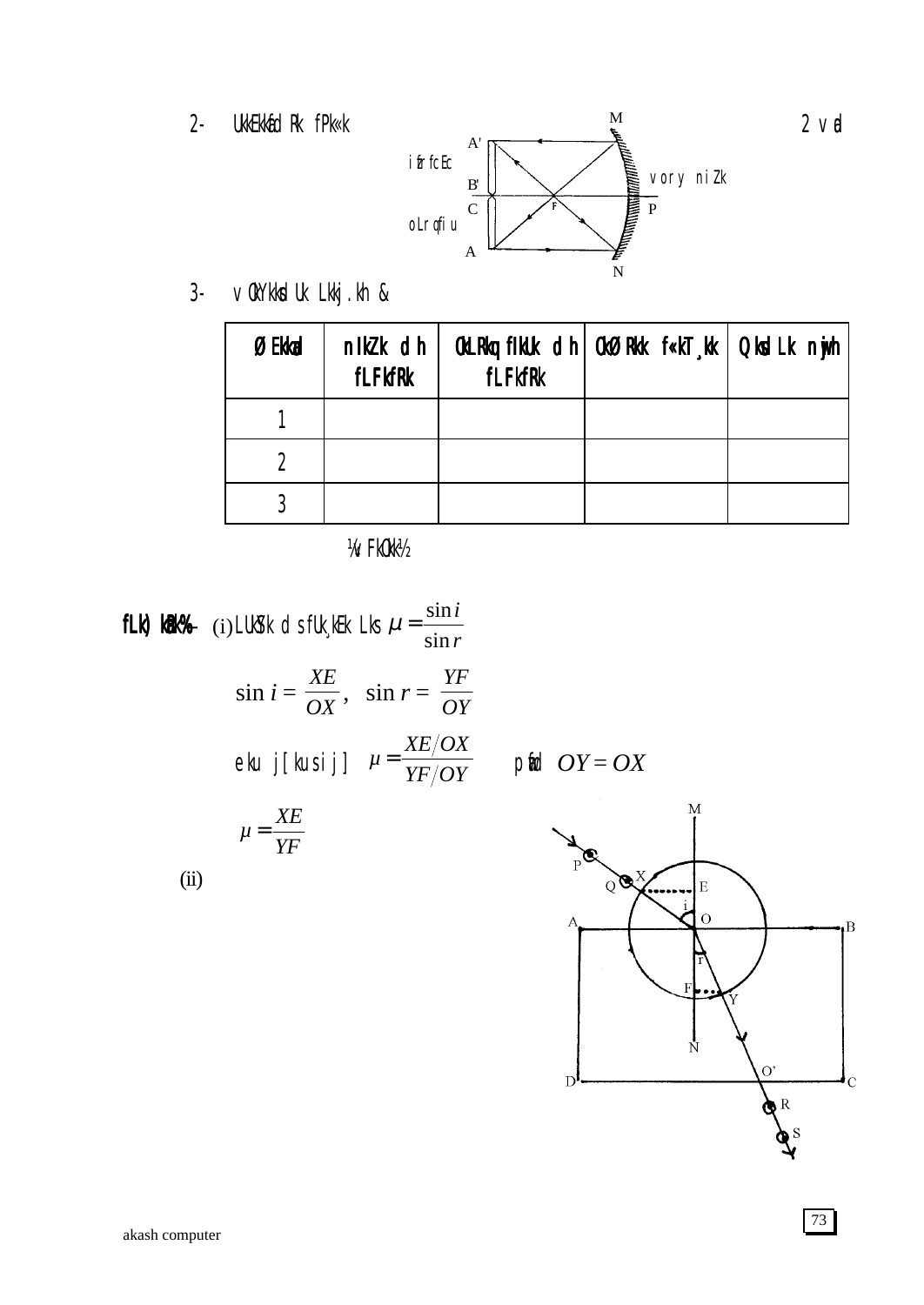(iii) voykdu rkfydk

ØEkkad  $XE$  dh Ykûkkbl  $YF$  dh Ykûkkbl

(i) LkYk (ii) CkYjh (iii) [kYkh clqTkh (iv) LkgkkTkcl Rkkj (v) lkfRkjkSk (vi) /kkjk mÙkj 18fUk, kackd

## **VA/FkOkkV2**

(i) Ckm clqTkh (ii) /kkjkEkkIkh (iii) vEkhVj (iv) Lkfi/k Rkkj (v) fCkUkk Lkfi/k Rkkj ØkfLkXk (vi) ¶kTk A





EkkUkOk mRLkTkUk dk UkkEkkfidRk fPk«k

(i) fPk«k CkUkkUks Ikj 2 vad (ii) UkkEkkadRk cJjUks Ikj 2 vad (iii) Ok. kUk cJjUks Ikj 2 vad A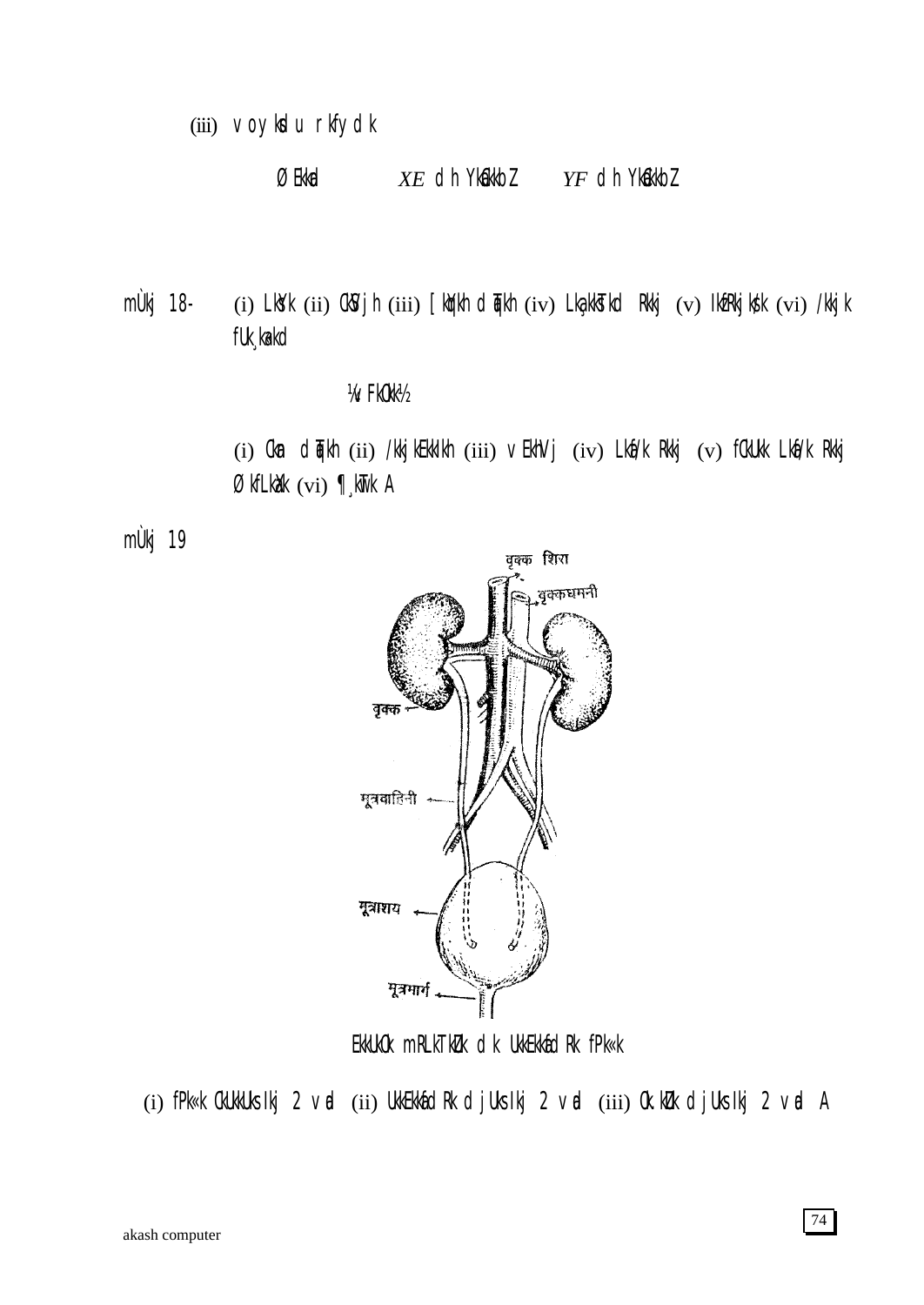- $@bC@@c$ EkkUkOk 'kjhj dk IkEkd'k mRLkTkhZ valk qSTkksmRLkTkhZIknkFkkzdksvYkXk dj nakk qS kg Xkgjs YkkYk jikk dk, d TkkMh ik kk TkkRkk g\$
- Ekwkûkkfqukh & Ikr ksd Ekwk ûkkfqukh kkj 20 Lks 30 LksEkh YkECkh qkrkh q\$ vk\$ Ekwkk'k k Eka Tkkdj [kiykRkh g&
- Ekwkk'k k& , ci FkS'kh cis LkEkkuk gkRkk gS fTkLkEka Ekwk LkXkfgRk gkRkk g\$
- Ekwkk'k,k, d Lkadjh UkYkh }kjk Ckkgj [kq'kRkk gSfTkLks EkwkEkkXkZ dgRks g\$ EkwkEkkXkZ &

**VA/FkOkkV2** 

mÙkj 19



Ok.kUk

vfRk Lky[Ek NUkUk& kg fØkk CkkEkUk LkakiW Eka gkRkh g\$vfHkOkkgh , Oka vIk Okkgh  $(i)$ /kEkfUkdk }kjk fUkfEkRk d\$'kdk Xk@n }kjk NUkUk dh IkfØkk qkRkh q& bUkEka Ikks/hUk Lks #f/kj NUkRkk q\$ vk\$ CkkEkUk Lkakw Eka bdëk qkRkk q\$ bUkEka IkksVhUk ds CkMs v.kq Ukgha NUk IkkRks g $S \vee K\$  NkVs  $\vee$ . kg NUk TkkRks g $S$  bLk f $\emptyset$  kk dks Mk kfYkfLkLk dgRks g $\emptyset$ blk Ikcikj Ukšýkuk Mkbfykflklk Fkšyks os Lkekkuk otk kž otjirkh q\$